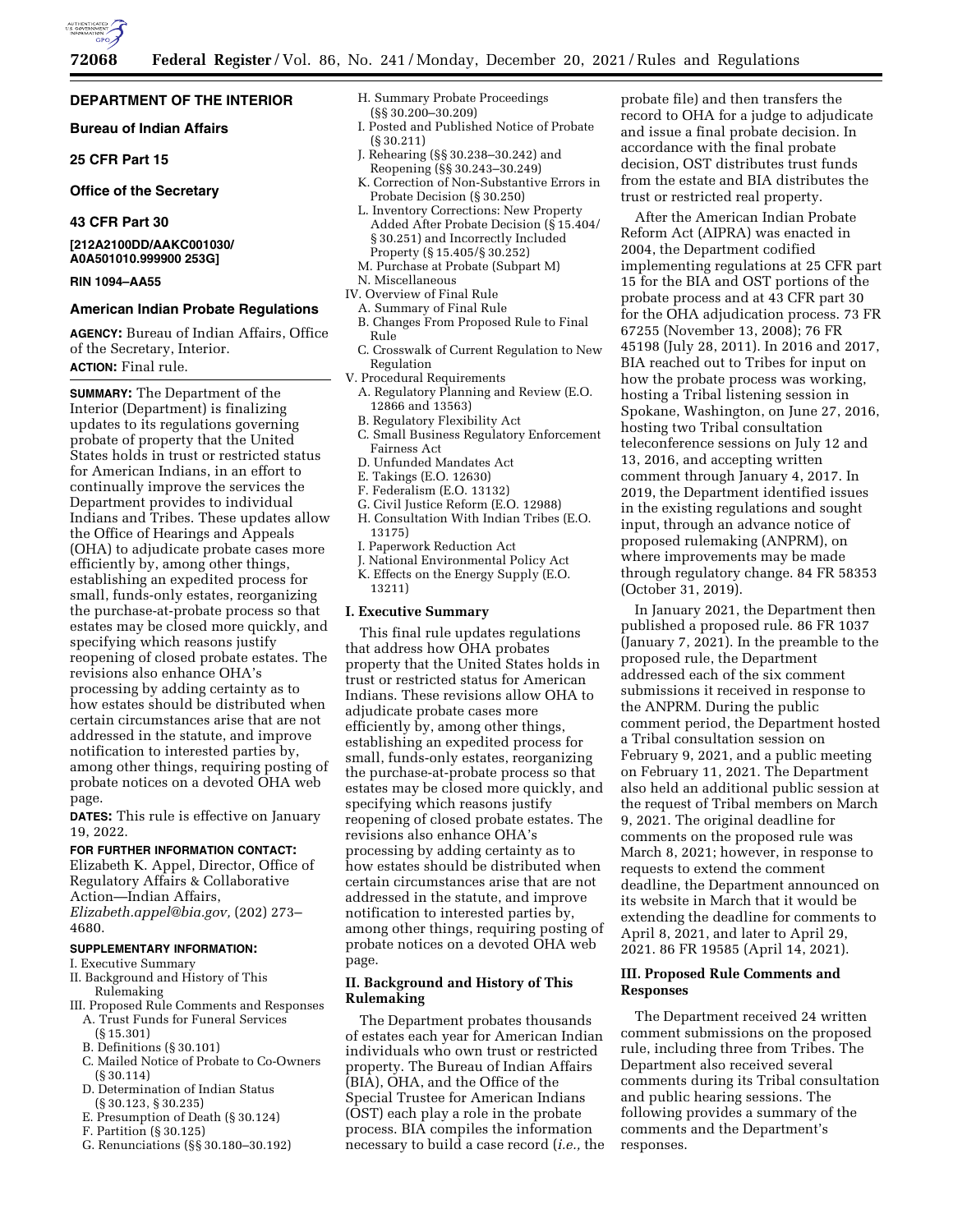## *A. Trust Funds for Funeral Services (§ 15.301)*

The two Tribes that commented on § 15.301 expressed their support of increasing the amount of funding available for funeral services from decedents' Individual Indian Money (IIM) accounts. One Tribe also expressed support for the proposed removal of the requirement for the IIM account to have a specific balance in order for funds to be disbursed for funeral services.

*Response:* The final rule adopts the proposal to increase the funeral service funding available from \$1,000 to \$5,000 and remove the requirement for the IIM account to have a specific balance in order for funds to be disbursed for funeral services.

One Tribe noted that in some circumstances, the descendant's Tribe may pay for funeral costs and that BIA should ensure the Tribe has not paid, to safeguard Individual Indian Money (IIM) accounts. An individual commenter also noted that the Tribe may pay for funeral arrangements.

*Response:* To address these comments, the final rule adds a condition to receiving funds that the requestor has not received sufficient funds from the decedent's Tribe to pay the entire cost of the funeral arrangements. *See* § 15.301(a)(2).

One commenter requested that the creditor claims regulations that were in place prior to enactment of AIPRA be restored.

*Response:* The proposed rule did not propose any changes to creditor claim provisions beyond increasing the amount of funding from IIM accounts available for funerals. The creditor claims regulations that were in place prior to the enactment of AIPRA were replaced through public notice and comment rulemaking in 2005 and 2008. *See* 70 FR 11803 (March 9, 2005); 73 FR 67255 (November 13, 2008).

### *B. Definitions (§ 30.101)*

A commenter requested a new definition for ''co-owner'' and for the phrase ''potential or actual heirs who may or will inherit solely as coowners.''

*Response:* The final rule adds a new definition for co-owner in § 30.101, to mean persons who own an undivided trust or restricted interest in the same parcel in which the decedent owns an interest. No definition of the other phrase was added because the proposed provisions using that phrase were not adopted in the final rule.

## *C. Mailed Notice of Probate to Co-Owners (§ 30.114)*

Four individual commenters objected to the proposed rule's approach to providing notice of the probate to potential heirs who may inherit solely as co-owners (*i.e.,* persons who own an undivided trust or restricted interest in the same parcel in which the decedent owns an interest). The proposed rule at § 30.114 stated that potential heirs who may inherit solely based on their status as co-owners would not receive mailed notice of a probate proceeding unless they previously filed a request for notice with BIA or OHA. The commenters who objected to this approach stated that the co-owners should continue to receive mailed notice of the probate without having to file a request to receive notice.

*Response:* To address commenters' objections, the final rule retains the current regulations' approach, which requires that all interested parties including co-owners, when they are potential heirs—receive mailed notice of probate proceedings. *See* § 30.114 and definition of ''interested party'' in § 30.101. Nevertheless, it is important to note that a co-owner is not necessarily an heir, and the statute requires actual written notice only to ''all heirs.'' *See* 25 U.S.C. 2206(m). A co-owner may potentially be an heir in only one circumstance: If a decedent dies without any eligible person heirs as listed in AIPRA's order of succession, and there is no Tribe with jurisdiction over the allotment.

One commenter asked how co-owners would know of the opportunity to purchase decedent's interest at probate if they are not notified of the probate.

*Response:* Under both the current and final rule, co-owners receive mailed notice if they are potential heirs; all other co-owners receive notice through posting.

## *D. Determination of Indian Status (§ 30.123)*

A Tribe stated its support of limiting determinations as to whether heirs and devisees have Indian status in § 30.123 to those situations where the determinations are necessary for the probate decision and stated that this change would increase efficiency.

*Response:* The final rule includes this proposed change at both § 30.123 and § 30.235, so that judges will make the determination of Indian status only when relevant.

An individual stated that determining Indian status cannot be eliminated because it is relevant in determining whether a person takes in fee or is eligible for Tribal membership. This

individual stated that it is more difficult to identify when Indian status does not have to be determined than to determine the status for everyone, and suggested a chart needs to be prepared to show all situations in which Indian status is relevant.

*Response:* The final rule does not eliminate the requirement to determine Indian status. The final rule adopts the proposed rule provision requiring a determination of Indian status ''where relevant.'' There are situations where Indian status is not relevant, and under the final rule, the judge would not issue a determination of Indian status in those situations; however, the judge would issue a determination of Indian status when that status is relevant.

#### *E. Presumption of Death (§ 30.124)*

A Tribe who commented on the proposed presumption of death provisions agreed that the six-year period should begin on the date of the last known contact with the absent person and stated that allowing for a presumption will improve efficiency while allowing parties to present evidence to rebut the presumption if appropriate.

*Response:* The final rule includes these proposed presumption of death provisions.

An individual stated their opposition to the proposed presumption of death provisions, stating that there are a lot of people who are absent for six years and that should not allow a presumption that they no longer exist without evidence of the person's routine daily activities and social relationships and documentation of the measures taken to locate the person.

*Response:* The requirements for BIA to initiate a probate case when a person has been absent without explanation for six or more years are at § 15.106 and would not change under either the proposed or final rule. The final rule adopts the proposed rule's provisions for allowing the judge to presume that the person died at a certain time (*i.e.,*  the date of last contact based on signed affidavits or sworn testimony by those in a position to know that facts and other records show that the person has been absent from his or her residence for no apparent reason, or has no identifiable place of residence and cannot be located, and has not been heard from for at least 6 years.).

#### *F. Partition (§ 30.125)*

A Tribe who commented on the proposed partition section at § 30.125 noted that it is a good idea to allow someone to partition their land by will.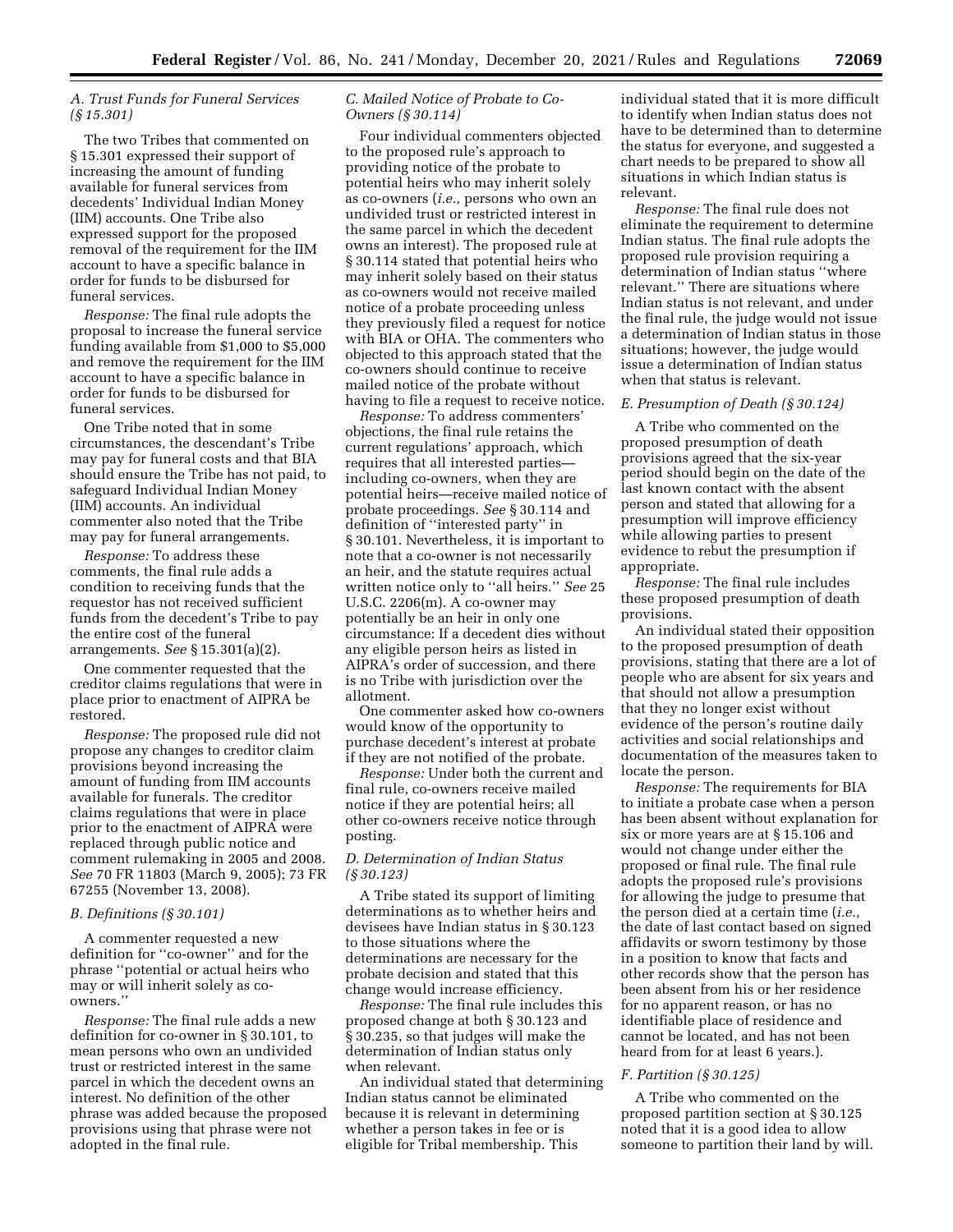*Response:* The final rule includes these proposed provisions allowing for partition by will.

## *G. Renunciations (§§ 30.180–30.192)*

The Tribe who commented on the proposed renunciation provisions expressed support of the expanded opportunities for renunciation to protect property from going out of trust.

*Response:* The final rule adopts the proposed renunciation provisions expanding opportunities for renunciation.

An individual stated that there is no downside to allowing maximum opportunities for parties to renounce inheritance of interests. A group of individuals commenting together recounted their experience with a Tribe renouncing an interest in a specific estate.

*Response:* The final rule increases the opportunity for renunciations by allowing renunciations at the rehearing stage. To clarify that entities, in addition to individuals, may renounce, the final rule explicitly adds in § 30.180 that entities may renounce.

## *H. Summary Probate Proceedings (§§ 30.200–30.209)*

An individual objected to the proposed rule's approach to summary probate proceedings as a violation of due process because affected parties would not receive notice of the probate before the probate decision is issued.

*Response:* The final rule adopts the proposed rule's approach to notice in summary probate proceedings because there is no violation of due process for the following reasons: (1) While interested parties do not receive notice of the summary probate until a probate decision is issued, at that time, the interested parties have the right to file a request for review of the probate decision and the probate decision does not become final unless and until the 30-day period for them to request review has expired without any interested party filing a timely request. This approach mirrors the current summary probate proceeding approach, except that the term ''proposed summary probate decision'' is no longer used. (2) The proposed and final rule also limit the estates that are subject to summary probate proceedings by lowering the dollar threshold (from \$5,000 to \$300), meaning that interested parties in more estates will receive formal probate proceeding notice. The amount of due process that is appropriate depends upon the circumstances, and this rule's approach appropriately considers the circumstances. (3) Other revisions to the

summary probate process that allow estates to be handled more efficiently obviate the need for notice prior to the issuance of the summary probate decision: Elimination of the option to convert the proceedings to formal probate proceedings, elimination of consideration of claims against the estate, and extending the deadline for renouncing to 30 days after the mailing of the probate decision. The probate decision under the proposed rule would then not only set out and explain the distribution but also provide instructions on how to renounce or seek review of the decision. This proposal also promotes due process by providing the opportunity for anyone adversely affected by a summary probate proceeding decision to file a request for review and streamlines that review process by allowing for reconsideration rather than de novo review.

A commenter stated that eliminating hearings for simple estates undermines due process and that more due process is owed because of the trust responsibility. Another commenter stated that due process should be afforded even for small estates.

*Response:* Due process is still being afforded to interested parties in summary probate proceedings because, as explained above, the summary probate decision does not become final until the period for interested parties to request review has passed. As noted above, this approach mirrors the current approach except that the probate decision is no longer being called a ''proposed summary probate decision.''

A Tribe stated their support of disallowing claims against small estates in summary probate proceedings. An individual asked for an explanation for disallowing claims.

*Response:* The final rule continues to disallow claims with the goal of efficient handling of low value cashonly estates.

A commenter stated that summary probate proceedings should not be applied to estates containing real property.

*Response:* Summary probate proceedings are available only for cashonly estates.

One Tribe objected to reducing the monetary threshold for estates from \$5,000 to \$300 for summary probate.

*Response:* The Department considered this comment and determined that the summary process will be more effective if it focuses on estates that are valued at \$300 or less. The Department concluded that there is a value to conducting formal probate proceedings for cash only estates valued between \$301 and \$5,000.

The same Tribe objected to allowing 30, rather than 10, days in § 30.208 for OHA to notify the agencies and interested parties that a request review of a summary probate decision has been filed, noting that the extension conflicts with the stated purpose of the revisions to make the process more efficient.

*Response:* The rule expanded the time for OHA to notify agencies and interested parties that a request for review of a summary probate decision has been filed, because this expansion is necessary to allow OHA flexibility in balancing workloads and the maximum additional 20 days this could add to the process is outweighed by the efficiencies gained from eliminating the option for converting summary probate proceedings to formal probate proceedings.

One commenter suggested the Department use a ''transfer on death deed'' for small estates, rather than the summary probate process to allow assets to transfer to a single beneficiary immediately upon decedent's death without having to go through any OHA process.

*Response:* The Department has reviewed the possibility of allowing for ''payable on death'' provisions but has determined that a legislative change is necessary to provide authority for such an approach.

An individual commenter requested the definition of ''summary probate proceeding'' and the provision at § 30.200(b) be revised to add the phrase ''and does not include any trust or restricted land.''

*Response:* The final rule does not incorporate these edits because the definition and § 30.200(b) are both clear in saying that the estate includes ''only an IIM account'' and ''only funds in an IIM account,'' respectively.

## *I. Posted and Published Notice of Probate (§ 30.211)*

Two Tribes and two individuals expressed concern about the proposal to allow for no physical posting of the formal probate proceeding if the agency office is closed or inaccessible or if extenuating circumstances prevent personnel physically posting. One of these Tribes stated that it would be helpful to post at the local BIA agency when possible. The other Tribe stated that there should be physical posting in at least one public location.

*Response:* To address these comments, the final rule requires physical posting in at least one location: The agency or, if posting at the agency is not possible due to the agency office being closed or inaccessible, then at a conspicuous place near that agency. The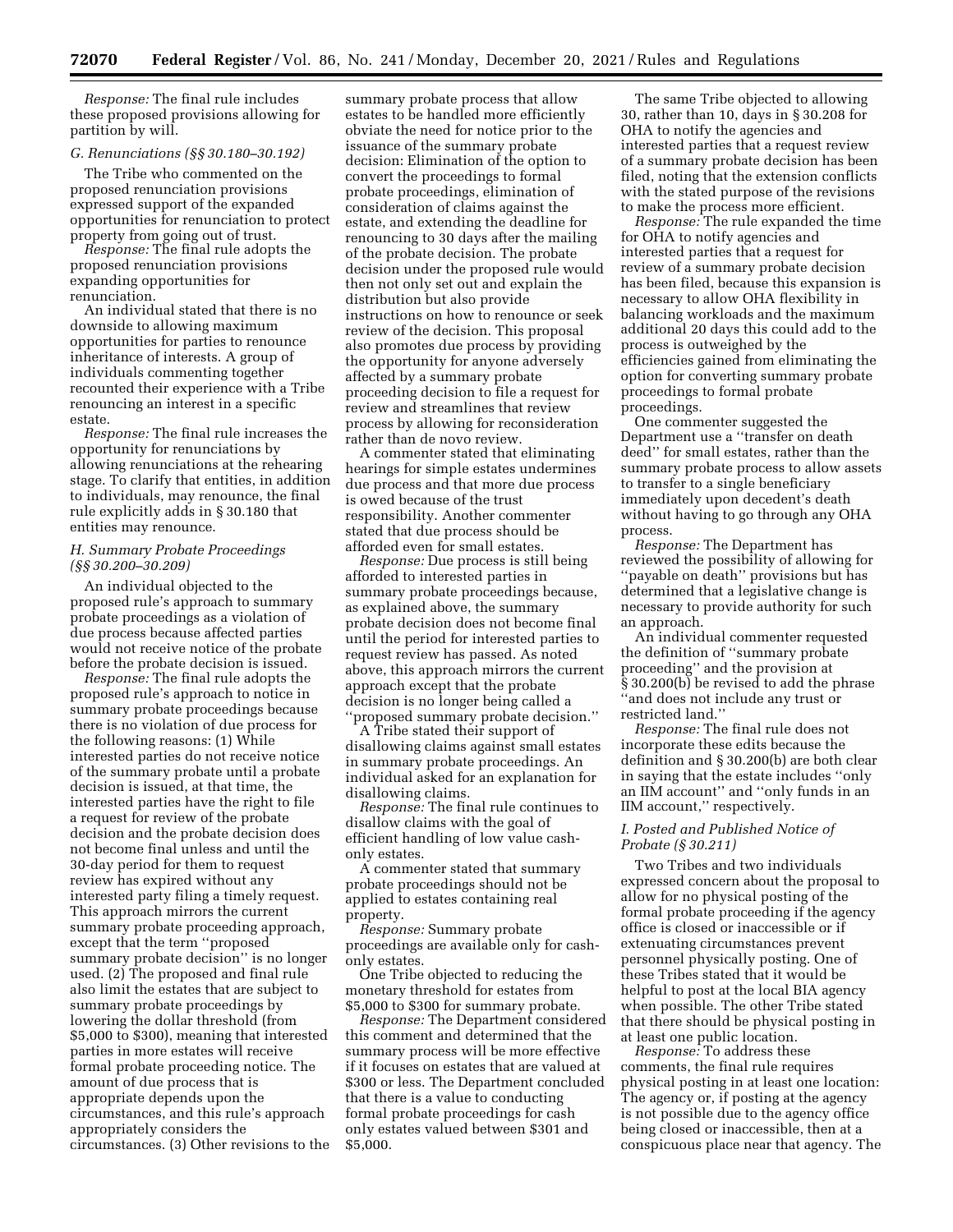final rule does not adopt the proposal to allow for no physical posting in some circumstances and deletes the condition for extenuating circumstances preventing personnel physically posting as well as the proposed definition for ''extenuating circumstances'' in § 30.101.

Two Tribes expressed their support for posting hearing notices on a central website. One of the Tribes recommended a centralized website for all notices related to probate cases and other non-probate matters. An individual also expressed support for posting notices on OHA's website.

*Response:* The final rule includes the proposed provision requiring OHA to post probate notices on its website. BIA is also working on making additional appropriate information on the probate process available on its website.

One Tribe agreed with the proposal to remove the requirement for newspaper notices as no longer necessary; however, another Tribe noted that publication in the Tribal newspaper may better reach elders in the community.

*Response:* The final rule adds that an OHA judge may cause notice to be published in a local newspaper or other publication if the judge determines that additional notice is appropriate. *See*  § 30.211(d).

## *J. Rehearing (§§ 30.238–30.242) and Reopening (§§ 30.243–30.249)*

The Tribe that commented on the rehearing and reopening provisions supported imposing limitations on reopening to avoid prolonging the probate, limiting who may seek rehearing to only interested parties, requiring a rehearing to be based on correcting a substantive error, and allowing a rehearing petition to be considered as a reopening petition if not timely filed so the petitioner would not have to refile. The Tribe also supported prohibiting successive petitions for rehearing by the same party to prevent parties from abusing the process and supported the limit of one year (from discovery of the error) for reopening when an individual or BIA on behalf of an individual for reopening and requiring a showing of an error of fact or law.

*Response:* The final rule adopts all these proposed provisions.

An individual stated the provisions barring persons from seeking postdecision review because they were not present at the original hearing does not account for how poor U.S. mail service is on Indian reservations.

*Response:* Neither the proposed nor final rule bar persons who were not present at the original hearing from

seeking post-decision review. *See*  § 30.238(d)(1) (''whether or not you attended the hearing.'')

The same individual objected to the 30-day period for seeking a rehearing (at § 30.238(a)) and stated that the 60-day period allowed under regulations in place before AIPRA was enacted should never have been changed.

*Response:* The period for seeking reopening has been 30 days since 2008 and there have been no practical issues with that time period, as most challenges are resolved quickly and 60 days needlessly prolongs the process.

A commenter objected to limitations on petitions to reopen, noting that individuals fail to participate in probates for legitimate reasons.

*Response:* The limitations on petitions to reopen apply to those who received proper notice of the probate and so had the opportunity to participate in the probate but did not avail themselves of that opportunity.

An individual stated that any legitimate family member should be allowed to petition the judge to reopen a probate.

*Response:* Family members who are interested parties should receive sufficient notice and opportunity to participate in the probate; if they have not received sufficient notice, then they may seek reopening if proper grounds are shown.

A Tribe stated that an explicit timeframe, such as 10 days, should be added for OHA to notify BIA of the filing of a petition for rehearing, rather than ''as soon as practicable.''

*Response:* The final rule retains the phrase ''as soon as practicable'' rather than adding a specific period because this phrase recognizes the urgency but allows for more flexibility than a specific number of days would afford.

An individual stated that the season for reopening petitions to be filed runs indefinitely under proposed § 30.243, and that an end point should be added to establish finality and certainty.

*Response:* The final rule does not add an outer bound deadline because a deadline would limit the judge's discretion in balancing whether the need to reopen to correct the error outweighs the interests of the public and heirs and devisees in the finality of the probate proceeding.

An individual suggested certain clarification edits, including adding to § 30.241 that a rehearing is for the same probate and adding to § 30.243 that reopening petitions are filed with the judge.

*Response:* The final rule incorporates these suggested edits.

The same individual suggested adding a new paragraph (c) to § 30.245, regarding the legal standard for reopening, to require the judge to notify interested parties of a determination to reopen.

*Response:* The judge notifies interested parties under § 30.248(c) of the final order. This final rule provision is broader than the current regulations, which require notification only to affected parties.

This individual also suggested adding to § 30.246(c)(6), that in considering the interest in administrative finality the judge should consider ''a concise justification of why and how the information provided in support of the petition to reopen would lead the judge to determine that the need to correct the error outweighs the interests of the public and heirs or devises in the finality of the probate proceedings.''

*Response:* The final rule does not add this additional language because the substance of the suggested language is already set out in paragraphs (a) and (b), as well as the introductory language in paragraph (c) of § 30.246.

The individual commenter expressed agreement with § 30.248(b)(2)(iii) and recommended adding a requirement to suspend any changes to title to the underlying property while the reopening procedures are pending.

*Response:* The final rule states that the judge will suspend further distribution of the estate or income during the reopening proceedings, if appropriate.

## *K. Correction of Non-Substantive Errors in Probate Decision (§ 30.250)*

A Tribe expressed support for authorizing BIA to make nonsubstantive corrections to a probate decision but noted that OHA should have final authority over any corrections.

*Response:* Under the proposed and final provisions, BIA contacts OHA in all cases to issue a correction to a probate decision.

Another Tribe expressed general support for allowing OHA to address typographical and other non-substantive errors in a probate decision without reopening a probate case, but recommended clearly defining what would be a ''non-substantive error.''

*Response:* The regulation at § 30.250 states that errors are non-substantive if they are merely typographical, clerical, or their correction would not change the distribution of a decedent's property.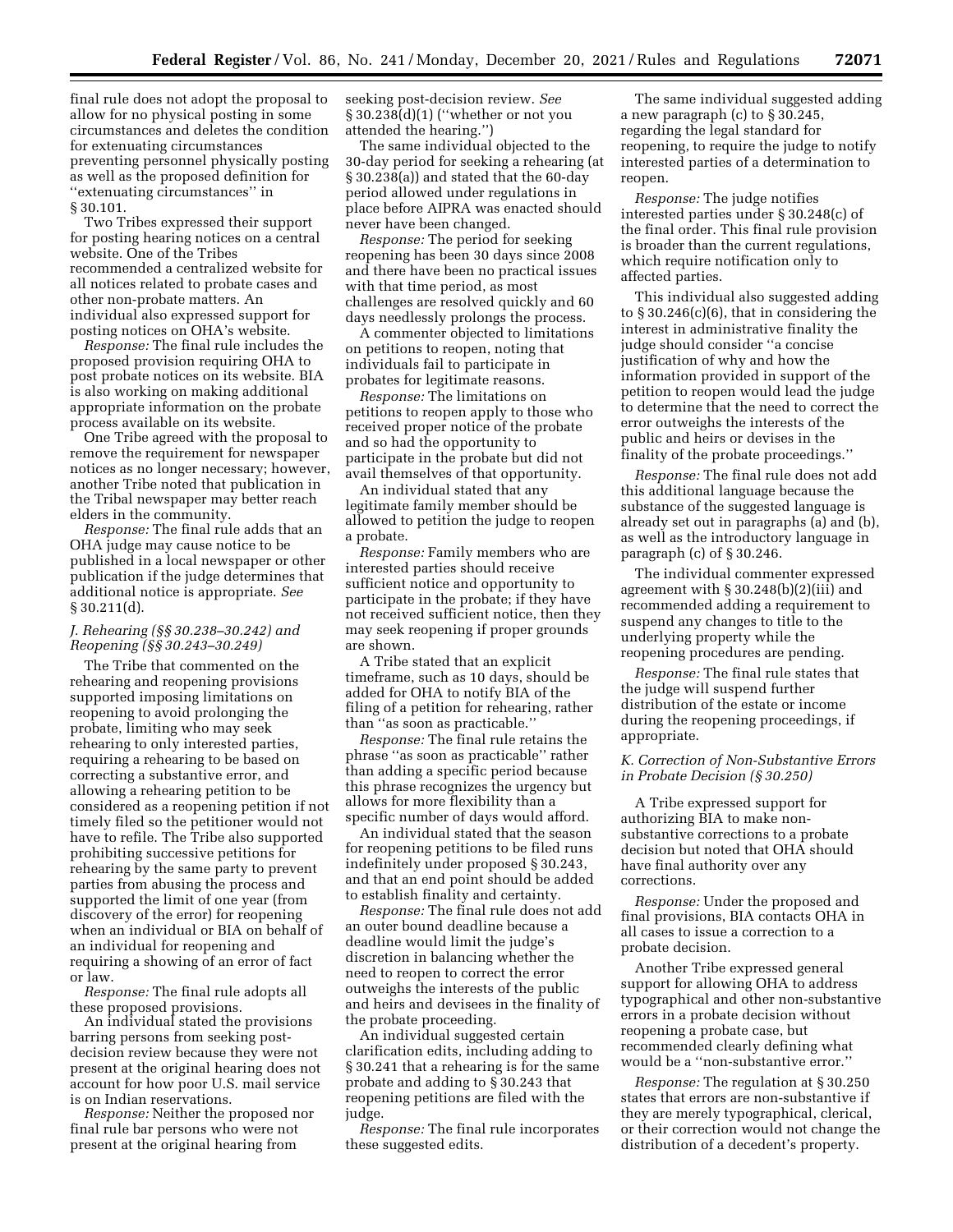*L. Inventory Corrections: New Property Added After Probate Decision (§ 15.404/ § 30.251) and Incorrectly Included Property (§ 15.405/§ 30.252)* 

A Tribe supported the proposed process for reconsideration of a distribution order directing distribution of additional property or modifying distribution, rather than requiring parties to appeal a final order.

*Response:* The final rule includes the proposed process for reconsideration of the distribution order and clarifies that if an interested party raises an inventory dispute in the petition for reconsideration, the judge may order that the distribution order be vacated and remand BIA's petition to the BIA to resolve the inventory dispute. *See*  § 30.253(f)

An individual stated that the regulations that were in place prior to the enactment of AIPRA worked fine by allowing for administrative modifications.

*Response:* The regulations that were in place prior to the enactment of AIPRA are no longer relevant because enactment of AIPRA changed the legal landscape.

An individual stated that the probate decision should include verbiage stating that if any other property is later discovered that should have been part of the estate, then it must be distributed according to the decision, rather than having to reopen the case to add property.

*Response:* Under AIPRA, property may pass differently depending on whether the property constitutes greater than or less than 5% of undivided interests. Specific will language, renunciations, special statutes, or approved Tribal probate codes may also lead to property passing differently than set out in a decision. Judges direct distribution of property specifically identified in the inventory. Adopting the approach suggested by the commenter would put BIA, rather than the judge, in the position of having to determine the appropriate distribution.

An individual suggested adding a deadline for petitions to add or omit property from the inventory.

*Response:* The final rule does not adopt this suggestion because imposing a limitation would result in inaccurate distributions and property that is never distributed.

An individual suggested adding ''and/ or minerals only estates'' following ''trust or restricted land'' in § 15.404(a)(1).

*Response:* The final rule does not adopt this suggestion because minerals only estates are already included in

''trust or restricted land'' for purposes of this section.

An individual stated that ''trust or restricted property'' is used in § 30.251 for the first time in the proposed rule and suggested using ''trust or restricted land'' for consistency.

*Response:* The current regulations and final rule define both ''trust property'' and ''restricted property.'' ''Trust land'' is used in some instances to distinguish from ''trust property'' because ''trust property'' includes personalty.

An individual requested clarification of the phrase ''a certification that all interested parties have been associated to the case and their names and addresses are current'' that appears in  $\S 15.404(a)(5), \S 15.405(a)(4)$ § 30.251(b)(5), and § 30.252(b)(4).

*Response:* The certification the commenter is inquiring about is certification from the BIA to OHA that all the interested parties have been associated to (*i.e.,* identified as interested parties in) that particular case in the Department's probate system. No change was made to the rule to clarify because the language relates to an internal Departmental procedure.

An individual noted that § 30.252 appears to repeat the process covered in § 15.405(a).

*Response:* Part 15 addresses BIA processes, while Part 30 addresses OHA processes; each has a role in the process as set out in the applicable part.

An individual suggested an edit to § 30.252(b) to clarify who is petitioning for the removal of property and who is reviewing the petition.

*Response:* The final rule changes the pronoun "it" to "BIA" to clarify that BIA removes the property then petitions OHA for an order addressing any changes in distribution resulting from the correction.

An individual requested adding a provision to § 30.252(d) requiring BIA to suspend further distribution of the estate during reopening and suspend any changes to title to the underlying property during the reopening proceeding.

*Response:* The Department determined that the suspension of the estate distribution while awaiting OHA's determination is more suited to internal procedures and is considering possible modifications therein.

An individual requested adding a provision to § 30.252 to require the judge to notify interested parties of the determination to reopen.

*Response:* Notifications to interested parties are provided in § 30.252(e).

An individual provided a personal account of a probate in which they believe errors in the inventory of

decedent's land resulted in loss of an inheritance.

*Response:* The procedures in these regulations provide safeguards to allow for corrections to estate inventories.

#### *M. Purchase at Probate (Subpart M)*

An individual stated that changes to the purchase at probate process in the regulations must be preceded by substantive amendments to AIPRA.

*Response:* AIPRA's existing provisions authorize purchase at probate, which these regulations implement.

A commenter stated that the proposed rule would eliminate the right of ''eligible purchasers'' to notice when OHA receives a request to purchase at probate and would put the onus on them to tell BIA that they wish to be told of such purchase offers. The commenter objected saying the approach undermines basic concepts of justice and fair play. Another individual commenter also stated that all eligible purchasers should be kept notified by mail.

*Response:* Neither the proposed nor final rule would eliminate the right of eligible purchasers to notice; rather, the proposed and final rule add an opportunity for co-owners to receive mailed notice when they otherwise would not have. Mailed notice of the probate hearing includes an attached inventory of a decedent's interests in trust or restricted land, and notifies recipients of the possibility of purchase at probate of those interests. *See*  § 30.214(g). AIPRA requires that such notice be mailed only to three groups: Eligible heirs, other devisees, and the Indian Tribe with jurisdiction over the interest. *See* 25 U.S.C. 2206(o)(4).

• An heir is any individual or entity eligible to receive property from a decedent in an intestate proceeding.

• A devisee is a person or entity that receives property under a will.

An ''eligible purchaser'' by contrast, is one of the following:

• An heir or devisee who is receiving an interest in the same parcel of land;

• Any co-owner,

• The Tribe with jurisdiction over the parcel containing the interest, or

• The Secretary on behalf of the Tribe. *See* 25 U.S.C 2206(o)(2).

Co-owners are eligible purchasers, but are heirs only in certain limited circumstances. In cases in which the coowners are also heirs, the co-owners will receive mailed notice (of both the hearing and the opportunity to purchase). If co-owners are not heirs, OHA is not statutorily required to send written notice to those co-owners and doing so would significantly delay the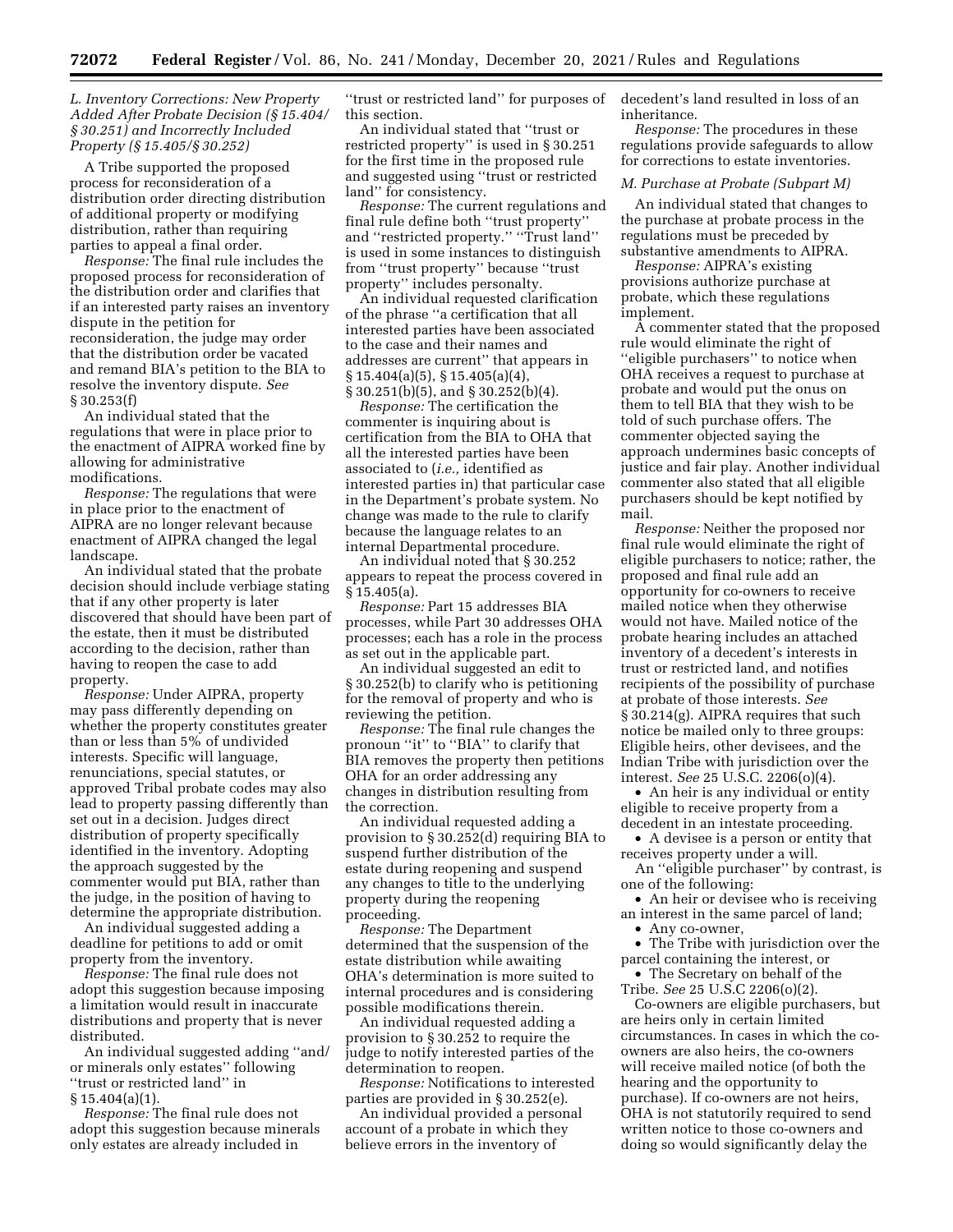resolution of cases. *See* 25 U.S.C. 2206(o)(4)(B). Instead, under the current process and the proposed and final rule process, co-owners who are not heirs receive notice of a probate proceeding through posting. The proposed and final rule provide an opportunity for coowners who are not heirs to receive notice. Co-owners may receive mailed notice simply by notifying BIA in writing that they wish to receive it. *See*  § 30.413(b)(5). This opportunity for notice is beyond what is required by the statute and what is provided for in the current regulations.

An individual commenter expressed concern with the proposed rule's approach to consent for purchase at probate in § 30.403, noting that the proposed rule would place the responsibility on the heir or devisee to state their unwillingness to sell the property.

*Response:* The final rule adds provisions to make clear that the heir or devisee must affirmatively consent in order for a purchase at probate to occur (rather than state their unwillingness to sell the property to stop a purchase at probate from occurring). The final rule also explicitly states that consent may not be presumed.

An individual objected to the ability of the Tribe to purchase without consent when decedent's interest at the time of death was less than 5 percent of the entire undivided ownership of the land. This individual also opposed that the Secretary can give Tribes the resources to purchase the interest but does not extend that financial support to individual heirs and devisees. Another individual also stated that it is not fair to allow the Secretary to provide financial assistance only to the Tribe to purchase at probate and not individual heirs and devisees.

*Response:* The provision allowing the Tribe to purchase without consent when the decedent's interest at the time of death was less than 5 percent of the entire undivided ownership of the land and the provision allowing the Secretary to provide resources to the Tribe for the purchase are statutory provisions that are not being changed by these regulations. *See* 25 U.S.C. 2206(o)(5). Under the statute and regulations, if the heir or surviving spouse is a member of or eligible for membership in the Tribe, then consent is required. No statutory authority exists for the Secretary to provide resources to individuals who wish to purchase property at probate.

An individual asked whether purchase at probate requires a majority consent of the heirs and devisees or if each individual heir and devisee must consent to sell his or her interest.

*Response:* Each heir and devisee must consent for their interest to be purchased at probate, under both the current regulations and this final rule.

A Tribe stated that the regulations should apply the valuation of mineral interests used in Interior's Land Buy-Back Program to purchase at probate of minerals-only interests.

*Response:* Under AIPRA, a judge may not approve a purchase at probate for less than fair market value of the real property interest. *See* 25 U.S.C. 2206(o)(4)(A). Interior's Land Buy-Back Program for Tribal Nations is a specific time-limited program that is working under particular authorizations which do not apply to probate.

An individual stated that individual Indians who are members of the Tribe with jurisdiction over the land and who own a majority of the interests in a tract or the largest individual interest should have either the first option to purchase or a right of first refusal to purchase any other undivided interest in the tract.

*Response:* Individuals who own an undivided interest in a tract of land can seek to purchase their co-owners' interests at any time, outside of probate. Purchase at probate provides no benefit to co-owner purchasers over purchasing during the decedent's lifetime, as each seller's consent is still required. AIPRA does not provide authority for the regulations to grant a first option to purchase or right or first refusal to Tribal members. AIPRA does at times allow the heir or devisee to select the purchaser, however. *See, e.g.,* 25 U.S.C. 2206(o)(3)(B).

An individual stated that the U.S. Government should ensure that heirs are aware of Tribal governments' ability to purchase property and outline the heirs' right to oppose the sale.

*Response:* AIPRA provides that the Tribe with jurisdiction is an eligible purchaser. The judge will ensure that heirs or devisees are aware of the purchase process through written decisions and orders issued in a particular case. The judge will notify heirs or devisees as to whether consent is required. Heirs or devisees who disagree with a finding that their consent to a purchase is not required can challenge that finding by seeking rehearing.

This individual asserted that her Tribe does not have the authority to participate in purchase at probate because the Tribe's constitution includes a provision stating that the Tribe may not regulate the inheritance of allotted lands within the Tribe's jurisdiction.

*Response:* A Tribe's participation in purchase at probate as an eligible

purchaser is substantively distinct from a Tribe's action to regulate the inheritance of property.

## *N. Miscellaneous*

One individual stated that the proposed rule's attempt to define how trust personalty will be distributed in § 30.507 is an impermissible attempt to address a defect in the legislation through regulations.

*Response:* The proposed and final rule at § 30.507 fill a gap using the Secretary's authority where the statute is silent.

A Tribe expressed support for the proposed change clarifying joint tenancy will be presumed in § 30.501 where a testator devised their interest to more than one person.

*Response:* The final rule includes this proposed change.

One individual asked how BIA and OHA identify the property that is included in the estate, and whether it includes land and mineral rights and IIM accounts.

*Response:* In preparing for the probate process, BIA checks the system of record for land, which includes all trust or restricted land and mineral interests, and checks the Trust Funds Accounting System (TFAS) to determine the IIM account assets on record held by decedent.

A commenter stated that there should be language in the regulations for how a valuation is conducted and the expertise needed to issue a valuation.

*Response:* These regulations are specific to probate; in this context, valuation is relevant to purchase at probate. The final rule adopts the proposed rule's language at § 30. 411(a) requiring compliance with USPAP or other approved valuation method.

One Tribe and one individual recommended establishing and enforcing timelines for completion of the probate process to improve timeliness.

*Response:* The completion of a probate is dependent on many factors that are outside of BIA and OHA's control including the cooperation of the family in providing documentation for the probate file. These factors, along with the varying levels of complexity among probate cases prevent the Department from imposing specific timeframes.

An individual requested the regulations include a policy to protect individual Indians' property from being taken by Tribal governments and others and noted that the BIA mission includes protection of trust assets of American Indians.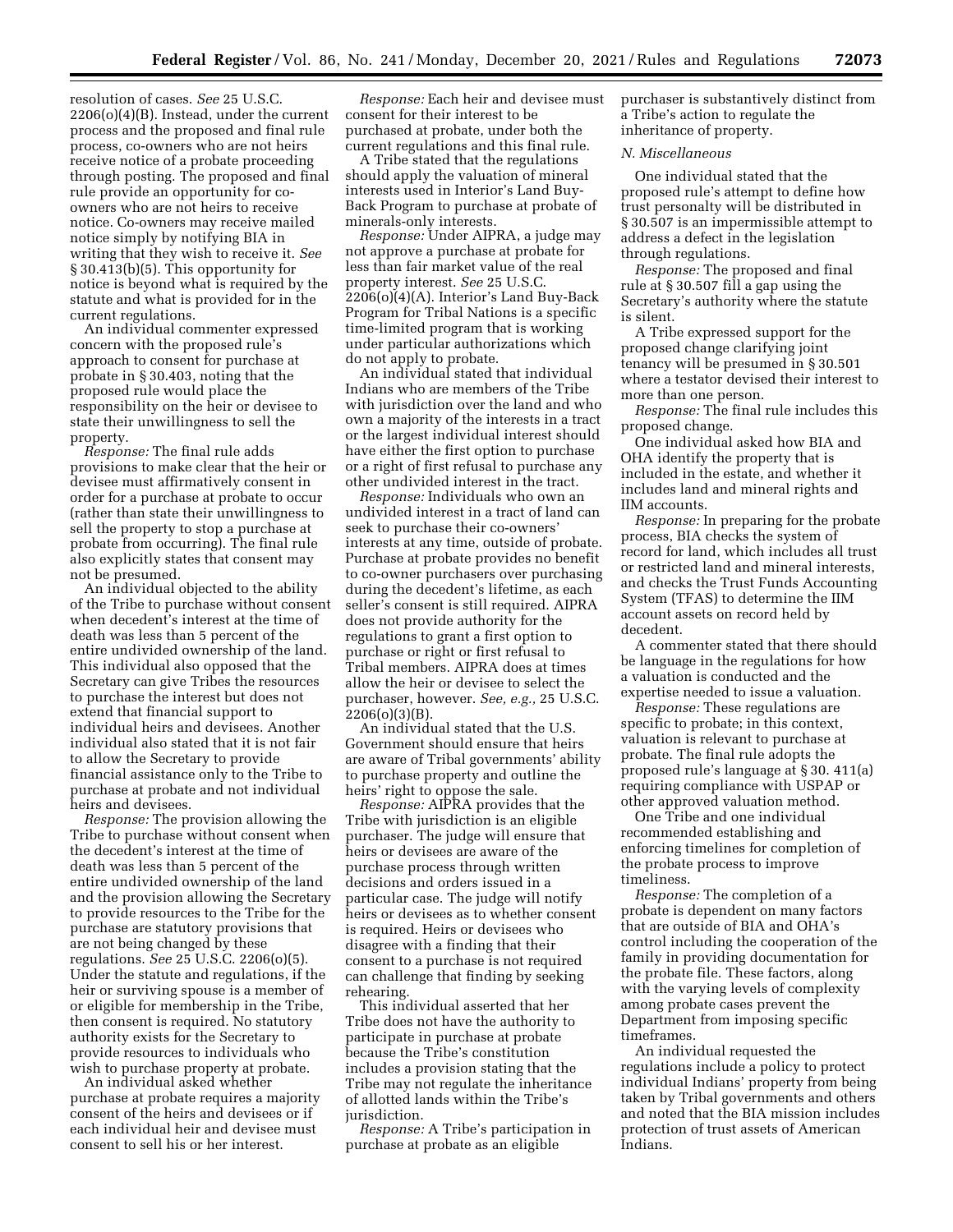*Response:* The BIA strives to meet its mission in all aspects of the services it provides to individual Indians and Tribes. To the extent that the commenter is requesting that BIA refuse to allow Tribes to purchase interests at probate, the Department is unable to adopt this suggested approach because it would be contrary to direction provided by Congress in AIPRA.

A few individuals stated that Federal policy is being geared to benefit Tribes over individual Indians.

*Response:* The final rule does not benefit Tribes over individual Indians in any manner beyond what is required to implement the statute.

An individual suggested that the Federal Government should provide ongoing information about AIPRA to Tribal citizens.

*Response:* The Department provides information on AIPRA and the probate process at *[https://www.bia.gov/bia/ots/](https://www.bia.gov/bia/ots/dop/your-land)  [dop/your-land.](https://www.bia.gov/bia/ots/dop/your-land)* 

A Tribe requested confirmation that the rule does not affect its Secretarially approved inheritance code.

*Response:* These regulatory changes do not affect Secretarially approved Tribal probate codes. The Department intends to continue honoring and applying those Secretarially approved Tribal probate codes.

An individual requested adding to § 15.202(b)(6), addressing what must be included in the probate file if the estate includes only cash, provisions similar to (a)(12) (''Documentation of any payments made on requests filed under the provisions of § 15.301 [Funds for funeral services]'') and (a)(13) (''All the documents acquired under § 15.105'').

*Response:* The final rule adds these provisions as suggested.

A commenter stated that a copy of the probate file should be sent to each interested party along with the notice of hearing.

*Response:* This comment relates to § 15.504 in the current regulations, which was not proposed for change and is not being changed. The Department allows interested parties access to probate files, but does not automatically send copies of the files to every interested party because doing so would not be efficient and would risk disclosure of personally identifiable information.

An individual stated that BIA should have to correct their errors in front of affected family and the judge.

*Response:* Property is not added or removed to an estate as a result of corrections of mistakes on inventories under this section, but because of a situation such as where the decedent inherits additional property or there was a probate order change for a predeceased decedent.

A few individuals commented with requests for BIA to store wills or assist individuals with writing wills. One individual asked how BIA obtains access to wills to probate them.

*Response:* These regulations do not address storage or writing of wills. BIA no longer assists individuals with writing wills and relies on family members to provide the decedents' wills. It is each testator's choice to communicate to family members where the will is located and how to gain access to it.

A commenter stated that interested parties have a right to legal counsel but many do not have access to legal counsel either because they cannot afford or cannot find counsel with experience in the field of Federal probate. This commenter stated that the lack of access to counsel combined with the complexity of Indian probate limits due process.

*Response:* Nothing in these regulatory changes affects interested parties' right or ability to engage legal counsel in a probate case. OHA makes every effort to provide due process to interested parties, including unrepresented parties, in probate cases.

Several individuals commented on aspects of AIPRA, such as the single heir rule and whether adopted children should be considered heirs, that are not affected by these regulations.

*Response:* Nothing in these regulatory changes affects the single heir rule or whether adopted children are considered heirs. The Department encourages individuals who would like to provide their trust or restricted property to certain people to either write a will or convey that property through a gift deed during their lifetime; otherwise, the land will pass by intestate succession according to applicable law.

#### **IV. Overview of Final Rule**

The Department is finalizing revisions to its regulations governing probate to provide due process while allowing probate cases to be closed so that distribution to heirs and devisees may occur more quickly. Each open probate case has the potential to create ripple effects of uncertainty as heirs and devisees become decedents themselves. The Department recognizes both the financial and emotional toll open probate cases take on families and, with this final rule, aims to provide certainty for families and future generations more expeditiously.

### *A. Summary of Final Rule*

This final rule makes a number of changes throughout the probate regulations to eliminate ambiguities and procedural delays. Specifically, the rule:

• Overhauls the process and criteria for summary probate proceedings, to establish a process for very small estates, to include estates that contain no interests in trust or restricted land and that include only funds (no other trust personalty) of \$300 or less. The expedited process for these small estates will allow OHA to adjudicate the cases based on the probate file alone, while allowing anyone adversely affected by the decision a limited time to seek review.

• Eliminates the need for the judge to determine the status of eligible heirs or devisees as Indian when not relevant to the probate decision;

• Allows OHA to issue a correction order to correct non-substantive and typographical errors without reopening the probate case;

• Revises processes for adding and removing property from an estate inventory when it is discovered after issuance of the probate decision that additional property must be added to an estate inventory or that property was incorrectly included in the estate inventory, and revises processes for challenging these types of decisions through reconsideration rather than appeal to the IBIA;

• Allows heirs and devisees to renounce their interests at hearings (having their written declarations acknowledged before a judge) and allows them to renounce not just prior to issuance of the probate decision, but also within 30 days of the decision, upon rehearing, or when additional property is added to the decedent's estate.

The final rule also includes revisions to expand notice to interested parties to provide that, in addition to mailing notice to heirs and devisees and others listed in § 30.114, OHA:

• Will post notice of formal probate proceedings on its website;

• Will physically post notice at the agency location or, if the agency office is closed or inaccessible, at a conspicuous location near the agency; and

• May cause notice to be published in a local newspaper or other publication if the judge determines that additional notice is appropriate.

The rule's requirement for OHA to post on its website accommodates the increased use of telephonic and other alternatives to in-person hearings, which are occurring and are anticipated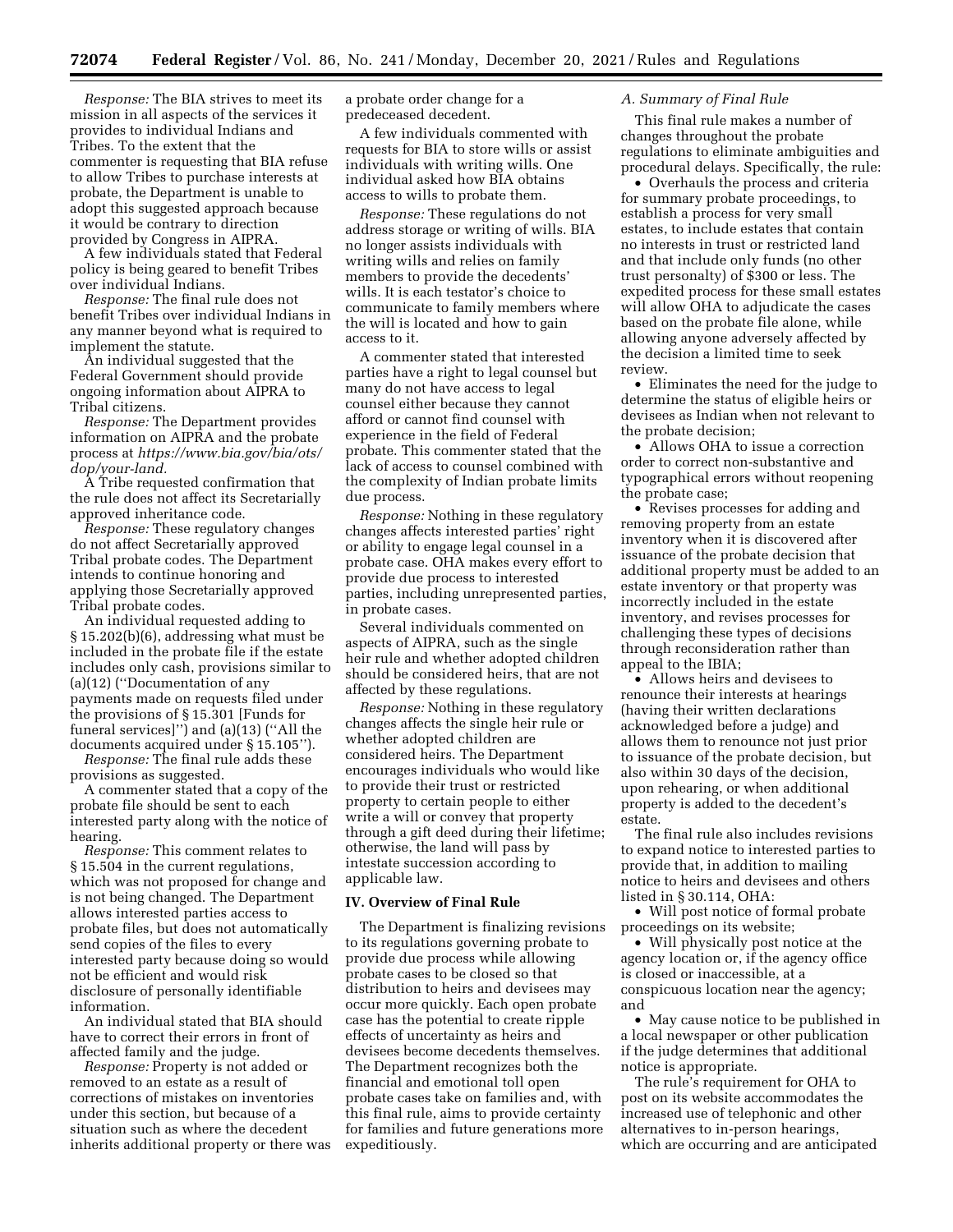to continue to occur as a result of technological advances. Posting notice on OHA's website also establishes one location that is available for anyone to access regardless of residency.

The final rule clarifies terminology and states what happens when various eventualities arise, which will help judges decisively address the issues and provide clarity for heirs and devisees throughout the process. For example, the rule delineates:

• That there is one probate ''decision,'' which results from the summary probate proceeding or formal probate proceeding, and all other written rulings issued by judges are ''orders,'' such as an order on rehearing, an order on reopening, or a distribution order;

• The evidence a judge may rely on to presume that an individual has died and their date of death;

• How a judge will partition an allotment when a will attempts to divide an allotment into two or more distinct portions and devises at least one of those portions;

• Who receives personal, mailed notice of a formal probate proceeding and how public notice is posted;

• Rehearing and reopening processes and how they relate to each other;

• The meanings of joint tenancy and tenants-in-common and how the presumption of joint tenancy and the anti-lapse provision each operate in the determination of heirs and devisees;

• How trust personalty will be distributed when there are no eligible family heirs, and when there are either no land interests in the decedent's estate or there are land interests within the jurisdiction of more than one Tribe.

The final rule also overhauls the purchase at probate process. The current purchase at probate provisions are unwieldy in their fit with the formal probate proceedings and result in probate cases being kept open indefinitely while the purchase at probate process, including appraisals/ valuations, continues. Additionally, because the current provisions require the purchase at probate to be completed before the probate decision is issued, purchases at probate are completed based on provisional heirs and devisees, which causes uncertainty and increases the chance of having to redo the already-lengthy process. This final rule instead sequences the purchase at probate process to allow the probate to be closed, while the purchase at probate continues, as follows:

• The eligible purchaser may request to purchase at any time before the completion of the first probate hearing (including at the hearing) or within 30 days of the distribution order mailing date, when requesting to purchase property newly added to the inventory.

• If the request is still pending at the time the probate decision is issued and is not denied in the decision, OHA then includes in the probate decision (or reconsideration order if property was added) a list of all the purchase at probate requests that have been submitted, direction to BIA to obtain an appraisal/valuation of the interest, and direction to heirs or devisees on how to consent if they wish to do so. The property is distributed and any property subject to the purchase at probate

request is conveyed with an encumbrance.

• If consent is needed for the purchase, BIA holds off on ordering the appraisal/valuation until at least one heir or devisee has filed the written notification that the heir or devisee would consider selling the interest.

• BIA obtains the appraisal/valuation.

• BIA files a Petition to Complete Purchase at Probate, and OHA issues an Order to Submit Bids to all potential bidders that includes the fair market value.

• Anyone who may be affected by the determination of the fair market value may object to the fair market value stated in the Order to Submit Bids by filing a written objection with OHA within 45 days.

• OHA determines whether the bid is successful based on whether the bid was timely, equal to or greater than the fair market value, and, when consent is required for the purchase, the applicable heir, devisee, or surviving spouse accepts the bid.

• OHA notifies parties of the successful bid.

• The successful bidder pays for the interest purchased and the interest transfers.

• Any interested party who is adversely affected by the judge's order to approve or disapprove the purchase at probate may appeal to the IBIA within 30 days of the order.

*B. Changes From Proposed Rule to Final Rule* 

The final rule makes the following changes to the proposed rule.

| Section | Topic                                                                      | Change final rule makes to proposed rule                                                                                                                                                                                                                                                                                                                                                                                                                        |  |  |  |  |
|---------|----------------------------------------------------------------------------|-----------------------------------------------------------------------------------------------------------------------------------------------------------------------------------------------------------------------------------------------------------------------------------------------------------------------------------------------------------------------------------------------------------------------------------------------------------------|--|--|--|--|
|         | $\S$ 15.202(b)    Items included in the probate file                       | Adds a missing word "in" in the introductory language of paragraph (b).<br>Adds new paragraphs $(b)(7)$ and $(b)(8)$ in response to comment.                                                                                                                                                                                                                                                                                                                    |  |  |  |  |
|         | §15.301(a)    Funds for funeral services from de-<br>cedent's IIM account. | Adds a new paragraph (a)(2) regarding payment of funeral expenses by the decedent's<br>Tribe, in response to comment.                                                                                                                                                                                                                                                                                                                                           |  |  |  |  |
|         |                                                                            | Adds a new definition for "co-owner" in response to comment.<br>Deletes definition of "extenuating circumstances" because the provision in which that<br>phrase was used has been deleted in response to comment.<br>Deletes from definition of "interested party" the phrase "except for potential or actual                                                                                                                                                   |  |  |  |  |
|         |                                                                            | heirs who may or will inherit solely as co-owners of an allotment" because that was<br>removed from §30.114 in response to comment.                                                                                                                                                                                                                                                                                                                             |  |  |  |  |
|         | §30.114    Notice to co-owners                                             | Deletes proposed provision requiring potential heirs who may inherit solely as co-own-<br>ers to file a request for notice, in response to comment.                                                                                                                                                                                                                                                                                                             |  |  |  |  |
|         |                                                                            | Adds new paragraph (b) to make explicit that entities may renounce, in response to<br>comment.                                                                                                                                                                                                                                                                                                                                                                  |  |  |  |  |
|         |                                                                            | Replaces phrase in paragraph (b) with newly defined term "co-owner," the definition for<br>which was added in response to comment.                                                                                                                                                                                                                                                                                                                              |  |  |  |  |
|         |                                                                            | Adds reference to a "Tribal resolution" to make explicit how a Tribe may renounce, in<br>response to comment.                                                                                                                                                                                                                                                                                                                                                   |  |  |  |  |
|         | §30.211  Public notice of formal probate<br>proceeding.                    | Adds a new paragraph (b) to provide that a judge may also cause notice to be pub-<br>lished in a local newspaper, in response to comment. (Updated appropriate citations)<br>Revises proposed paragraph (e) (final paragraph (f)) to require physical posting at the<br>agency or, if posting at the agency is not possible because the agency office is<br>closed or inaccessible, posting in a conspicuous place near that agency, in response<br>to comment. |  |  |  |  |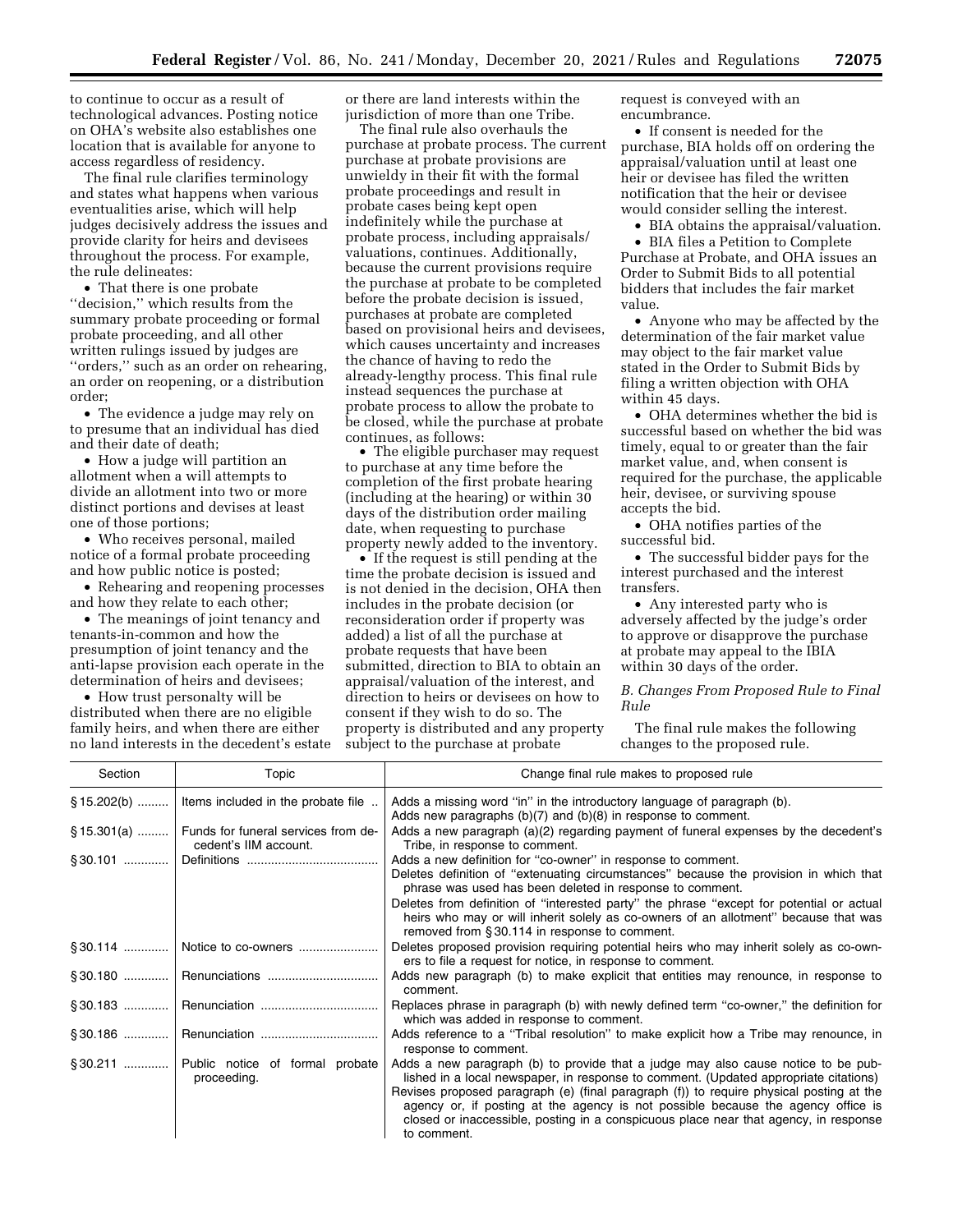| Section     | Topic                                                                       | Change final rule makes to proposed rule                                                                                                                                                                                                                   |  |  |
|-------------|-----------------------------------------------------------------------------|------------------------------------------------------------------------------------------------------------------------------------------------------------------------------------------------------------------------------------------------------------|--|--|
|             | §30.214  Contents of notice regarding pur-<br>chase at probate.             | Adds reference to Federal law or Secretarially approved Tribal probate codes.                                                                                                                                                                              |  |  |
| $§ 30.241$  |                                                                             | Adds a clarification that successive petitions may not be filed "in the same probate<br>case" in response to comment.                                                                                                                                      |  |  |
|             |                                                                             | Adds in paragraph (a) that the petition for reopening must be filed with the judge.                                                                                                                                                                        |  |  |
|             | §30.248  Decision on reopening                                              | Clarifies in paragraph $(a)(2)$ that the petition may be summarily dismissed if it "raises"<br>issues or objections that were previously addressed" rather than requesting the same<br>relief, for clarification.<br>Updates citation in paragraph (a)(5). |  |  |
|             | §30.251    Identification of additional property<br>after probate decision. | Clarifies in paragraph (e)(4) that the right of reconsideration must allege an error in the<br>inventory of additional property, rather than the original inventory.                                                                                       |  |  |
|             | Identification of incorrectly included<br>property after probate decision.  | Clarifies that BIA removes property from the estate inventory in paragraph (b).                                                                                                                                                                            |  |  |
| $\S 30.253$ | Reconsideration of distribution<br>order.                                   | Adds a new paragraph (f) to clarify that the judge may vacate the distribution order and<br>remand to the BIA.<br>Clarifies in final paragraphs (g) and (h) the "final order on reconsideration" to distin-<br>quish from the distribution order.          |  |  |
|             | $\S 30.401$   Who may purchase at probate                                   | Replaces phrase with the newly defined term "co-owner," the definition for which was<br>added in response to comment.                                                                                                                                      |  |  |
|             | §30.404    Consent in purchase at probate                                   | Adds new paragraphs (b) through (d) to clarify how an heir or devisee may consent to<br>purchase at probate, that consent will not be presumed, and that an heir or devisee<br>may withdraw consent any time before the purchase is final.                 |  |  |
|             | Effect of purchase at probate on<br>distribution.                           | Adds clarification that the decision or distribution order will identify the interest that is<br>subject to a pending request for purchase at probate.                                                                                                     |  |  |
|             | §30.410  Continuation of purchase at pro-<br>bate process.                  | Corrects a typographical error to change "approval/valuation" to "appraisal/valuation."                                                                                                                                                                    |  |  |
|             | §30.413  Potential bidders in purchase at<br>probate.                       | Replaces phrase in (b)(5) with the newly defined term "co-owner," the definition for<br>which was added in response to comment.                                                                                                                            |  |  |
|             | §30.418    Payment for purchase at probate                                  | Clarifies the successful bidder "must" make payment.                                                                                                                                                                                                       |  |  |
|             | Law applicable when decedent<br>dies intestate.                             | Replaces the phrase "co-owners of the parcel" in $(b)(1)$ and $(2)$ with the newly defined<br>term "co-owners," the definition for which was added in response to comment.                                                                                 |  |  |

## *C. Crosswalk of Current Regulation to New Regulation*

The following chart provides a highlevel crosswalk of the current regulatory

provisions as compared to the new and revised provisions established by this final rule. Sections not listed in the

''current'' column are unaffected by this final rule.

In 25 CFR part 15:

| Current §                                                                              | New §                                                                                                               | Summary of changes                                                                                                                                                                                                                                                                                                                                                                                                                                                                        |  |  |
|----------------------------------------------------------------------------------------|---------------------------------------------------------------------------------------------------------------------|-------------------------------------------------------------------------------------------------------------------------------------------------------------------------------------------------------------------------------------------------------------------------------------------------------------------------------------------------------------------------------------------------------------------------------------------------------------------------------------------|--|--|
| 15.202 What items must the agency<br>include in the probate file?                      | 15.202 What items must the agency<br>include in the probate file?                                                   | Redesignates paragraphs and adds a new paragraph (b) to establish a more<br>limited universe of documents required to be included in estates that will be<br>subject to a summary probate proceeding <i>(i.e.,</i> estates with no land and \$300<br>or less in funds). Also adds a new paragraph (a)(16) to address the need for<br>the probate file to include valuation reports in the limited circumstances in<br>which a special statute applies that requires the valuation report. |  |  |
| 15.301 May I receive funds from the<br>decedent's IIM account for funeral<br>services? | 15.301 May I receive funds from the<br>decedent's IIM account for funeral<br>services?                              | Increases the amount that may be requested and approved for distribution from<br>a decedent's IIM account to pay for funeral expenses from \$1,000 to \$5,000.<br>Also deletes requirement for the IIM account to contain at least \$2,500 and<br>clarifies that funds, if approved, are taken from the balance of the account as<br>of the date of death.                                                                                                                                |  |  |
| N/A                                                                                    | 15.404 What happens if BIA identifies<br>additional property of a decedent<br>after the probate decision is issued? | New section.                                                                                                                                                                                                                                                                                                                                                                                                                                                                              |  |  |
| N/A                                                                                    | 15.405 What happens if BIA identifies<br>that property was incorrectly included<br>in a decedent's inventory?       | New section.                                                                                                                                                                                                                                                                                                                                                                                                                                                                              |  |  |

## In 43 CFR part 30:

| Current §                                                                       | New §                                                                           | Summary of changes                                                                                                                                                                                                                                                                                                                                                                                                                                                                                                                                                                                                                                                  |  |  |
|---------------------------------------------------------------------------------|---------------------------------------------------------------------------------|---------------------------------------------------------------------------------------------------------------------------------------------------------------------------------------------------------------------------------------------------------------------------------------------------------------------------------------------------------------------------------------------------------------------------------------------------------------------------------------------------------------------------------------------------------------------------------------------------------------------------------------------------------------------|--|--|
| 30.100 How do I use this part?<br>30.101 What definitions do I need to<br>know? | 30.100 How do I use this part?<br>30.101 What definitions do I need to<br>know? | Updates citations (no substantive change).<br>Deletes definitions of "BLM" and "de novo review" because they are no longer<br>used.<br>Revises the definitions of "ADM" to delete reference to de novo review, "deci-<br>sion" to clarify that there is a single probate decision, "Indian probate Judge"<br>to reflect that the judges exercise delegated authority, and "summary probate"<br>proceeding" to reflect the new approach to these proceedings.<br>Adds definitions for "co-owner," "distribution order," "home agency," "joint ten-<br>ancy," "lineal descendant," "order," "Petition to Complete Purchase at Pro-<br>bate," and "tenants in common." |  |  |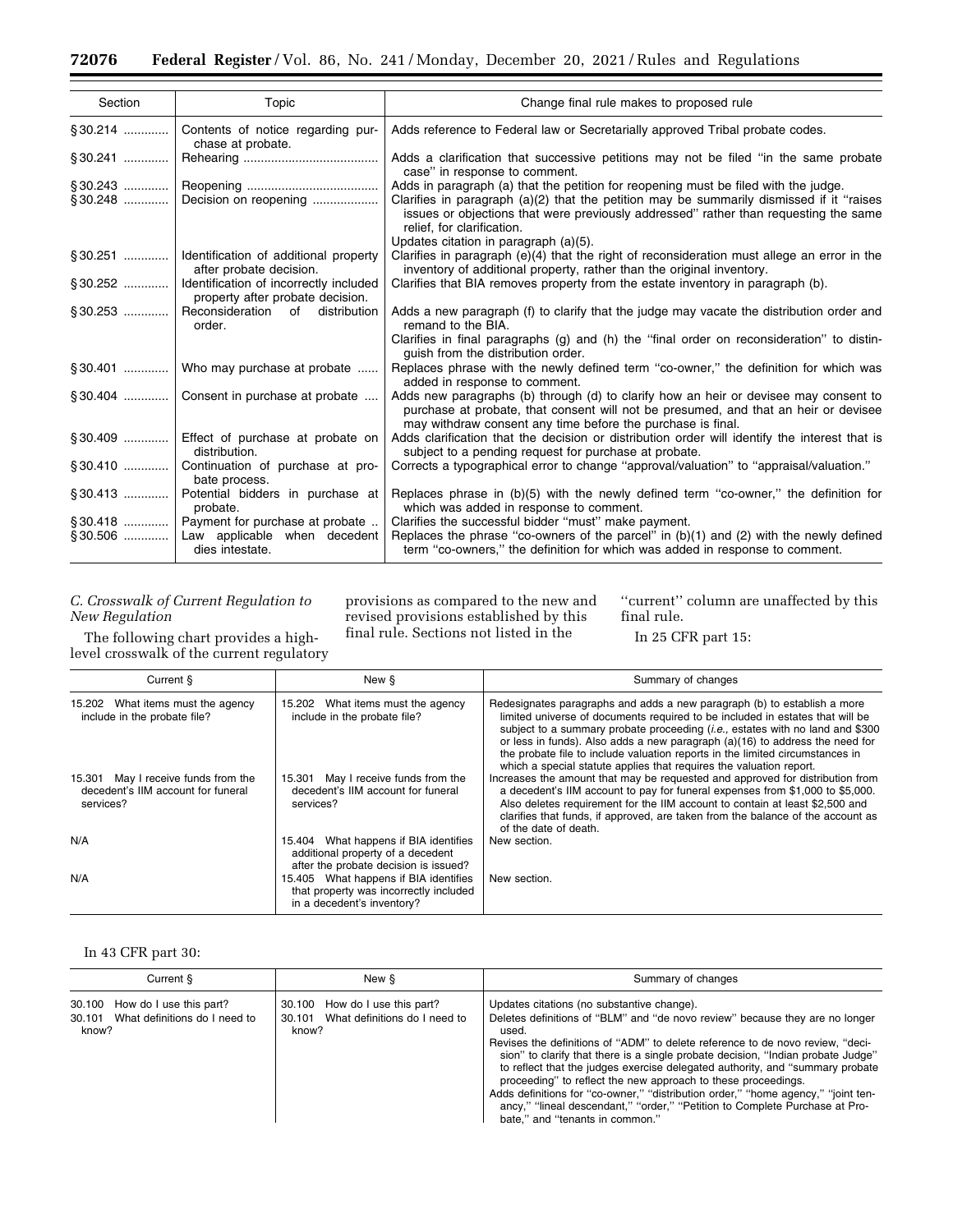| Current §                                                                                                                                               | New §                                                                                                                                                                             | Summary of changes                                                                                                                                                                                                                                                                                                                                                                                                                                                                                                                      |
|---------------------------------------------------------------------------------------------------------------------------------------------------------|-----------------------------------------------------------------------------------------------------------------------------------------------------------------------------------|-----------------------------------------------------------------------------------------------------------------------------------------------------------------------------------------------------------------------------------------------------------------------------------------------------------------------------------------------------------------------------------------------------------------------------------------------------------------------------------------------------------------------------------------|
| 30.114 Will I receive notice of the pro-<br>bate proceeding?                                                                                            | 30.114 Will I receive notice of the pro-<br>bate proceeding?                                                                                                                      | Deletes provisions in current paragraph (b) regarding requesting a formal pro-<br>bate proceeding in lieu of a summary probate proceeding because, with the<br>proposed revisions to the summary probate proceeding elsewhere in the pro-                                                                                                                                                                                                                                                                                               |
| 30.123 Will the judge determine mat-<br>30.123 Will the judge determine mat-<br>ters of status and nationality?<br>ters of status and nationality?      |                                                                                                                                                                                   | posed rule, this provision is no longer applicable.<br>Adds "if relevant" so that a judge is not required to determine the status of eligi-<br>ble heirs or devisees as Indian if their status is not relevant in the probate<br>case.                                                                                                                                                                                                                                                                                                  |
| 30.124 When may a judge make a<br>finding of death?                                                                                                     | 30.124 When may a judge make a<br>finding of death?                                                                                                                               | Revises to list specific evidence that will support a presumption that an heir,<br>devisee, or person for whom a probate case has been opened has died and<br>the date of death. Also establishes what evidence will rebut the presumption.                                                                                                                                                                                                                                                                                             |
| 30.125 May a judge reopen a probate<br>case to correct errors and omissions?<br>N/A                                                                     | 30.129 May a judge reopen a probate<br>case to correct errors and omissions?<br>30.125 May a judge order that a prop-<br>erty interest be partitioned as a result<br>of a devise? | Redesignated to follow other section on correcting errors in "Judicial Authority"<br>subpart. No substantive change.<br>New section.                                                                                                                                                                                                                                                                                                                                                                                                    |
| 30.235 What will the judge's decision<br>in a formal probate proceeding con-<br>tain?                                                                   | 30.235 What will the judge's decision<br>in a formal probate proceeding con-<br>tain?                                                                                             | Adds "if relevant" so that a judge's decision need not include the status of eligi-<br>ble heirs or devisees as Indian if their status is not relevant in the probate<br>case.                                                                                                                                                                                                                                                                                                                                                          |
| N/A                                                                                                                                                     | 30.250 May a correction order be<br>issued to correct typographical and<br>other non-substantive errors?                                                                          | New section.                                                                                                                                                                                                                                                                                                                                                                                                                                                                                                                            |
| 30.126 What happens if property was<br>omitted from the inventory of the es-<br>tate?                                                                   | 30.251 What happens if BIA identifies<br>additional property of a decedent<br>after a decision is issued?                                                                         | Clarifies what information BIA must provide to OHA in support of the petition to<br>add the property, and provides that the judge will issue a distribution order of<br>the additional property.                                                                                                                                                                                                                                                                                                                                        |
| 30.127 What happens if property was<br>improperly included in the inventory?                                                                            | 30.252 What happens if BIA identifies<br>that property was incorrectly included<br>in a decedent's inventory?                                                                     | Clarifies what information BIA must provide to OHA in support of the petition to<br>remove the property, and provides that the judge will issue a distribution order<br>that addresses any modifications to the distribution of the decedent's property<br>resulting from the correction of the inventory.                                                                                                                                                                                                                              |
| N/A                                                                                                                                                     | 30.253 What happens if a request for<br>reconsideration of a distribution order<br>is timely made?                                                                                | New section. Adds a process to allow interested parties to seek reconsideration<br>of the distribution order.                                                                                                                                                                                                                                                                                                                                                                                                                           |
| Subpart G-Purchase at Probate                                                                                                                           | Subpart M--Purchase at Probate                                                                                                                                                    | Revises this subpart overall to streamline the process for purchasing decedent's<br>interests at probate using the statutory authority in the American Indian Pro-<br>bate Reform Act.                                                                                                                                                                                                                                                                                                                                                  |
| 30.160 What may be purchased at<br>probate?                                                                                                             | 30.400 What may be purchased at<br>probate?                                                                                                                                       | Adds a provision regarding purchase of minerals-only interests at probate.<br>Deletes provision regarding timing of requesting a purchase at probate (ad-<br>dressed in proposed §30.404).                                                                                                                                                                                                                                                                                                                                              |
| 30.161 Who may purchase at probate?                                                                                                                     | 30.401 Who may purchase at pro-<br>bate?                                                                                                                                          | No substantive change.                                                                                                                                                                                                                                                                                                                                                                                                                                                                                                                  |
| 30.162 Does property purchased at<br>probate remain in trust or restricted<br>status?                                                                   | 30.402 Does property purchased at<br>probate remain in trust or restricted<br>status?                                                                                             | No change.                                                                                                                                                                                                                                                                                                                                                                                                                                                                                                                              |
| 30.163 Is consent required for a pur-<br>chase at probate?                                                                                              | 30.403 Is consent required for a pur-<br>chase at probate?                                                                                                                        | Adds that, to purchase any interest included in an approved consolidation<br>agreement, the consent of the recipient of the consolidated interest is re-<br>quired.<br>Adds new paragraphs (b) through (d), establishing procedures for heirs and<br>devisees to consent to a purchase at probate, that consent will not be pre-                                                                                                                                                                                                        |
|                                                                                                                                                         |                                                                                                                                                                                   | sumed, and that consent may be withdrawn.<br>Adds to the conditions in which a Tribe does not need consent to purchase that<br>the interest is not part of an approved consolidation agreement.                                                                                                                                                                                                                                                                                                                                         |
| 30.164 What must I do to purchase at<br>probate?                                                                                                        | 30.404 How do I initiate a purchase at<br>probate?<br>30.405 When may I initiate a purchase<br>at probate?                                                                        | Changes the deadline for filing a purchase request from before issuance of the<br>final probate decision or order to instead before the end of the first probate<br>hearing.                                                                                                                                                                                                                                                                                                                                                            |
| N/A                                                                                                                                                     | 30.406 May I withdraw my request to<br>purchase at probate?                                                                                                                       | New section.                                                                                                                                                                                                                                                                                                                                                                                                                                                                                                                            |
| N/A                                                                                                                                                     | 30.407 How will OHA address re-<br>quests to purchase at probate?                                                                                                                 | New section.                                                                                                                                                                                                                                                                                                                                                                                                                                                                                                                            |
| 30.165 Who will OHA notify of a re-<br>quest to purchase at probate?<br>30.166 What will the notice of the re-<br>quest to purchase at probate include? | 30.408 What will OHA include in the<br>probate decision or reconsideration<br>order when a purchase at probate is<br>pending?                                                     | Revisions to incorporate the purchase at probate process into the final probate<br>decision or reconsideration order, since that final decision and order are pro-<br>vided to the heirs or devisees, BIA, and anyone who has submitted a request<br>to purchase.                                                                                                                                                                                                                                                                       |
| N/A                                                                                                                                                     | 30.409 How will a pending purchase<br>at probate request affect how the de-<br>cedent's property is distributed?                                                                  | New section.                                                                                                                                                                                                                                                                                                                                                                                                                                                                                                                            |
| N/A                                                                                                                                                     | 30.410 How will the purchase at pro-<br>bate process continue after the deci-<br>sion or reconsideration order is<br>issued?                                                      | New section.                                                                                                                                                                                                                                                                                                                                                                                                                                                                                                                            |
| 30.167 How does OHA decide whether<br>to approve a purchase at probate?                                                                                 | 30.411 How will the interests to be<br>purchased at probate be valued?<br>30.416 How does OHA decide wheth-<br>er a bid is successful?                                            | Adds that BIA will obtain the appraisal or other fair market valuation and that<br>any appraisal/valuation must be made on the basis of the fair market value as<br>of the decedent's date of death.<br>Adds that the appraisal/valuation must state or include a certification that it is<br>assessing the fair market value of the real property interest.<br>Clarifies that OHA may hold a hearing and that the applicable heir, devisee, or<br>surviving spouse may choose which bid to accept if multiple bids are sub-<br>mitted. |
| 30.168 How will the judge allocate the<br>proceeds from a sale?                                                                                         | (see 30.419, listed below)                                                                                                                                                        | Combines information on allocating proceeds with information on OHA issuing<br>the order approving the sale.                                                                                                                                                                                                                                                                                                                                                                                                                            |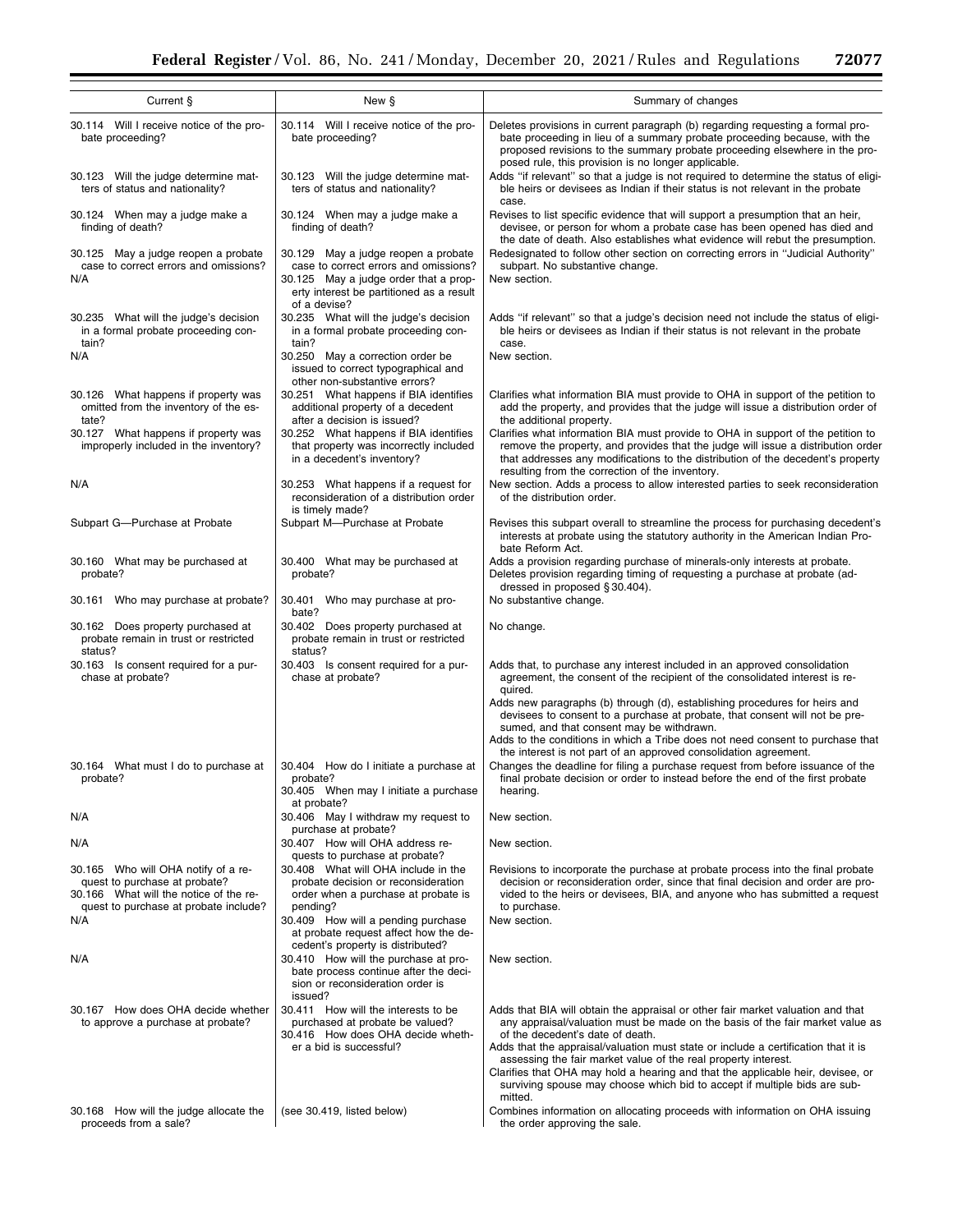| Current §<br>New §                                                                                                                                            |                                                                                                                                                            | Summary of changes                                                                                                                                                                                                                                                                                                                                                                                                             |  |  |  |
|---------------------------------------------------------------------------------------------------------------------------------------------------------------|------------------------------------------------------------------------------------------------------------------------------------------------------------|--------------------------------------------------------------------------------------------------------------------------------------------------------------------------------------------------------------------------------------------------------------------------------------------------------------------------------------------------------------------------------------------------------------------------------|--|--|--|
| 30.169 What may I do if I do not agree                                                                                                                        | 30.415 What may I do if I do not                                                                                                                           | Expands who may object to a fair market value determination to include any                                                                                                                                                                                                                                                                                                                                                     |  |  |  |
| with the appraised market value?                                                                                                                              | agree with the determination of fair<br>market value in the Order to Submit<br>Bids?                                                                       | party who may be affected by the determination.<br>Combines time for filing an objection (30 days) and filing supporting documenta-<br>tion (15 days) into a deadline of 45 days for both.<br>Requires objecting party to provide copies of the objection and supporting docu-<br>ments to parties who have an interest in the purchase of the property.<br>Provides that the judge may issue a Modified Order to Submit Bids. |  |  |  |
| 30.170 What may I do if I disagree<br>with the judge's determination to ap-<br>prove a purchase at probate?                                                   | 30.423 What may I do if I disagree<br>with the judge's determination to ap-<br>prove or deny a purchase at probate.<br>30.412 What will OHA do when it re- | Replaces process for objecting to the judge with a process for appealing to<br>IBIA.                                                                                                                                                                                                                                                                                                                                           |  |  |  |
| 30.171 What happens when the judge<br>grants a request to purchase at pro-<br>bate?                                                                           | ceives BIA's notification that an ap-<br>praisal/valuation has been com-<br>pleted?<br>30.417 How does the judge notify the                                | Clarifies that OHA issues an Order to Submit Bids to all potential bidders, and<br>that this occurs after the fair market value has been determined.                                                                                                                                                                                                                                                                           |  |  |  |
|                                                                                                                                                               | parties whether there was a success-<br>ful bid?                                                                                                           |                                                                                                                                                                                                                                                                                                                                                                                                                                |  |  |  |
| N/A<br>N/A                                                                                                                                                    | 30.413 Who are potential bidders?                                                                                                                          | New section.<br>New section.                                                                                                                                                                                                                                                                                                                                                                                                   |  |  |  |
|                                                                                                                                                               | 30.414 What will be contained in the<br>Order to Submit Bids?                                                                                              |                                                                                                                                                                                                                                                                                                                                                                                                                                |  |  |  |
| 30.172 When must the successful bid-<br>der pay for the interest purchased?                                                                                   | 30.418 When must the successful bid-<br>der pay for the interest purchased?                                                                                | No substantive change.                                                                                                                                                                                                                                                                                                                                                                                                         |  |  |  |
| 30.173 What happens after the suc-<br>cessful bidder submits payment?                                                                                         | 30.419 What happens after the suc-<br>cessful bidder submits payment?                                                                                      | Adds information on allocation of the proceeds of the sale.                                                                                                                                                                                                                                                                                                                                                                    |  |  |  |
| 30.174 What happens if the successful<br>bidder does not pay within 30 days?                                                                                  | 30.420 What happens if the success-<br>ful bidder does not pay within 30<br>days?                                                                          | No substantive change.                                                                                                                                                                                                                                                                                                                                                                                                         |  |  |  |
| 30.175 When does a purchased inter-<br>est vest in the purchaser?                                                                                             | 30.421 When does a purchased inter-<br>est vest in the purchaser?                                                                                          | No substantive change.                                                                                                                                                                                                                                                                                                                                                                                                         |  |  |  |
| N/A                                                                                                                                                           | 30.422 What will happen to any lease<br>income received or accrued from pur-                                                                               | New section.                                                                                                                                                                                                                                                                                                                                                                                                                   |  |  |  |
|                                                                                                                                                               | chased land interests before the pur-<br>chased interest vests in the pur-<br>chaser?                                                                      |                                                                                                                                                                                                                                                                                                                                                                                                                                |  |  |  |
| N/A                                                                                                                                                           | 30.424 When will the order approving<br>or denying the purchase at probate<br>become final?                                                                | New section.                                                                                                                                                                                                                                                                                                                                                                                                                   |  |  |  |
| Subpart H--Renunciation of Interest                                                                                                                           | Subpart H-Renunciation of Interest                                                                                                                         | See below for specific sections.                                                                                                                                                                                                                                                                                                                                                                                               |  |  |  |
| 30.180 May I give up an inherited in-<br>terest in trust or restricted property or<br>trust personalty?                                                       | 30.180 May I give up an inherited in-<br>terest in trust or restricted property or<br>trust personalty?                                                    | Adds clarification that entities may renounce.                                                                                                                                                                                                                                                                                                                                                                                 |  |  |  |
| 30.181 How do I renounce an inherited<br>interest?                                                                                                            | 30.181 When may I renounce a de-<br>vised or inherited interest?<br>30.186 How do I renounce an inher-                                                     | Splits into two sections. Expands when someone may renounce to allow renun-<br>ciation 30 days after the probate decision is mailed, before the entry of an<br>order on rehearing, or within 30 days after mailing of the distribution for addi-                                                                                                                                                                               |  |  |  |
|                                                                                                                                                               | ited interest?<br>30.188 What steps will the judge take<br>if I designate a recipient?                                                                     | tional property.<br>Expands the manner in which someone may renounce to allow acknowledg-<br>ment before either a notary or a judge, so that someone may renounce in<br>person at a hearing.                                                                                                                                                                                                                                   |  |  |  |
| N/A                                                                                                                                                           | 30.182 Who may renounce an inher-<br>ited interest on behalf of an heir or<br>devisee who dies before the hearing?                                         | New section. Specifies who may renounce on behalf of an heir or devisee who<br>dies before the hearing.                                                                                                                                                                                                                                                                                                                        |  |  |  |
| 30.182 Who may receive a renounced<br>interest in trust or restricted land?<br>30.183 Who may receive a renounced<br>interest of less than 5 percent in trust | 30.183 Who may receive a renounced<br>interest in trust or restricted land if<br>the land will pass pursuant to a valid<br>will?                           | Reorganizes these sections to distinguish based on whether the decedent had a<br>will or not. No substantive change.                                                                                                                                                                                                                                                                                                           |  |  |  |
| or restricted land?                                                                                                                                           | 30.184 Who will receive a renounced<br>interest in trust or restricted land if<br>the land will pass by intestate succes-<br>sion?                         |                                                                                                                                                                                                                                                                                                                                                                                                                                |  |  |  |
| 30.184 Who may receive a renounced<br>interest in trust personalty?                                                                                           | 30.185 Who may receive a renounced<br>interest in trust personalty?                                                                                        | Deletes paragraph (c) of the current section, which says the following, because<br>it is not directly relevant to the probate process: "The Secretary will directly<br>disburse and distribute trust personalty transferred by renunciation to a per-<br>son or entity other than those listed in paragraph (b) of this section."                                                                                              |  |  |  |
| 30.185 May my designated recipient<br>refuse to accept the interest?                                                                                          | 30.189 May my designated recipient<br>refuse to accept the interest?                                                                                       | Adds a provision allowing the designated recipient the opportunity to refuse the<br>interest.                                                                                                                                                                                                                                                                                                                                  |  |  |  |
| 30.186 Are renunciations that predate<br>the American Indian Probate Reform<br>Act of 2004 valid?                                                             | 30.190 Are renunciations that predate<br>the American Indian Probate Reform<br>Act of 2004 valid?                                                          | No change.                                                                                                                                                                                                                                                                                                                                                                                                                     |  |  |  |
| 30.187 May I revoke my renunciation?                                                                                                                          | 30.191 May I revoke my renunciation?                                                                                                                       | Revised when a written renunciation becomes irrevocable to when the applica-<br>ble order distributing the property becomes final, rather than when the judge<br>enters the final order in the probate proceeding.                                                                                                                                                                                                             |  |  |  |
| 30.188 Does a renounced interest vest<br>in the person who renounced it?                                                                                      | 30.187 What happens if I do not des-<br>ignate any eligible individual or entity<br>to receive the renounced interest?<br>30.192 Does a renounced interest | Reorganizes to split into two sections. No substantive change.                                                                                                                                                                                                                                                                                                                                                                 |  |  |  |
| Subpart I-Summary Probate Pro-<br>ceedings                                                                                                                    | vest in the person who renounced it?<br>Subpart I-Summary Probate Pro-<br>ceedings                                                                         | See specific sections below.                                                                                                                                                                                                                                                                                                                                                                                                   |  |  |  |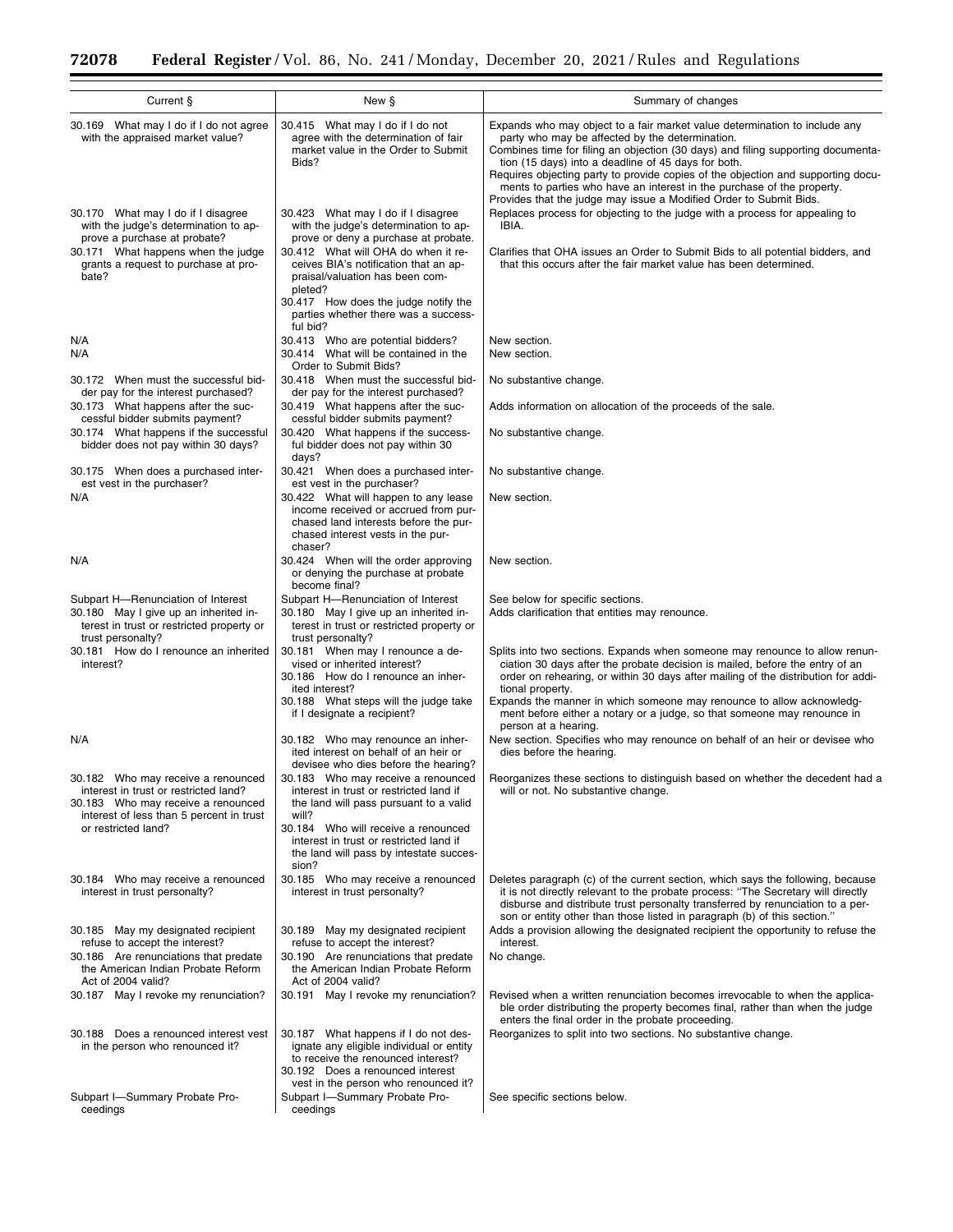| Current §                                                                                                                                  | New §                                                                                                                                                            | Summary of changes                                                                                                                                                                                                                                                                                                                                                                                                                                                     |  |  |  |
|--------------------------------------------------------------------------------------------------------------------------------------------|------------------------------------------------------------------------------------------------------------------------------------------------------------------|------------------------------------------------------------------------------------------------------------------------------------------------------------------------------------------------------------------------------------------------------------------------------------------------------------------------------------------------------------------------------------------------------------------------------------------------------------------------|--|--|--|
| 30.200 What is a summary probate<br>proceeding?                                                                                            | 30.200 What is a summary probate<br>proceeding?                                                                                                                  | Deletes that the supervising judge may determine whether the proceeding is<br>conducted by a judge or ADM because this is an internal procedure.<br>Changes the qualification for summary probate proceedings from funds-only es-<br>tates with a value of \$5,000 or less to funds-only estates with a value of \$300<br>or less.                                                                                                                                     |  |  |  |
| 30.201 What does a notice of a sum-<br>mary probate proceeding contain?                                                                    | 30.206 What notice of the summary<br>probate decision will the judge or<br>ADM provide?                                                                          | Specifies what funds are considered in determining the value of the estate.<br>Changes the notice provided to be notice of the summary probate decision and<br>right to challenge the decision because the proposed rule eliminates the op-<br>tion for a hearing and claims renunciations from the summary probate pro-<br>ceeding. Deletes reference to renunciations because the option to renounce<br>will now occur after the summary probate decision is issued. |  |  |  |
| 30.202 May I file a claim or renounce<br>or disclaim an interest in the estate in<br>a summary probate proceeding?                         | 30.201 May I file a claim in a sum-<br>mary probate proceeding?                                                                                                  | Revises to disallow claims in summary probate proceedings because the estate<br>value is only \$300 or less.                                                                                                                                                                                                                                                                                                                                                           |  |  |  |
| N/A                                                                                                                                        | 30.202 What will happen when OHA<br>receives the summary probate file?                                                                                           | New section. Provides that OHA determines the distribution of estates under<br>summary probate proceedings based on the information included in the pro-<br>bate file.                                                                                                                                                                                                                                                                                                 |  |  |  |
| N/A                                                                                                                                        | 30.203 What will happen if the funds<br>in the estate are insufficient to pro-<br>vide each heir or devisee at least one<br>cent?                                | New section. Clarifies that if the funds in the estate are insufficient to provide all<br>heirs or devisees with one cent, then the oldest heir or devisee receives all<br>the funds.                                                                                                                                                                                                                                                                                  |  |  |  |
| 30.203 May I request that a formal<br>probate proceeding be conducted in-<br>stead of a summary probate pro-<br>ceeding?                   | 30.204 May I request that a formal<br>probate proceeding be conducted in-<br>stead of a summary probate pro-<br>ceeding?                                         | Revises to eliminate the option for requesting the summary probate be con-<br>ducted as a formal probate proceeding because the estate value is so small.                                                                                                                                                                                                                                                                                                              |  |  |  |
| 30.204 What must a summary probate<br>decision contain?                                                                                    | 30.205 What must a summary probate<br>decision contain?                                                                                                          | Reorganizes.<br>Deletes reference to a proposed decision, because the judge decides the case<br>without first releasing a proposed decision.<br>Deletes references to claims.                                                                                                                                                                                                                                                                                          |  |  |  |
|                                                                                                                                            |                                                                                                                                                                  | Adds that determination of "Indian" status is necessary only if relevant.<br>Allows renunciation for 30 days after the mailing date of the decision (or within<br>30 days of an order on review, if applicable).<br>Adds a statement that a formal probate proceeding will be initiated if BIA later                                                                                                                                                                   |  |  |  |
| 30.205 How do I seek review of a<br>summary probate proceeding?                                                                            | 30.207 How do I seek review of a<br>summary probate proceeding?                                                                                                  | identifies trust or restricted land that should have been included in the estate.<br>Deletes reference to "de novo" review.<br>Clarifies that BIA may also seek review.                                                                                                                                                                                                                                                                                                |  |  |  |
| 30.206 What happens after I file a re-<br>quest for de novo review?                                                                        | 30.208 What happens after I file a re-<br>quest for review?                                                                                                      | Lengthens the time OHA has to notify the agency that prepared the probate file,<br>all other affected agencies, and all interested parties of the request for review<br>from 10 days to 30 days of receipt of the request for review.<br>No longer requires a hearing on review.                                                                                                                                                                                       |  |  |  |
|                                                                                                                                            |                                                                                                                                                                  | Clarifies that the judge may issue an order affirming, modifying, or vacating the<br>summary probate decision.<br>Lists who the judge must distribute the final order to and what it must include.<br>Allows appeal to the IBIA.                                                                                                                                                                                                                                       |  |  |  |
| 30.207 What happens if nobody files<br>for de novo review?                                                                                 | 30.209 What will the judge or ADM do<br>with the official record of the sum-<br>mary probate case?                                                               | Provides that OHA transmits the official record back to the agency originating<br>the probate and lists what will be included in the record.<br>Deletes provision requiring OHA to send copies to other affected agencies.<br>(Section specifying that the order becomes final after 30 days is in proposed<br>$$30.206(b)$ ).                                                                                                                                         |  |  |  |
| Subpart J-Formal Probate Proceedings                                                                                                       | Subpart J-Formal Probate Pro-<br>ceedings                                                                                                                        | See affected sections below.                                                                                                                                                                                                                                                                                                                                                                                                                                           |  |  |  |
| 30.210 How will I receive personal no-<br>tice of the formal probate proceeding?<br>30.211 Will the notice be published in<br>a newspaper? | 30.210 How will I receive personal no-<br>tice of the formal probate pro-<br>ceeding?<br>30.211 How will OHA provide public<br>notice of the formal probate pro- | Reorganizes to group all mailed (personal) notice into one section and all public<br>notice into a separate section.<br>Clarifies that the will and codicils will be mailed with the notice of the pro-<br>ceeding. (Section 30.114 lists who receives mailed notice of the hearing).<br>Allows the posted notice that supplements the mailed notice to contain informa-                                                                                               |  |  |  |
|                                                                                                                                            | ceeding?                                                                                                                                                         | tion for more than one hearing and specifies the minimum information that<br>must be included for each.<br>Adds requirement for OHA to post notice of all hearings on its website.<br>Adds that the judge may cause the notice to be published in a local newspaper<br>or other publication to give judge discretion to post notice in places other than                                                                                                               |  |  |  |
|                                                                                                                                            |                                                                                                                                                                  | the OHA website (including in a newspaper, if appropriate), for the purpose of<br>increasing the chances of reaching individuals or entities with an interest in a<br>probate case.                                                                                                                                                                                                                                                                                    |  |  |  |
|                                                                                                                                            |                                                                                                                                                                  | Adds a provision for physical posting at the decedent's home agency.<br>Clarifies that a posting in the vicinity of the designated place of hearing will<br>occur only if OHA designates a specific hearing location and reduces the<br>number of conspicuous places for posting from five to one.                                                                                                                                                                     |  |  |  |
|                                                                                                                                            |                                                                                                                                                                  | Adds that if physical posting at the agency office is not possible because the<br>agency office is closed or inaccessible, then the notice must be physically<br>posted at a conspicuous place near that agency.                                                                                                                                                                                                                                                       |  |  |  |
| 30.214 What must a notice of hearing<br>contain?                                                                                           | 30.214 What must a notice of hearing<br>contain?                                                                                                                 | Adds to paragraph (g) a specification that the notice of possibilities of purchase<br>and sale of trust or restricted property will be "in accordance with Federal law<br>or Secretarially approved Tribal probate codes."                                                                                                                                                                                                                                             |  |  |  |
| 30.238 May I file a petition for rehear-<br>ing if I disagree with the judge's deci-<br>sion in a formal probate hearing?                  | 30.238 May I file a petition for rehear-<br>ing if I disagree with the judge's deci-<br>sion in a formal probate hearing?                                        | Specifies that you must be an interested party to seek a rehearing and the<br>basis for your request must be to correct a substantive error. Expands on<br>what issues may be raised and what evidence may be relied upon in rehear-<br>ing.                                                                                                                                                                                                                           |  |  |  |
| 30.239 Does any distribution of the es-<br>tate occur while a petition for rehear-<br>ing is pending?                                      | 30.239 Does any distribution of the<br>estate occur while a petition for re-<br>hearing is pending?                                                              | No change.                                                                                                                                                                                                                                                                                                                                                                                                                                                             |  |  |  |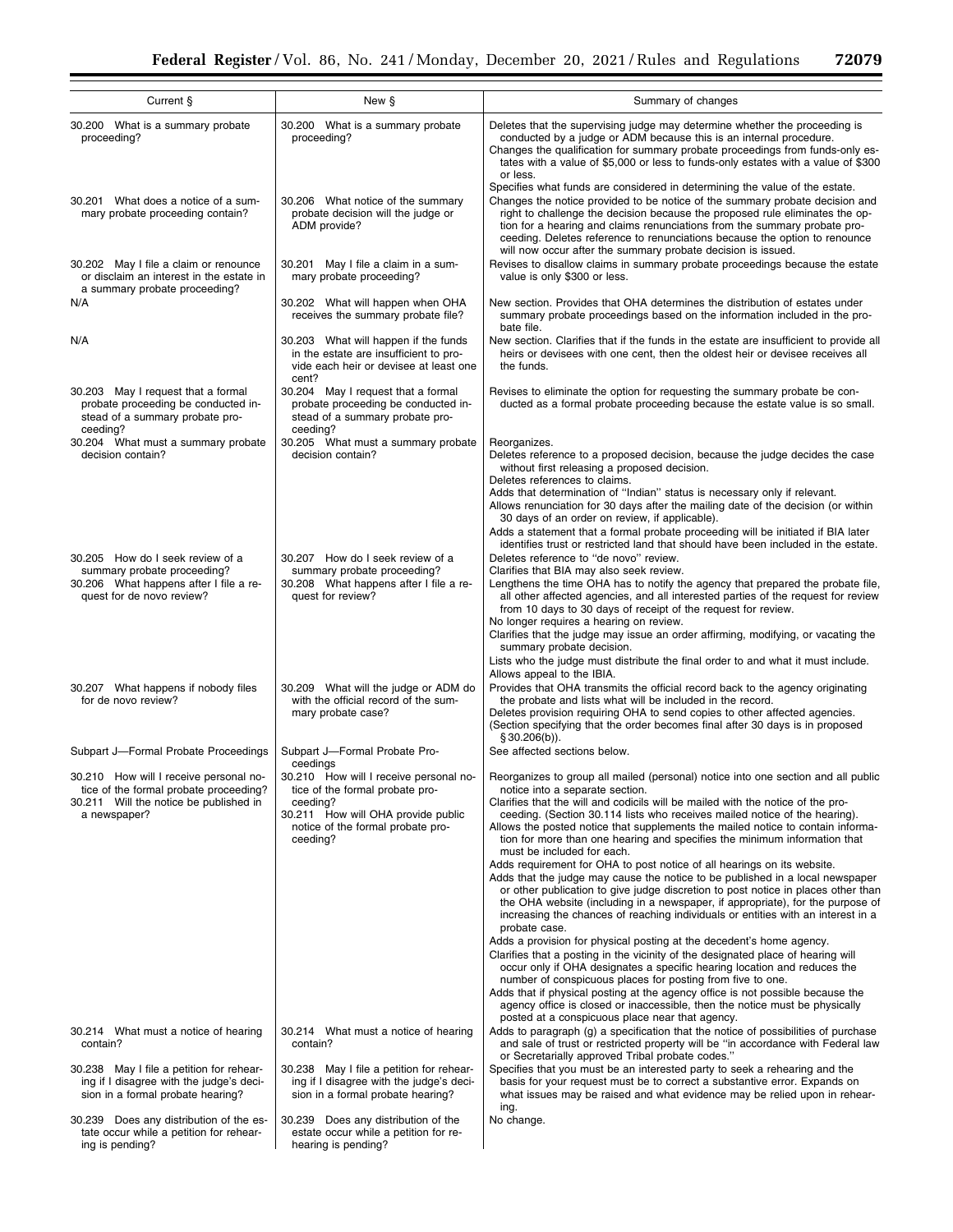| Current §                                                                                                                | New §                                                                                                                                                                                              | Summary of changes                                                                                                                                                                                                                                                                                                                                                                                                        |  |  |
|--------------------------------------------------------------------------------------------------------------------------|----------------------------------------------------------------------------------------------------------------------------------------------------------------------------------------------------|---------------------------------------------------------------------------------------------------------------------------------------------------------------------------------------------------------------------------------------------------------------------------------------------------------------------------------------------------------------------------------------------------------------------------|--|--|
| 30.240 How will the judge decide a pe-<br>tition for rehearing?                                                          | 30.240 How will the judge decide a<br>petition for rehearing?                                                                                                                                      | Clarifies that the judge will consider the petition for rehearing as a petition for<br>reopening if not timely filed.                                                                                                                                                                                                                                                                                                     |  |  |
|                                                                                                                          |                                                                                                                                                                                                    | Adds provision allowing the judge to summarily deny the petition based on cer-<br>tain deficiencies.                                                                                                                                                                                                                                                                                                                      |  |  |
| 30.241 May I submit another petition<br>for rehearing?                                                                   | 30.241 May I submit another petition<br>for rehearing?                                                                                                                                             | No substantive change. Moves information regarding the judge's jurisdiction to<br>§30.242.                                                                                                                                                                                                                                                                                                                                |  |  |
| 30.242 When does the judge's order<br>on a petition for rehearing become<br>final?                                       | 30.242 When does the judge's order<br>on a petition for rehearing become<br>final?                                                                                                                 | Includes information on when the jurisdiction of the judge terminates.                                                                                                                                                                                                                                                                                                                                                    |  |  |
| 30.243 May a closed probate case be<br>reopened?                                                                         | 30.243 May a closed probate case be<br>reopened?                                                                                                                                                   | Deletes the chart and states by whom and the circumstances in which a closed<br>probate case may be reopened.                                                                                                                                                                                                                                                                                                             |  |  |
|                                                                                                                          | 30.244 When must a petition for re-<br>opening be filed?<br>30.245 What legal standard will be ap-<br>plied to reopen a case?<br>30.246 What must be included in a                                 | Splits provisions regarding deadlines for filing petitions to reopening to proposed<br>§30.244 to simplify the deadline to one year after discovery of the error.<br>Clarifies that the 3-year threshold is important only with regard to the height-<br>ened legal standard that is applied to the petition to reopen after 3 years.<br>Expands on what information must be included in a petition for reopening to jus- |  |  |
| N/A                                                                                                                      | petition for reopening?<br>20.247 What is not appropriate for a<br>petition for reopening?                                                                                                         | tify reopening.<br>New section. Clarifies what issues or objections a petition may not raise and<br>what evidence a petition may not rely upon for a reopening, to encourage<br>parties to address issues and bring evidence during the initial probate pro-<br>ceeding.                                                                                                                                                  |  |  |
| 30.244 How will the judge decide my<br>petition for reopening?                                                           | 30.248 How will the judge decide my<br>petition for reopening?                                                                                                                                     | Adds provision allowing the judge to summarily deny the petition based on cer-<br>tain deficiencies.                                                                                                                                                                                                                                                                                                                      |  |  |
| 30.245 What happens if the judge re-<br>opens the case?<br>30.246 When will the decision on re-<br>opening become final? | 30.249 What happens when the judge<br>issues an order on reopening?                                                                                                                                | Combines two sections. No substantive change.                                                                                                                                                                                                                                                                                                                                                                             |  |  |
| Subpart K-Miscellaneous<br>30.250 When does the anti-lapse pro-                                                          | Subpart N-Miscellaneous<br>30.500 When does the anti-lapse pro-                                                                                                                                    | See affected sections below.<br>Redesignated. No change.                                                                                                                                                                                                                                                                                                                                                                  |  |  |
| vision apply?<br>N/A                                                                                                     | vision apply?<br>30.501 When is joint tenancy pre-<br>sumed?                                                                                                                                       | New section. Establishes that joint tenancy will be presumed where a testator<br>devises the same interests to more than one person without specifying other-<br>wise.                                                                                                                                                                                                                                                    |  |  |
| N/A                                                                                                                      | 30.502 How does a judge resolve con-<br>flicts between the anti-lapse provision<br>and presumption of joint tenancy?                                                                               | New section. Clarifies that the judge will give priority to the presumption of joint<br>tenancy, such that the share of the deceased devisee will go to the surviving<br>devisees (rather than to the deceased devisee's descendants).                                                                                                                                                                                    |  |  |
| 30.251 What happens if an heir or<br>devisee participates in the killing of<br>the decedent?                             | 30.503 What happens if an heir or<br>devisee participates in the killing of<br>the decedent?                                                                                                       | Redesignated. No change.                                                                                                                                                                                                                                                                                                                                                                                                  |  |  |
| 30.252 May a judge allow fees for at-<br>torneys representing interested par-<br>ties?                                   | 30.504 May a judge allow fees for at-<br>torneys representing interested par-<br>ties?                                                                                                             | Redesignated. No change.                                                                                                                                                                                                                                                                                                                                                                                                  |  |  |
| 30.253 How must minors or other legal<br>incompetents be represented?                                                    | 30.505 How must minors or other<br>legal incompetents be represented?                                                                                                                              | Redesignated. No change.                                                                                                                                                                                                                                                                                                                                                                                                  |  |  |
| 30.254 What happens when a person<br>dies without a valid will and has no<br>heirs?                                      | 30.506 When a decedent died intes-<br>tate without heirs, what law applies to<br>trust or restricted property?                                                                                     | Deletes chart. Reorganizes based on whether the decedent died before or after<br>the date of AIPRA's enactment. Adds detail as to how interests will be distrib-<br>uted under the statute in each case, rather than just citing the statutory provi-<br>sions.                                                                                                                                                           |  |  |
| N/A                                                                                                                      | 30.507 How will trust personalty be<br>distributed if a decedent died intes-<br>tate on or after June 20, 2006, and<br>the Act does not specify how the trust<br>personalty should be distributed? | New section. Specifies how trust personalty is distributed in the circumstance in<br>which AIPRA applies but fails to state how trust personalty is distributed: If<br>the decedent has no surviving spouse or eligible heirs or trust or restricted<br>property over which one and only one Tribe has jurisdiction.                                                                                                      |  |  |

#### **V. Procedural Requirements**

## *A. Regulatory Planning and Review (E.O. 12866 and 13563)*

Executive Order (E.O.) 12866 provides that the Office of Information and Regulatory Affairs (OIRA) at the Office of Management and Budget (OMB) will review all significant rules. OIRA has determined that this rule is not significant.

E.O. 13563 reaffirms the principles of E.O. 12866 while calling for improvements in the Nation's regulatory system to promote predictability, to reduce uncertainty, and to use the best, most innovative, and least burdensome tools for achieving regulatory ends. The E.O. directs agencies to consider regulatory approaches that reduce burdens and maintain flexibility and freedom of choice for the public where

these approaches are relevant, feasible, and consistent with regulatory objectives. E.O. 13563 emphasizes further that regulations must be based on the best available science and that the rulemaking process must allow for public participation and an open exchange of ideas. We have developed this rule in a manner consistent with these requirements

### *B. Regulatory Flexibility Act*

The Department of the Interior certifies that this rule will not have a significant economic effect on a substantial number of small entities under the Regulatory Flexibility Act (5 U.S.C. 601 *et seq.*). This rule affects only individuals' estates and does not affect small entities.

## *C. Small Business Regulatory Enforcement Fairness Act*

This rule is not a major rulemaking under 5 U.S.C. 804(2), the Small Business Regulatory Enforcement Fairness Act. This rule:

(a) Does not have an annual effect on the economy of \$100 million or more because this rule addresses only the transfer through probate of individuals' property held in trust or restricted status.

(b) Will not cause a major increase in costs or prices for consumers, individual industries, Federal, State, or local government agencies, or geographic regions because this rule affects only probates of individuals' trust or restricted property.

(c) Does not have significant adverse effects on competition, employment,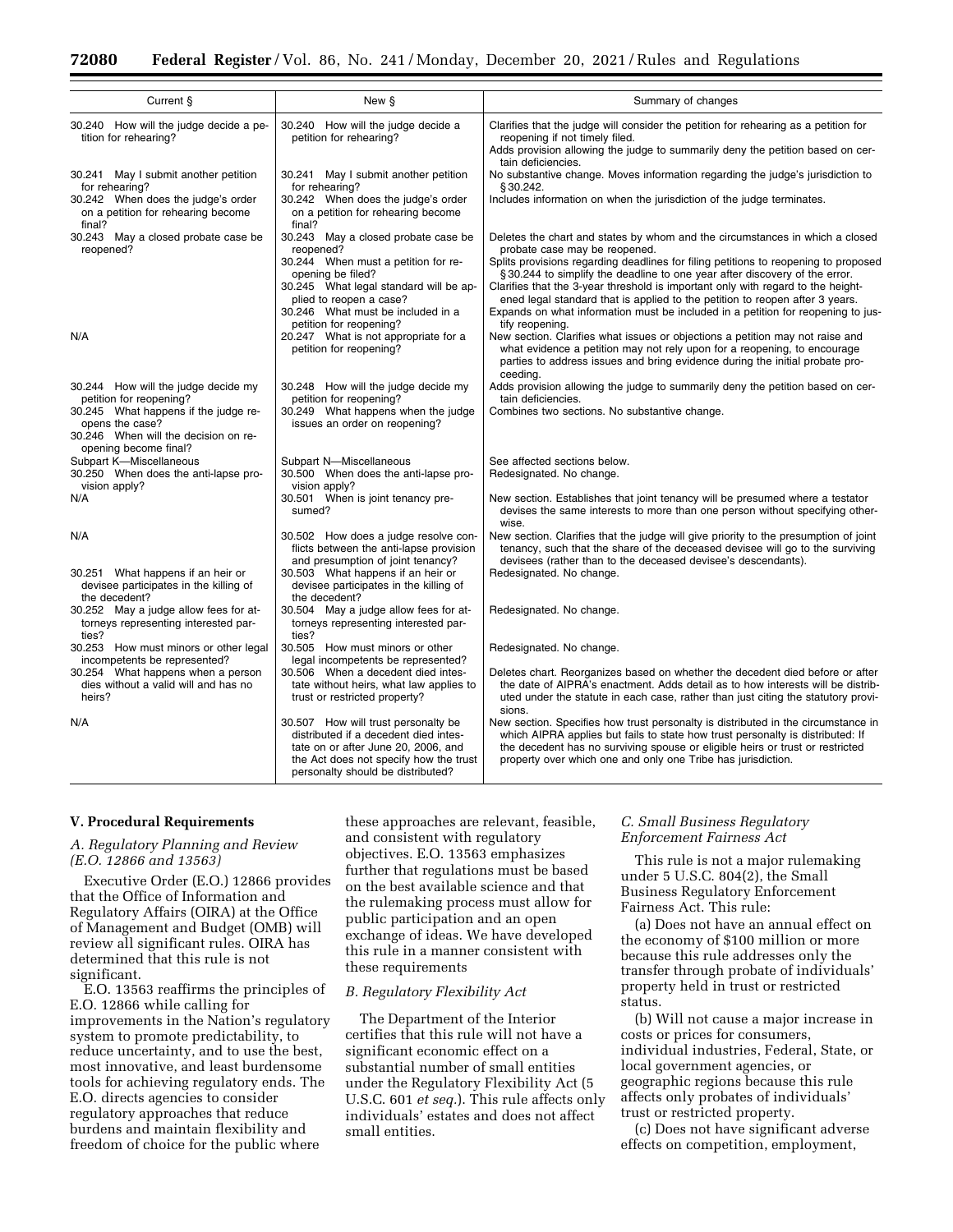investment, productivity, innovation, or the ability of U.S.-based enterprises to compete with foreign-based enterprises because this rule affects only affects only probates of individuals' trust or restricted property.

### *D. Unfunded Mandates Reform Act*

This rule does not impose an unfunded mandate on State, local, or Tribal governments or the private sector of more than \$100 million per year. The rule does not have a significant or unique effect on State, local, or Tribal governments or the private sector. A statement containing the information required by the Unfunded Mandates Reform Act (2 U.S.C. 1531 *et seq.*) is not required.

#### *E. Takings (E.O. 12630)*

This rule does not affect a taking of private property or otherwise have taking implications under Executive Order 12630 because this rulemaking, if adopted, does not affect individual property rights protected by the Fifth Amendment or involve a compensable ''taking.'' A takings implication assessment is not required.

#### *F. Federalism (E.O. 13132)*

Under the criteria in section 1 of Executive Order 13132, this rule does not have sufficient federalism implications to warrant the preparation of a federalism summary impact statement because the rule affects only the probate of individuals' trust or restricted property. A federalism summary impact statement is not required.

## *G. Civil Justice Reform (E.O. 12988)*

This rule complies with the requirements of Executive Order 12988. Specifically, this rule: (a) Meets the criteria of section 3(a) requiring that all regulations be reviewed to eliminate errors and ambiguity and be written to minimize litigation; and (b) Meets the criteria of section 3(b)(2) requiring that all regulations be written in clear language and contain clear legal standards.

## *H. Consultation With Indian Tribes (E.O. 13175)*

The Department of the Interior strives to strengthen its government-togovernment relationship with Indian Tribes through a commitment to consultation with Indian Tribes and recognition of their right to selfgovernance and Tribal sovereignty. We have evaluated this rule under the Department's consultation policy and under the criteria in Executive Order 13175 and have determined that it has

substantial direct effects on federally recognized Indian Tribes because the rule affects the probate of trust or restricted property held by individuals, many or most of whom are likely Tribal members. The Department therefore conducted Tribal consultation on this rule and has included responses to Tribal input in Section III. Proposed Rule Comments and Responses to Comments.

## *I. Paperwork Reduction Act*

This rule does not contain any new collection of information that requires approval from the Office of Management and Budget (OMB) under the Paperwork Reduction Act of 1995 (PRA), 44 U.S.C. 3501 *et seq.* OMB has previously approved the information collection requirements associated with compiling the probate file for an estate and assigned the information collection requirements OMB Control Number 1076–0169 (expires 11/30/2021). We estimate the annual burden associated with this information collection to be 617,486 hours per year. An agency may not conduct or sponsor, and a person is not required to respond to, a collection of information unless it displays a currently valid OMB control number.

#### *J. National Environmental Policy Act*

This rule does not constitute a major Federal action significantly affecting the quality of the human environment. A detailed statement under the National Environmental Policy Act of 1969 (NEPA) is not required because these are ''regulations . . . whose environmental effects are too broad, speculative, or conjectural to lend themselves to meaningful analysis and will later be subject to the NEPA process, either collectively or case-by-case.'' 43 CFR 46.210(i). We have also determined that the rulemaking does not involve any of the extraordinary circumstances listed in 43 CFR 46.215 that would require further analysis under NEPA.

## *K. Effects on the Energy Supply (E.O. 13211)*

This rule is not a significant energy action under the definition in Executive Order 13211. A Statement of Energy Effects is not required.

## **List of Subjects**

*25 CFR Part 15* 

Estates, Indians—law.

## *43 CFR Part 30*

Administrative practice and procedure, Claims, Estates, Indians, Lawyers.

For the reasons given in the preamble, the Department of the Interior amends

part 15 of title 25 and part 30 of title 43 of the Code of Federal Regulations as follows:

### **Title 25—Indians**

**Chapter I—Bureau of Indian Affairs, Department of the Interior** 

## **PART 15—PROBATE OF INDIAN ESTATES, EXCEPT FOR MEMBERS OF THE OSAGE NATION AND THE FIVE CIVILIZED TRIBES**

■ 1. The authority citation for part 15 continues to read as follows:

**Authority:** 5 U.S.C. 301; 25 U.S.C. 2, 9, 372–74, 410, 2201 et seq.; 44 U.S.C. 3101 *et seq.* 

#### **Subpart C—Preparing the Probate File**

■ 2. Revise § 15.202 to read as follows:

#### **§ 15.202 What items must the agency include in the probate file?**

(a) We will include the items listed in this section in the probate file, except as specified in paragraph (b) of this section.

(1) The evidence of death of the decedent as provided under § 15.104.

(2) A completed ''Data for Heirship Findings and Family History Form'' or successor form, certified by BIA, with the enrollment or other identifying number shown for each potential heir or devisee.

(3) Information provided by potential heirs, devisees, or the Tribes on:

(i) Whether the heirs and devisees meet the definition of ''Indian'' for probate purposes, including enrollment or eligibility for enrollment in a Tribe; or

(ii) Whether the potential heirs or devisees are within two degrees of consanguinity of an ''Indian.''

(4) If an individual qualifies as an Indian only because of ownership of a trust or restricted interest in land, the date on which the individual became the owner of the trust or restricted interest.

(5) A certified inventory of trust or restricted land, including:

(i) Accurate and adequate descriptions of all land; and

(ii) Identification of any interests that represent less than 5 percent of the undivided interests in a parcel.

(6) A statement showing the balance and the source of funds in the decedent's IIM account on the date of death.

(7) A statement showing all receipts and sources of income to and disbursements, if any, from the decedent's IIM account after the date of death.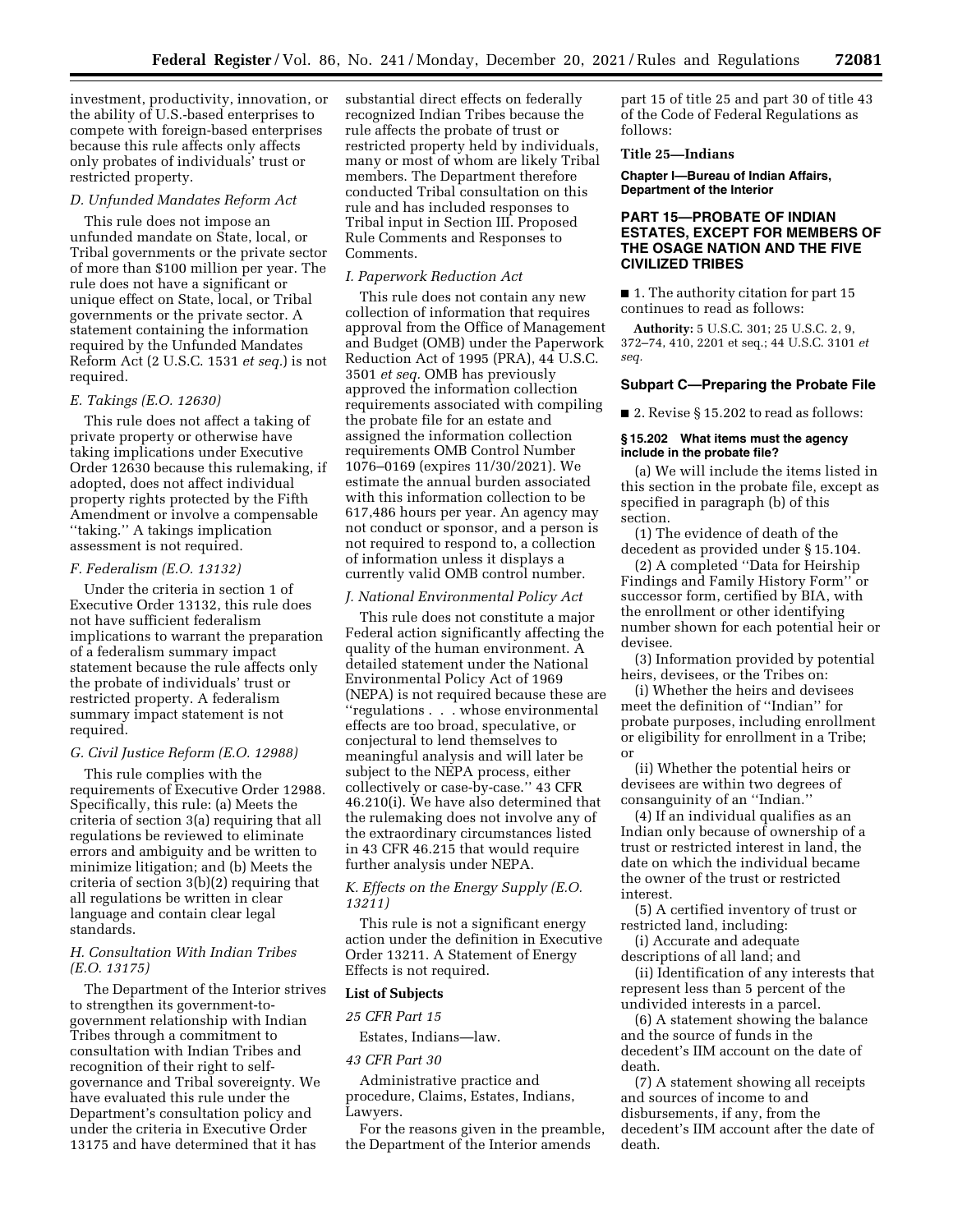(8) Originals or copies of all wills, codicils, and revocations that have been provided to us.

(9) A copy of any statement or document concerning any wills, codicils, or revocations the BIA returned to the testator.

(10) Any statement renouncing an interest in the estate that has been submitted to us, and the information necessary to identify any person receiving a renounced interest.

(11) Claims of creditors that have been submitted to us under §§ 15.302 through 15.305, including documentation required by § 15.305.

(12) Documentation of any payments made on requests filed under the provisions of § 15.301.

(13) All the documents acquired under § 15.105.

(14) The record of each Tribal or individual request to purchase a trust or restricted land interest at probate.

(15) The record of any individual request for a consolidation agreement, including a description, such as an Individual/Tribal Interest Report, of any lands not part of the decedent's estate that are proposed for inclusion in the consolidation agreement.

(16) Valuation reports for those interests to which the special circumstances listed in 43 CFR 30.264 apply.

(b) If the estate includes only cash and the total value of the estate does not exceed \$300 on the date of death, including funds deposited and accruing on or before the date of death, then we will include only the following the probate file.

(1) The evidence of death of the decedent as provided under § 15.104.

(2) A completed ''Data for Heirship Findings and Family History Form'' or successor form, certified by BIA as an accurate summary of the information available to BIA that is relevant to the probate of the estate (this form should be completed with information provided by potential heirs, devisees, or Tribes to the greatest extent possible, but BIA is not required to obtain documentation in addition to that provided by those entities).

(3) A statement showing the balance and the source of funds in the decedent's IIM account on the date of death.

(4) Certification that the decedent's estate does not contain any interests in trust or restricted land.

(5) Originals or copies of all wills, codicils, and revocations that have been provided to BIA.

(6) A copy of any statement or document concerning any wills,

codicils, or revocations the BIA returned to the testator.

(7) Documentation of any payments made on requests filed under the provisions of § 15.301.

(8) All the documents acquired under § 15.105.

## **Subpart D—Obtaining Emergency Assistance and Filing Claims**

■ 3. In § 15.301, revise the section heading and paragraphs (a) and (c) to read as follows:

#### **§ 15.301 May funds for funeral services be paid from the decedent's IIM account?**

(a) Before the probate case is submitted to OHA, you may request an amount of no more than \$5,000 from the decedent's IIM account if:

(1) You are responsible for making the funeral arrangements on behalf of the family of a decedent who has an IIM account;

(2) You have not received sufficient funds from the decedent's Tribe to pay the entire cost of the funeral arrangements; and

(3) You have an immediate need to pay for funeral arrangements before burial.

\* \* \* \* \* (c) In response to a request submitted under paragraph (a) of this section, we may approve, without the need for an order from OHA, costs of no more than \$5,000 from the date of death IIM account balance that are reasonable and necessary for the burial services, taking into consideration:

(1) The availability of non-trust funds, including availability of any Tribal contribution; and

(2) Any other relevant factors. \* \* \* \* \*

## **Subpart E—Probate Processing and Distributions**

■ 4. Add §§ 15.404 and 15.405 to read as follows:

## **§ 15.404 What happens if BIA identifies additional property of a decedent after the probate decision is issued?**

If, after OHA issues the probate decision, BIA identifies additional trust or restricted property of a decedent that it had not already identified at the time of the decision, then BIA will submit a petition to OHA for an order directing distribution of the additional property.

(a) The petition must identify the additional property and the source of that property (*e.g.,* inheritance or approval of a deed) and must include the following:

(1) A certified inventory describing the additional trust or restricted land, if applicable, or, if the additional property is trust personalty, documents verifying the balance and source of the additional trust personalty, and a statement that the inventory lists only the property to be added;

(2) A copy of the decision, or modification or distribution order and corresponding inventory issued in the probate case from which the property was inherited by the decedent, if applicable;

(3) A statement identifying each newly added share of any allotment that increases the decedent's total share of the ownership interest of the allotment to 5 percent or more;

(4) A copy of BIA's notification to the Tribes with jurisdiction over the interests of the list of the additional interests that represent less than 5 percent of the entire undivided ownership of each parcel (after being added to the decedent's estate) under § 15.401(b); and

(5) A certification that all interested parties have been associated to the case and their names and addresses are current.

(b) BIA may submit the petition at any time after issuance of the decision.

(c) BIA must send a copy of the petition and all supporting documentation to each interested party at the time of filing and include certification of service.

### **§ 15.405 What happens if BIA identifies that property was incorrectly included in a decedent's inventory?**

If, after issuance of a decision, BIA identifies certain trust or restricted property or an interest therein that was incorrectly included in a decedent's inventory, then BIA will submit a petition to OHA for an order notifying all heirs or devisees of the correction and addressing any changes in distribution of property resulting from the correction.

(a) The petition must identify the property that it removed from the estate and explain why the property should not have been included, and must include the following:

(1) A newly issued certified inventory describing the trust or restricted land remaining in decedent's estate, if applicable;

(2) A copy of the decision, or modification or distribution order and corresponding inventory issued in the probate case from which BIA discovered that the property was incorrectly included in the decedent's estate, if applicable;

(3) A statement identifying each property in the decedent's estate that decreased to a total share of the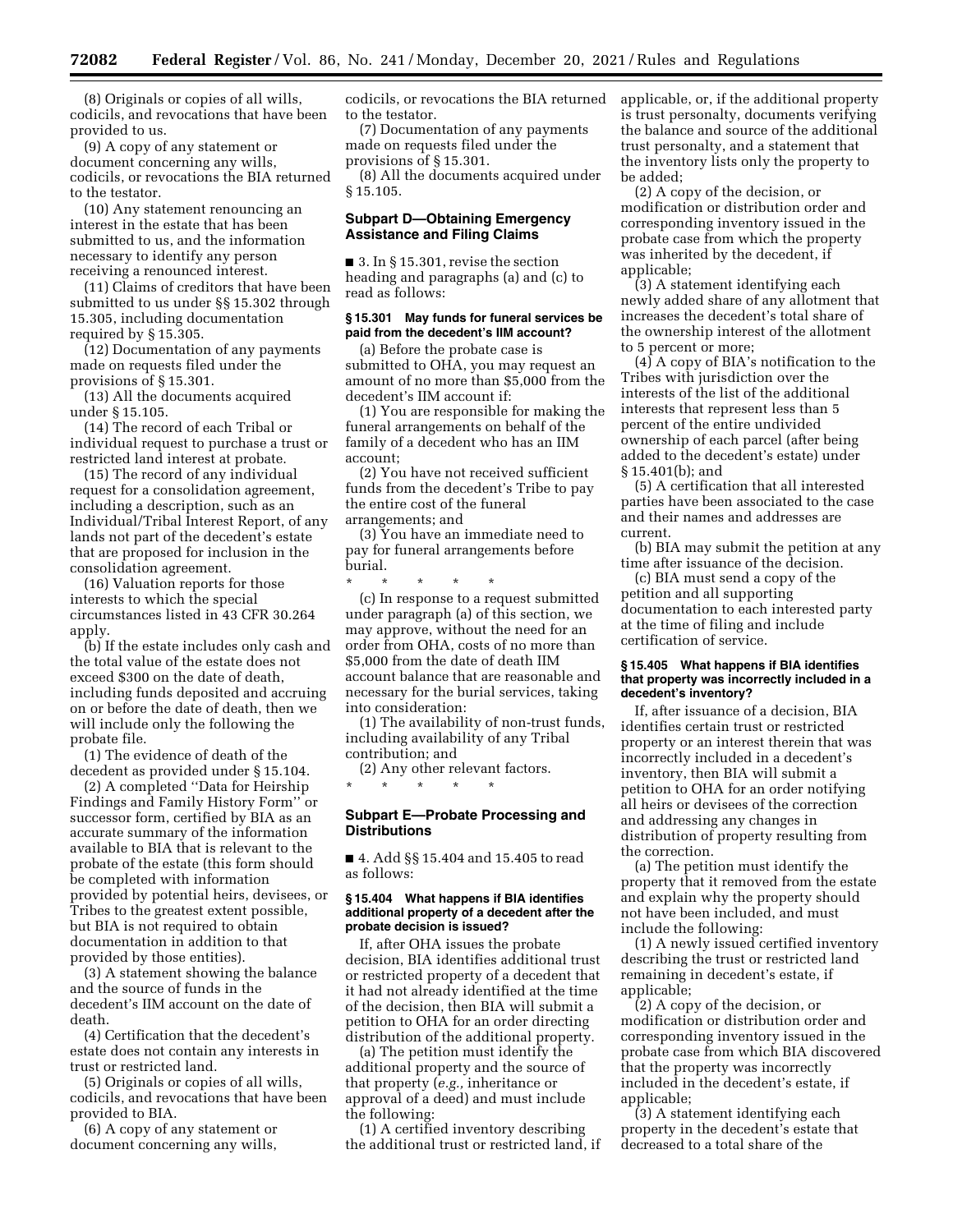ownership of the allotment to less than 5 percent as a result of the removal of property from the estate; and

(4) A certification that all interested parties have been associated to the case and their names and addresses are current.

(b) BIA may submit the petition at any time after issuance of the decision.

(c) BIA must send a copy of the petition and all supporting

documentation to each interested party at the time of filing and include certification of service.

**Title 43—Public Lands: Interior** 

### **PART 30—INDIAN PROBATE HEARINGS PROCEDURES**

■ 5. The authority citation for part 30 continues to read as follows:

**Authority:** 5 U.S.C. 301, 503; 25 U.S.C. 9, 372–74, 410, 2201 *et seq.;* 43 U.S.C. 1201, 1457.

#### **Subpart A—Scope of Part; Definitions**

■ 6. In § 30.100, revise paragraphs (a)(5) and  $(7)$  through  $(9)$  and  $(c)(2)$  and  $(3)$  to read as follows:

**§ 30.100 How do I use this part?**   $(a) * * * *$ 

| For provisions relating to                                                                                          |  |  |  | Consult                                                                             |  |  |
|---------------------------------------------------------------------------------------------------------------------|--|--|--|-------------------------------------------------------------------------------------|--|--|
| (5) Formal probate proceedings before an administrative law judge or Indian probate judge  §§30.210 through 30.253. |  |  |  |                                                                                     |  |  |
|                                                                                                                     |  |  |  |                                                                                     |  |  |
|                                                                                                                     |  |  |  | §§ 30.400 through 30.424.<br>§§ 30.180 through 30.192.<br>§§ 30.200 through 30.209. |  |  |
|                                                                                                                     |  |  |  |                                                                                     |  |  |

\* \* \* \* \*

(c) \* \* \* (2) §§ 30.400 through 30.424

(purchases at probate);

(3) §§ 30.183 through 30.188, except for §§ 30.186(a), (b)(2), and (d) and 30.187;

\* \* \* \* \*

■ 7. Amend § 30.101 by:

■ a. Revising the definition of "Attorney decision maker (ADM)'';

■ b. Removing the definition of "BLM"; ■ c. Adding in alphabetical order a

definition for ''Co-owner''

■ d. Removing the definition of ''Decision or order (or decision and

order)''; ■ e. Adding in alphabetical order a definition for ''Decision'';

■ f. Removing the definition of "De novo review"

■ g. Adding in alphabetical order definitions for ''Distribution order'' and ''Home agency'';

■ h. Revising the definition of "Indian probate judge (IPJ)'';

■ i. Adding in alphabetical order definitions for ''Joint tenancy'', ''Lineal descendant'', ''Order'', and ''Petition to Complete Purchase at Probate''; ■ j. Revising the definition of

''Summary probate proceeding''; and ■ k. Adding in alphabetical order a definition for ''Tenants in common''.

The revisions and additions read as follows:

## **§ 30.101 What definitions do I need to know?**

\* \* \* \* \* *Attorney decision maker (ADM)*  means an attorney with OHA who conducts summary probate proceedings. \* \* \* \* \*

*Co-owner* means any person who owns an undivided trust or restricted interest in the same parcel in which the decedent owns an interest.

\* \* \* \* \* *Decision* means a written document issued by a judge in a formal probate proceeding or by a judge or ADM in a summary probate proceeding making determinations as to heirs, wills, devisees, and the claims of creditors, and ordering distribution of trust or restricted land or trust personalty.

\* \* \* \* \*

*Distribution order* means the OHA order distributing additional property that has been added to an estate under § 30.251.

\* \* \* \* \*

*Home agency* means the agency that serves the Tribe in which the decedent is a member or where the decedent's IIM account originated.

\* \* \* \* \* *Indian probate judge (IPJ)* means an attorney with OHA, to whom the

Secretary has delegated the authority to hear and decide Indian probate cases, pursuant to 25 U.S.C. 372–2. \* \* \* \* \*

*Joint tenancy* means ownership by two or more persons of the same property, where the individuals, who are called joint tenants, share equal, undivided ownership of the property and have a right of survivorship such that upon the death of a joint tenant, the property descends to the other joint tenants by operation of law.

\* \* \* \* \*

*Lineal descendent* means a blood relative of a person in that person's direct line of descent.

\* \* \* \* \*

*Order* means any written direction or determination, other than a decision, issued by a judge in a probate case, including a distribution order, an order on rehearing, an order on reopening, or a reconsideration order.

\* \* \* \* \*

*Petition to Complete Purchase at Probate* means a petition BIA files with an appraisal or valuation to request that OHA complete the purchase at probate process.

*\** \* \* \* \*

*Summary probate proceeding* means the consideration of a probate file without a hearing. A summary probate proceeding may be conducted if the estate involves only an IIM account that did not exceed \$300 in value on the date of the death of the decedent.

*\** \* \* \* \*

*Tenants in common* means two or more people who share ownership rights in a property, but whose ownership rights are divisible from each other and, when a tenant in common dies, the property descends to that tenant's heirs or devisees rather than to the other tenant or tenants.

\* \* \* \* \*

## **Subpart B—Commencement of Probate Proceedings**

■ 8. Revise § 30.114 to read as follows: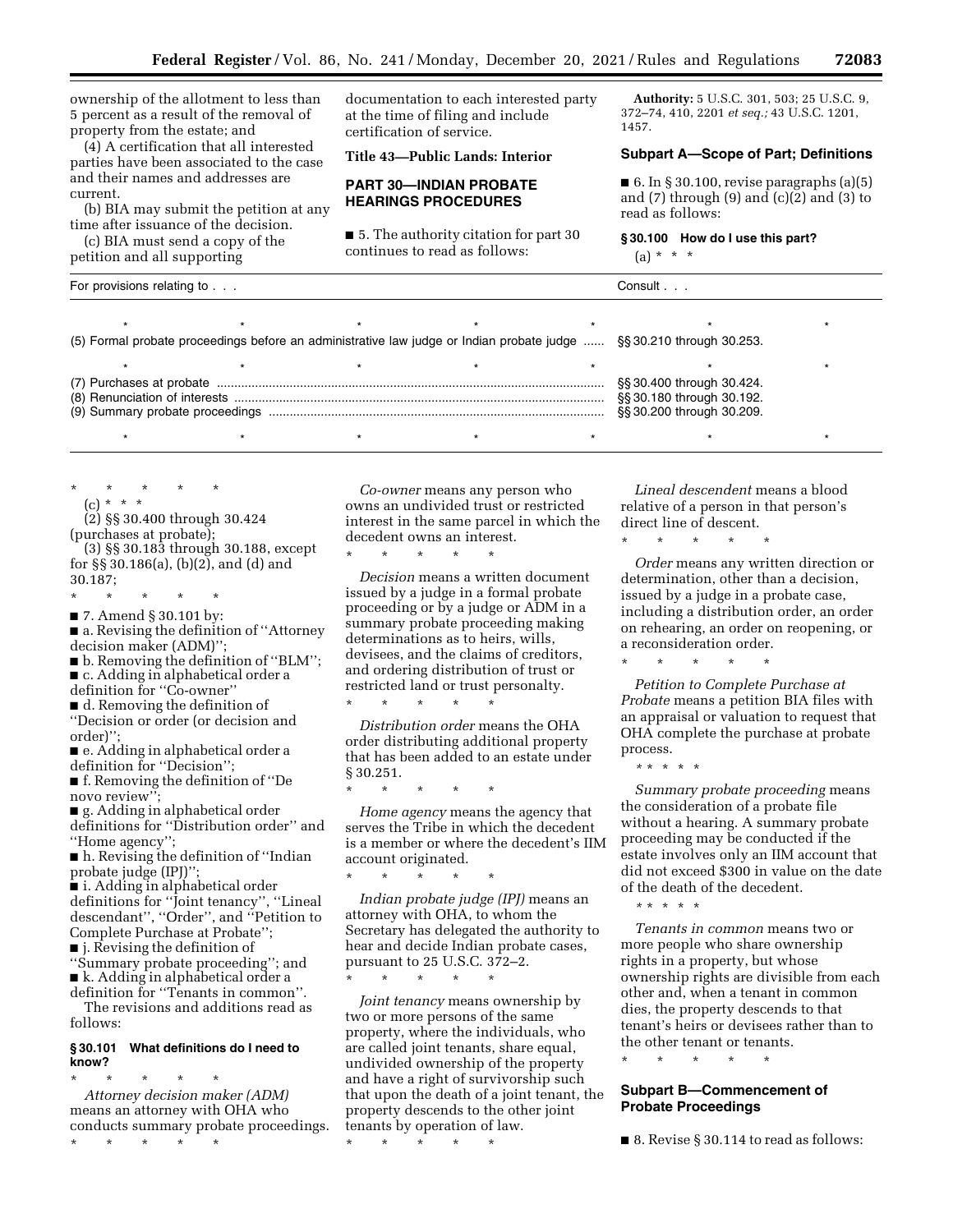## **§ 30.114 Will I receive notice of the probate proceeding?**

If the case is designated as a formal probate proceeding, OHA will send a notice of hearing to:

(a) Potential heirs and devisees named in the probate file;

(b) Those creditors whose claims are included in the probate file; and

(c) Other interested parties identified by OHA

### **Subpart C—Judicial Authority and Duties**

 $\blacksquare$  9. In § 30.123, revise paragraph (a)(1) to read as follows:

## **§ 30.123 Will the judge determine matters of status and nationality?**

 $(a) * * * *$ 

(1) If relevant, the status of eligible heirs or devisees as Indians;

\* \* \* \* \*

■ 10. Revise § 30.124 to read as follows:

#### **§ 30.124 When may a judge presume the death of an heir, devisee, or person for whom a probate case has been opened?**

(a) When a person cannot be proven dead but evidence of death is needed, a judge may presume that an heir, devisee, or person for whom a probate case has been opened has died at a certain time if any of the following evidence is submitted:

(1) A certified copy of an official report or finding by an agency or department of the United States, State, or Tribe that a missing person is dead or presumed to be dead. The judge will use the date of death found by the agency or department, if such a finding was made. If no such finding was made, unless other evidence is submitted showing an actual date of death, the judge will use the date on which the person was reported missing as the date of death.

(2) A certified copy of an order from a court of competent jurisdiction that a missing person is dead or presumed to be dead. The judge will use the date of death found by the court, if such a finding was made. If no such finding was made, unless other evidence is submitted showing an actual date of death, the judge will use the date on which the person was reported missing as the date of death.

(3) Signed affidavits or sworn testimony by those in a position to know that facts and other records show that the person has been absent from his or her residence for no apparent reason, or has no identifiable place of residence and cannot be located, and has not been heard from for at least 6 years. If there is no evidence available that the person

continued to live after the date of disappearance or the date of last contact if the person has no identifiable place of residence, the judge will use the date the person disappeared or the date of last contact as the date of death.

(4) When a person has been missing for less than 6 years but may be presumed dead due to an identified incident, such as drowning, fire, or accident, signed affidavits or sworn testimony from individuals who know the circumstances surrounding the occurrence leading to the person's disappearance. The best evidence is statements from individuals who witnessed the occurrence or saw the missing person at the scene of the occurrence shortly before it happened. If there is no evidence available that the person continued to live after the date of the identified incident, the judge will use the date of the identified incident as the date of death.

(5) When a person cannot be located by BIA or known surviving family members and was born at least 100 years before the submission of a probate case to OHA, certification from BIA or signed affidavits or sworn testimony by those in a position to know the approximate date of birth. If there is no evidence available that the person continued to live after reaching the age of 100, the judge will use the date that is 100 years after the date of birth as the date of death.

(b) A presumption of death made based on paragraph (a) of this section can be rebutted by evidence that establishes that the person is still alive or explains the individual's absence in a manner consistent with continued life rather than death.

### **§ 30.125 [Redesignated as § 30.129]**

■ 11. Redesignate § 30.125 as § 30.129.

■ 12. Add a new § 30.125 to read as follows:

#### **§ 30.125 May a judge order that a property interest be partitioned as a result of a devise?**

(a) A judge may order a property interest to be partitioned if:

(1) A will attempts to divide an allotment into two or more distinct portions and devises at least one of those portions;

(2) The decedent was the sole owner of the allotment;

(3) The allotment is held entirely in trust or restricted status; and

(4) The devise describes the portions of the allotment in a manner that allows the judge to readily ascertain which portion of the allotment descends to each intended devisee.

(b) If the requirements of paragraph (a) of this section are not met, the judge may find that a devise of a portion of an undivided allotment fails.

### **§§ 30.126 and 30.127 [Removed and Reserved]**

■ 13. Remove and reserve §§ 30.126 and 30.127.

### **Subpart G [Removed and Reserved]**

■ 14. Remove and reserve subpart G, consisting of §§ 30.160 through 30.175. ■ 15. Revise subpart H to read as follows:

# **Subpart H—Renunciation of Interest**

Sec.

- 30.180 May I give up an inherited interest in trust or restricted property or trust personalty?
- 30.181 When may I renounce a devised or inherited interest?
- 30.182 Who may renounce an inherited interest on behalf of an heir or devisee who dies before the hearing?
- 30.183 Who may receive a renounced interest in trust or restricted land if the land will descend pursuant to a valid will?
- 30.184 Who may receive a renounced interest in trust or restricted land if the land will descend by intestate succession?
- 30.185 Who may receive a renounced interest in trust personalty?
- 30.186 How do I renounce an inherited interest?
- 30.187 What happens if I do not designate any eligible individual or entity to receive the renounced interest?
- 30.188 What steps will the judge take if I designate a recipient?
- 30.189 May my designated recipient refuse to accept the interest?
- 30.190 Are renunciations that predate the American Indian Probate Reform Act of 2004 valid?
- 30.191 May I revoke my renunciation?
- 30.192 Does a renounced interest vest in the person who renounced it?

#### **Subpart H—Renunciation of Interest**

#### **§ 30.180 May I give up an inherited interest in trust or restricted property or trust personalty?**

You may renounce an inherited or devised interest in trust or restricted property, including a life estate, or in trust personalty if:

(a) You are 18 years or older and not under a legal disability; or

(b) You are an entity.

#### **§ 30.181 When may I renounce a devised or inherited interest?**

(a) If the judge has not yet issued a decision, you may renounce a devised or inherited interest at any time before the issuance of the decision.

(b) If the judge has issued a decision, you may renounce a devised or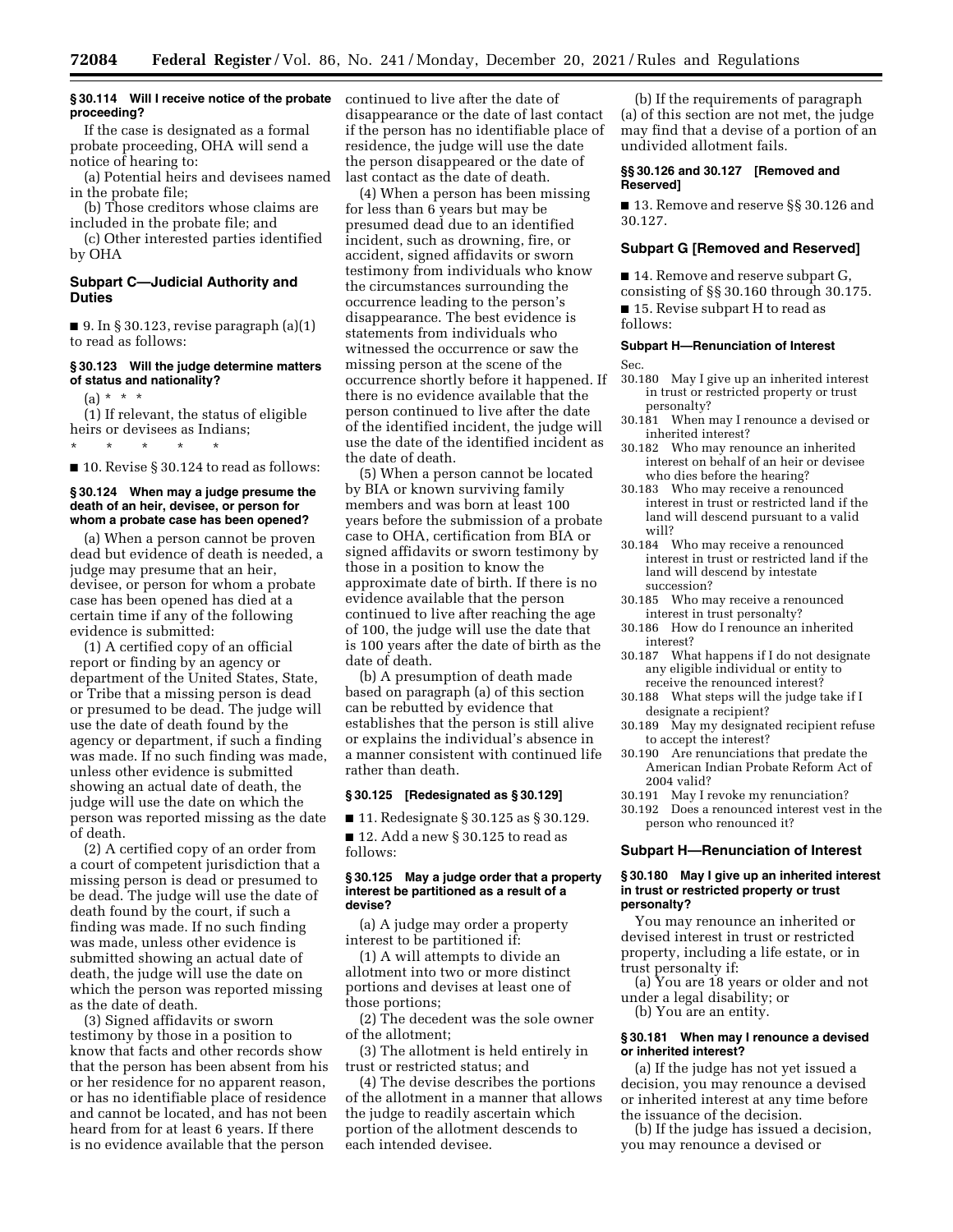inherited interest in any property distributed by the decision:

(1) Within 30 days from the mailing date of the decision; or

(2) Within 30 days of the order on review, in a summary probate proceeding in which a request for review has been filed; or

(3) Before the entry of an order on rehearing, in a formal probate proceeding in which a petition for rehearing is pending.

(c) You may renounce a devised or inherited interest that is added to the decedent's estate after the decision is issued pursuant to § 30.251 within 30 days of mailing the distribution order.

(d) Once the order on rehearing is issued, you may not renounce a devised or inherited interest that was distributed by the decision.

### **§ 30.182 Who may renounce an inherited interest on behalf of an heir or devisee who dies before the hearing?**

If an individual heir or devisee dies before the hearing, a renunciation may be made on his or her behalf by any of the following, if the judge makes a determination that the renunciation is in the best interest of the parties:

(a) An individual appointed by a probate court to act on behalf of his or her private (*i.e.,* non-Federal-trust) estate, including but not limited to a personal representative, administrator, or executor; or

(b) Someone appointed by the judge with the express approval of all the heirs or devisees of the deceased heir or devisee.

#### **§ 30.183 Who may receive a renounced interest in trust or restricted land if the land will descend pursuant to a valid will?**

A devisee may renounce an interest in trust or restricted land in favor of any one or more of the following:

- (a) A lineal descendant of the testator;
- (b) A co-owner;

(c) The Tribe with jurisdiction over the interest; or

(d) Any Indian.

### **§ 30.184 Who may receive a renounced interest in trust or restricted land if the land will descend by intestate succession?**

(a) If the interest in trust or restricted land represents 5 percent or more of the entire undivided ownership of the parcel, you may renounce that interest in favor of one or more of the following:

(1) Eligible heirs of the decedent; or

(2) The Tribe with jurisdiction over the interest.

(b) If the interest in the trust or restricted land represents less than 5 percent of the entire undivided ownership of the parcel, you may renounce that interest in favor of only one person or entity listed in paragraph (a) of this section, or to one Indian person related to you by blood.

## **§ 30.185 Who may receive a renounced interest in trust personalty?**

You may renounce an interest in trust personalty in favor of any person or entity.

### **§ 30.186 How do I renounce an inherited interest?**

To renounce an interest under § 30.180, you must file with the judge a written declaration or Tribal resolution specifying the interest to be renounced. The declaration must be signed by you and acknowledged before a notary or judge. The Tribal resolution must be approved by appropriate Tribal authorities.

(a) In your declaration, you may retain a life estate in a specified interest in trust or restricted land and renounce the remainder interest, or you may renounce the complete interest.

(b) If you renounce an interest in trust or restricted land, you may either:

(1) Designate an eligible person or entity meeting the requirements of § 30.182 or § 30.183 as the recipient; or

(2) Renounce without making a designation.

(c) If a distribution order to add property to the decedent's estate is issued, you may renounce an inherited interest in the property to be added by notifying the judge in writing of your intent to renounce the interest within 30 days of the mailing date of the distribution order.

#### **§ 30.187 What happens if I do not designate any eligible individual or entity to receive the renounced interest?**

If you do not designate any individual or entity to receive the renounced interest, or if you designate an individual or entity who is not eligible to receive the renounced interest, the interest will descend to the decedent's heirs or devisees as if you predeceased the decedent.

## **§ 30.188 What steps will the judge take if I designate a recipient?**

If you choose to renounce your interests in favor of a designated recipient, the judge will determine whether the designated recipient is eligible to receive the interest. If the designated recipient is eligible, the judge must notify the designated recipient of the renunciation.

## **§ 30.189 May my designated recipient refuse to accept the interest?**

Yes. Your designated recipient may refuse to accept the interest, in which case the renounced interest will

descend to the devisees or heirs of the decedent as if you had predeceased the decedent. When the judge notifies the designated recipient of the renunciation, the judge will specify a deadline for the recipient to file a written refusal to accept the interest. If no written refusal is received before the deadline, the interest will descend to the designated recipient.

#### **§ 30.190 Are renunciations that predate the American Indian Probate Reform Act of 2004 valid?**

Any renunciation filed and included as part of a probate decision or order issued before October 27, 2004, the effective date of the American Indian Probate Reform Act of 2004, remains valid.

#### **§ 30.191 May I revoke my renunciation?**

A written renunciation is irrevocable when the applicable order distributing the renounced property becomes final.

### **§ 30.192 Does a renounced interest vest in the person who renounced it?**

No. An interest in trust or restricted property renounced under this subpart is not considered to have vested in the renouncing heir or devisee, and the renunciation is not considered a transfer by gift of the property renounced.

■ 16. Revise subpart I to read as follows:

## **Subpart I—Summary Probate Proceedings**  Sec.

- 30.200 What is a summary probate proceeding?
- 30.201 May I file a claim in a summary probate proceeding?
- 30.202 What will happen when OHA receives the summary probate file?
- 30.203 What will happen if the funds in the estate are insufficient to provide each heir or devisee at least one cent?
- 30.204 May I request that a formal probate proceeding be conducted instead of a summary probate proceeding?
- 30.205 What must a summary probate decision contain?
- 30.206 What notice of the summary probate
- decision will the judge or ADM provide? 30.207 How do I seek review of a summary
- probate proceeding? 30.208 What happens after I file a request for review?
- 30.209 What will the judge or ADM do with the official record of the summary probate case?

## **Subpart I—Summary Probate Proceedings**

### **§ 30.200 What is a summary probate proceeding?**

(a) A summary probate proceeding is the disposition of a probate case without a formal hearing, which is conducted on the basis of the probate file received from the agency. A summary probate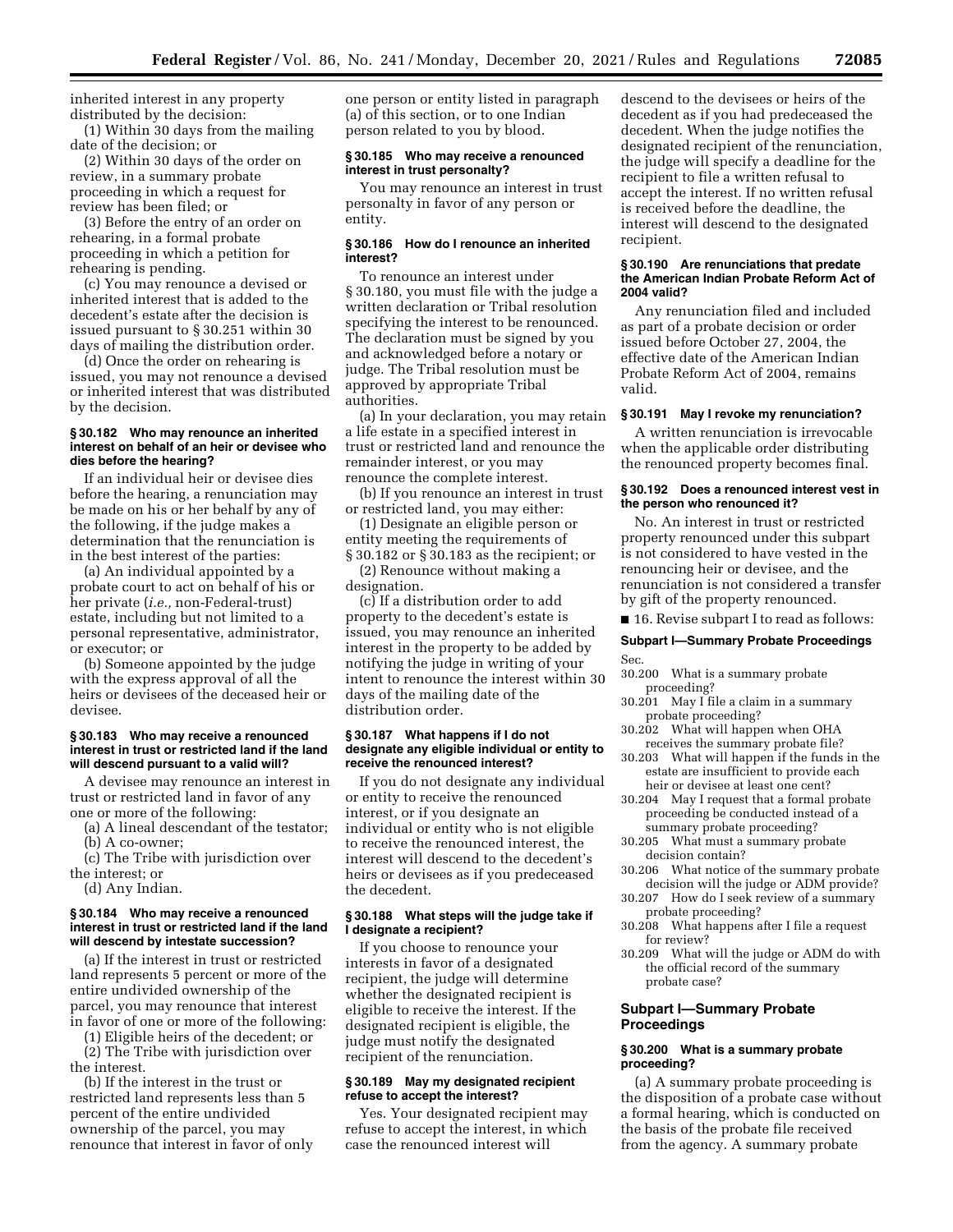proceeding may be conducted by a judge or an ADM.

(b) A decedent's estate may be processed summarily if the estate involves only funds in an IIM account and the total value of the estate does not exceed \$300 on the decedent's date of death, including:

(1) Funds deposited into the IIM account on or before the date of death; and

(2) Funds accrued on or before the date of death.

#### **§ 30.201 May I file a claim in a summary probate proceeding?**

No. Claims may not be filed in summary probate proceedings.

### **§ 30.202 What will happen when OHA receives the summary probate file?**

When OHA receives a summary probate file from BIA under 25 CFR 15.202(b), OHA will determine the distribution of the estate based on the information included in the probate file and issue a summary probate decision directing distribution of the estate.

#### **§ 30.203 What will happen if the funds in the estate are insufficient to provide each heir or devisee at least one cent?**

If the funds in the estate are insufficient to provide each of the heirs or devisees at least one cent, all of the funds will be paid to the oldest heir or devisee, whichever is applicable.

#### **§ 30.204 May I request that a formal probate proceeding be conducted instead of a summary probate proceeding?**

No. Formal probate proceedings are available only for estates that contain trust or restricted land or contain trust personalty in an amount greater than \$300.

## **§ 30.205 What must a summary probate decision contain?**

The written decision in a summary probate proceeding must be in the form of findings of fact and conclusions of law, with an order for distribution. Each decision must include the following:

(a) The name, birth date, and relationship to the decedent of each heir or devisee;

(b) A statement as to whether the heir or devisee is eligible to hold property in trust status and, if relevant, a statement of whether the heir or devisee is ''Indian'' for purposes of the Act;

(c) If the case involves a will, a statement approving or disapproving the will, interpreting provisions of an approved will as necessary, and describing the share each devisee is to receive under an approved will;

(d) In intestate cases, citation to the law of descent and distribution under which the summary probate decision is made, and description of the share each heir is to receive;

(e) A statement advising all interested parties, other than potential claimants, that they have a right to seek review under § 30.207 and that, if they fail to do so, the summary probate decision will become final 30 days after it is mailed;

(f) Notice to the heirs or devisees that each may renounce his or her right to inherit the funds in favor of one or more individuals or entities. The heir or devisee will be ordered to submit the renunciation within 30 days of the mailing date of the decision or within 30 days of an order on review if a request for review is filed by any party;

(g) A statement that the findings in a summary probate decision may not be used to determine the decedent's heirs or devisees for distribution of any trust or restricted land that may be added to the decedent's estate at a later time. If BIA identifies trust or restricted land in the decedent's estate after the completion of the summary probate process, BIA should file a petition for reopening and include all documents required for a formal probate proceeding pursuant to 25 CFR 15.202(a); and

(h) The signature of the judge or ADM and date of the probate decision.

### **§ 30.206 What notice of the summary probate decision will the judge or ADM provide?**

When the judge or ADM issues a decision in a summary probate proceeding, the judge or ADM must mail or deliver a notice of the decision, together with a copy of the decision, to each affected agency and to each interested party.

(a) The notice must include a statement that interested parties who are adversely affected have a right to file a request for review with the judge or ADM within 30 days of the mailing date of the decision.

(b) The decision will become final at the end of the 30-day period, unless a timely request is filed.

### **§ 30.207 How do I seek review of a summary probate proceeding?**

(a) If you are adversely affected by the written decision in a summary probate proceeding, you may seek review of the summary probate decision. To do this, you must file a request with the OHA office that issued the summary probate decision within 30 days after the date the summary probate decision was mailed. BIA may also seek review within the same deadline.

(b) The request for review must be in writing and signed, and must contain the following information:

(1) The name of the decedent;

(2) A description of your relationship to the decedent;

(3) An explanation of what errors you allege were made in the summary probate decision; and

(4) An explanation of how you are adversely affected by the decision.

#### **§ 30.208 What happens after I file a request for review?**

(a) Within 30 days of receiving a request for review, OHA will notify the agency that prepared the probate file, all other affected agencies, and all interested parties of the request.

(b) A judge will review the merits of the case, consider any allegations of errors in the summary probate decision, conduct a hearing if necessary or appropriate to address the issues raised in the request, and issue an order affirming, modifying, or vacating the summary probate decision.

(c) The judge must distribute the final order on the request to review to each affected agency and to each interested party. The order must include a notice stating that interested parties who are adversely affected, or BIA, have a right to appeal the final order to the Board within 30 days of the date on which the final order was mailed, and giving the Board's address.

#### **§ 30.209 What will the judge or ADM do with the official record of the summary probate case?**

The judge or ADM will transfer the official record of the summary probate case to the agency originating the probate, by sending all original hard copies, and transmitting all digital files, that are designated by OHA as part of the official record, including:

(a) The decision, order, and the notices thereof;

(b) A copy of the notice of hearing on review with proof of mailing, if applicable;

(c) The record of the evidence received at the hearing on review, if a hearing was held, including any transcript made of the testimony;

(d) Any wills, codicils and revocations;

(e) Any pleadings and briefs filed; (f) Interlocutory orders;

(g) Copies of all proposed or accepted settlement agreements, consolidation agreements, and renunciations and acceptances of renunciations; and

(h) Any other documents deemed material by the judge.

## **Subpart J—Formal Probate Proceedings**

■ 17. Revise §§ 30.210 and 30.211 to read as follows: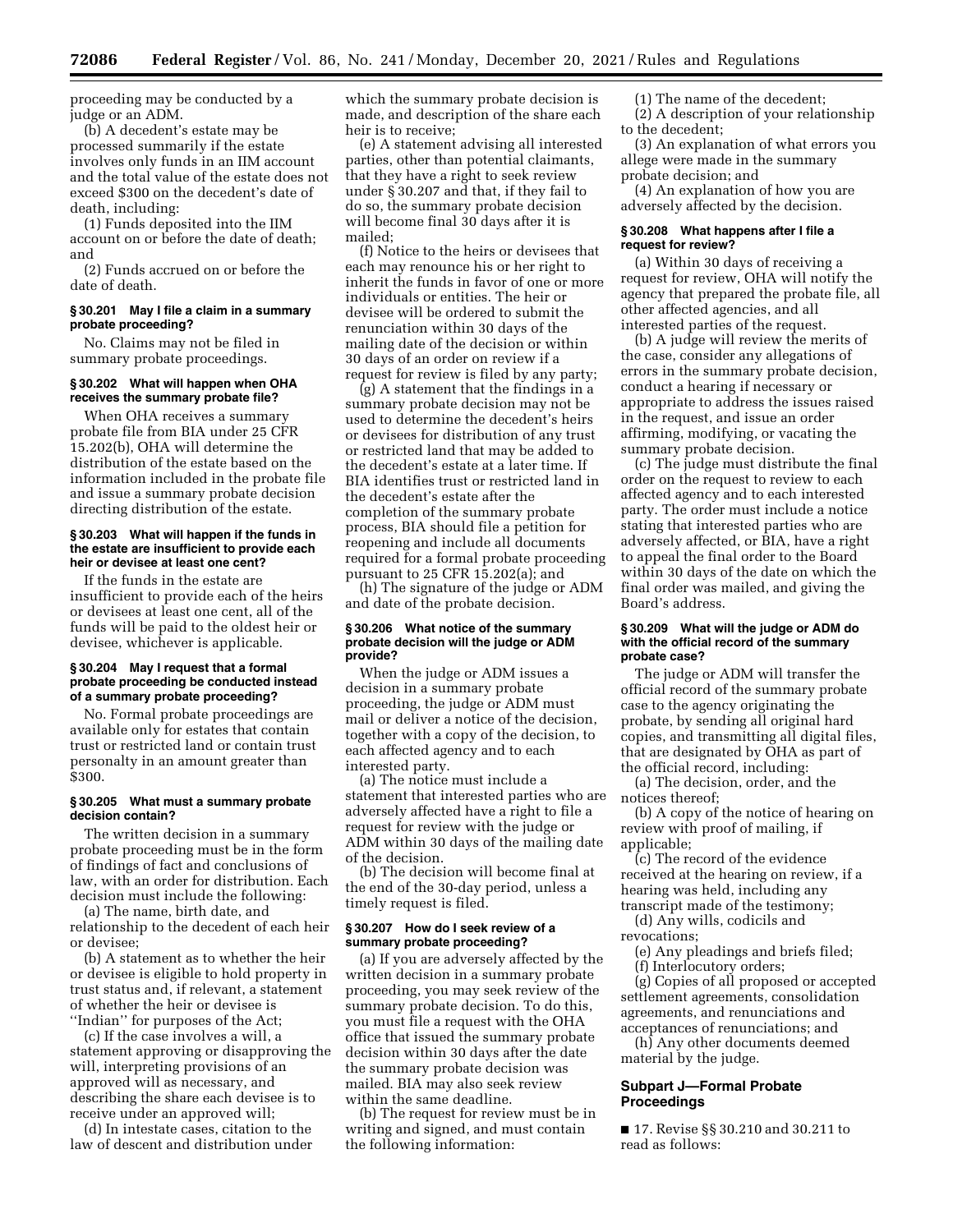#### **§ 30.210 How will I receive personal notice of the formal probate proceeding?**

(a) You will receive personal notice of the formal probate proceeding hearing described in § 30.114 by first class mail that includes:

(1) The most recent will submitted with the probate case and any codicils to that will; and

(2) A certificate of mailing with the mailing date signed by the person who mailed the notice.

(b) The notice will be mailed to you at least 21 days before the date of the hearing.

(c) A presumption of actual notice exists for any person to whom OHA sent a notice under this section unless the notice is returned by the Postal Service as undeliverable to the addressee.

#### **§ 30.211 How will OHA provide public notice of the formal probate proceeding?**

(a) In addition to the mailed notice in § 30.210, OHA will also arrange for the posting of notice of probate hearings for formal probate proceedings at least 21 days before the date of the hearing.

(b) The notice may contain information for more than one hearing and will specify the names of the decedents, the probate case numbers of the cases, the dates of the decedents' deaths, the dates of the most recent wills filed with the probate cases, and the dates, times, and places of the hearings.

(c) OHA will post the notice on its website at the following link: *[https://](https://www.doi.gov/oha/organization/Ph.D) [www.doi.gov/oha/organization/Ph.D.](https://www.doi.gov/oha/organization/Ph.D)* 

(d) The judge may also cause notice to be published in a local newspaper or other publication if the judge determines that additional notice is appropriate.

(e) Unless one of the circumstances listed in paragraph (e) of this section is present, OHA will also arrange for the physical posting of the notice in each of the following locations:

(1) The home agency;

(2) The agency with jurisdiction over each parcel of trust or restricted property in the estate, if different from the home agency;

(3) A conspicuous place in the vicinity of the designated place of hearing, if the hearing is designated for a location other than the agency listed in paragraph (d)(1) or (2) of this section; and

(4) Additional locations if the judge determines that further posting is appropriate.

(f) OHA may proceed with the hearing without physical posting of the notice at an agency office if the notice is posted in a conspicuous place near that agency office and physical posting at the agency office was not possible due to the agency office being closed or inaccessible.

■ 18. In § 30.214, revise the introductory text and paragraph (g) to read as follows:

## **§ 30.214 What must a notice of hearing contain?**

The notice of hearing under § 30.114 must:

\* \* \* \* \* (g) In estates for decedents whose date of death is on or after June 20, 2006,

include notice of the possibilities of purchase and sale of trust or restricted property in accordance with Federal law or Secretarially approved Tribal probate codes by heirs, devisees, co-owners, a Tribe or the Secretary; and

\* \* \* \* \*  $\blacksquare$  19. In § 30.235, revise paragraph (a)(2) to read as follows:

## **§ 30.235 What will the judge's decision in a formal probate proceeding contain?**

- \* \* \* \* \*
	- (a) \* \* \*

(2) If relevant, state whether the heir or devisee is Indian or non-Indian; \* \* \* \* \*

■ 20. Revise §§ 30.238 through 30.246 to read as follows:

\* \* \* \* \*

Sec.

- 30.238 May I file a petition for rehearing if I disagree with the judge's decision in the formal probate hearing?
- 30.239 Does any distribution of the estate occur while a petition for rehearing is pending?
- 30.240 How will the judge decide a petition for rehearing?
- 30.241 May I submit another petition for rehearing?
- 30.242 When does the judge's order on a petition for rehearing become final?

30.243 May a closed probate case be reopened?

30.244 When must a petition for reopening be filed?

30.245 What legal standard will be applied to reopen a case?

30.246 What must be included in a petition for reopening?

\* \* \* \* \*

#### **§ 30.238 May I file a petition for rehearing if I disagree with the judge's decision in the formal probate hearing?**

(a) A petition for rehearing seeking to correct a substantive error may be filed by the BIA or by an interested party who is adversely affected by the decision.

(b) A petition for rehearing must be filed with the judge within 30 days after the date on which the decision was mailed under § 30.237.

(c) A petition for rehearing must allege an error of fact or law in the

decision and must state specifically and concisely the grounds on which the petition is based. The petition may be supported with newly discovered evidence or evidence that was not available at the time of the hearing.

(d) If you are an interested party and you received proper notice of the hearing:

(1) You, or BIA on your behalf, may raise an issue on rehearing only if you raised it at or before the hearing, whether or not you attended the hearing. Any issue you raise for the first time on rehearing may be denied solely because you failed to timely raise the issue; and

(2) You may only use evidence on rehearing that was submitted at or before the hearing, if that evidence was available or discoverable to you at that time. Any new evidence you submit on rehearing may be disregarded by the judge, if it was available or discoverable to you at the time the hearing was held.

(e) If the petition is based on newly discovered evidence or evidence that was unavailable at the time of the hearing, it must:

(1) Be accompanied by documentation of that evidence, including, but not limited to, one or more affidavits of a witness stating fully the content of the new evidence; and

(2) State the reasons for failure to discover and present that evidence at the hearings held before issuance of the decision.

(f) OHA will send to BIA a notice of receipt of a petition for rehearing as soon as practicable, ordering that the decedent's estate not be distributed during the pendency of the petition for rehearing. OHA will also forward a copy of the petition and any documents filed with the petition to the interested parties and affected agencies.

## **§ 30.239 Does any distribution of the estate occur while a petition for rehearing is pending?**

The agencies must not initiate payment of claims or distribute any portion of the estate while the petition is pending, unless otherwise directed by the judge.

## **§ 30.240 How will the judge decide a petition for rehearing?**

(a) The judge may consider a petition as a petition for reopening if the petition for rehearing is not timely filed.

(b) The judge may summarily deny the petition based on the deficiencies of the petition. A summary denial is an order in which the judge denies the petition without deciding the merits of the issues raised in the petition and is warranted if: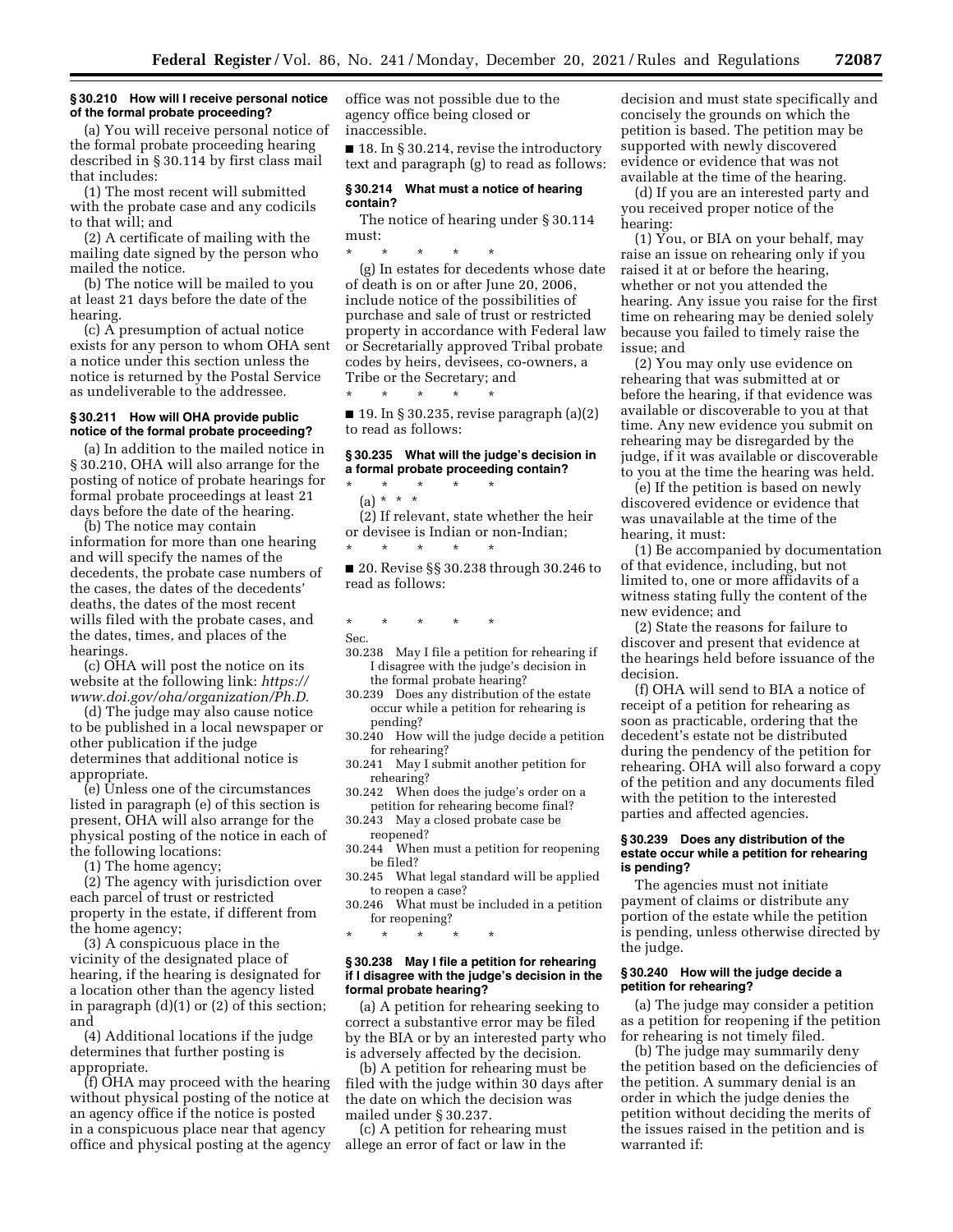(1) The petition alleges mere disagreement with a decision;

(2) The petition is based on newly discovered evidence and fails to meet the requirements of § 30.238(e); or

(3) The petition is based solely on issues or evidence described in § 30.238(d)(1) or (2).

(c) If the petition fails to show proper grounds for rehearing, the judge will issue an order denying the petition for rehearing and including the reasons for denials.

(d) If the petition shows proper grounds for rehearing, the judge must:

(1) Cause copies of the petition and all papers filed by the petitioner to be served on those persons whose interest in the estate may be affected if the petition is granted;

(2) Allow all persons served a reasonable, specified time in which to respond to the petition for rehearing; and

(3) Consider with or without a hearing, the issues raised in the petition.

(e) The judge may affirm, modify, or vacate the former decision.

(f) On entry of a final order, including a summary denial, the judge must distribute the order to the petitioner, the agencies, and the interested parties. The order must include a notice stating that interested parties who are adversely affected, or BIA, have the right to appeal the final order to the Board, within 30 days of the date on which the order was mailed, and giving the Board's address.

## **§ 30.241 May I submit another petition for rehearing?**

No. Successive petitions for rehearing may not be filed by the same party or BIA in the same probate case.

#### **§ 30.242 When does the judge's order on a petition for rehearing become final?**

The order on a petition for rehearing will become final on the expiration of the 30 days allowed for the filing of a notice of appeal, as provided in this part and § 4.320 of this chapter. The jurisdiction of the judge terminates when he or she issues an order finally disposing of a petition for rehearing, except for the reopening of a case under this part.

#### **§ 30.243 May a closed probate case be reopened?**

A closed probate case may be reopened if, the decision or order issued in the probate case contains an error of fact or law (including, but not limited to, a missing or improperly included heir or devisee, a found will, or an error in the distribution of property), and the error is discovered more than 30 days after the mailing date of a decision.

(a) Any interested party or BIA may seek correction of the error of fact or law by filing a petition for reopening with the judge.

(b) Reopening may also be initiated on a judge's own motion.

### **§ 30.244 When must a petition for reopening be filed?**

(a) A petition for reopening to correct an error of fact or law in a decision or post-decision order may be filed at any time, but if a petition for reopening is filed by an interested party, or by BIA on behalf of an interested party, it must be filed within 1 year after the interested party's discovery of the alleged error.

(b) If a petition for reopening to correct an error of fact or law in the original decision is filed before the deadline to file a petition for rehearing has passed, it will be treated as a petition for rehearing.

### **§ 30.245 What legal standard will be applied to reopen a case?**

(a) If a petition for reopening is filed within 3 years or less of the date of the decision or order, the judge may reopen the case to correct an error of fact or law in the decision or order.

(b) When a petition for reopening is filed more than 3 years after the date of the decision or order, the judge may reopen the case if the judge finds that the need to correct the error outweighs the interests of the public and heirs or devisees in the finality of the probate proceeding.

## **§ 30.246 What must be included in a petition for reopening?**

(a) A petition for reopening must: (1) State specifically and concisely the grounds on which the petition is based; and

(2) Include all relevant evidence in the form of documents and/or sworn affidavits supporting any allegations and relief requested in the petition.

(b) A petition filed by an interested party or by BIA on behalf of an interested party must also:

(1) State the date the interested party discovered the alleged error;

(2) Include all relevant evidence in the form of documents and/or sworn affidavits, concerning when and how the interested party discovered the alleged error;

(c) A petition filed more than 3 years after the date of the decision or order must show that the need to correct the error outweighs the interests of the public and heirs or devisees in the finality of the probate proceeding, which may be shown by addressing the following factors in the petition, as applicable:

(1) The nature of the error;

(2) The passage of time;

(3) Whether the interested party exercised due diligence in pursuing his or her rights;

(4) Whether the interested party's ancestor exercised due diligence in pursuing his or her rights and whether a failure to exercise should be imputed to the interested party;

(5) The availability of witnesses and documents;

(6) The general interest in

administrative finality;

(7) The number of other estates that would be affected by the reopening, if known; and

(8) Whether the property that was in the estate is still available for redistribution if the case is reopened, if known.

■ 21. Add §§ 30.247 through 30.249 to read as follows:

\* \* \* \* \* Sec.

30.247 What is not appropriate for a petition for reopening?

30.248 How will the judge decide my petition for reopening?

30.249 What happens when the judge issues an order on reopening?

\* \* \* \* \*

### **§ 30.247 What is not appropriate for a petition for reopening?**

A petition for reopening may not: (a) Raise issues or objections that were already addressed in a prior rehearing or reopening order;

(b) Raise issues or objections when the interested party had the opportunity to raise them earlier because they received proper notice of the hearing or summary decision; or

(c) Submit evidence that was available or discoverable at the time the decision was issued, or available during the rehearing period. The requirements at § 30.238(e) concerning presentation of new evidence on rehearing also apply to the presentation of new evidence on reopening.

## **§ 30.248 How will the judge decide my petition for reopening?**

(a) The judge may summarily deny the petition for reopening based on deficiencies in the petition. A summary denial is an order in which the judge denies the petition without deciding the merits of the allegations in the petition and is warranted if:

(1) The petition alleges mere disagreement with a decision;

 $(2)$  The petition raises issues or objections that were previously addressed in a rehearing order or reopening order;

(3) The petition raises only issues or objections by or on behalf of an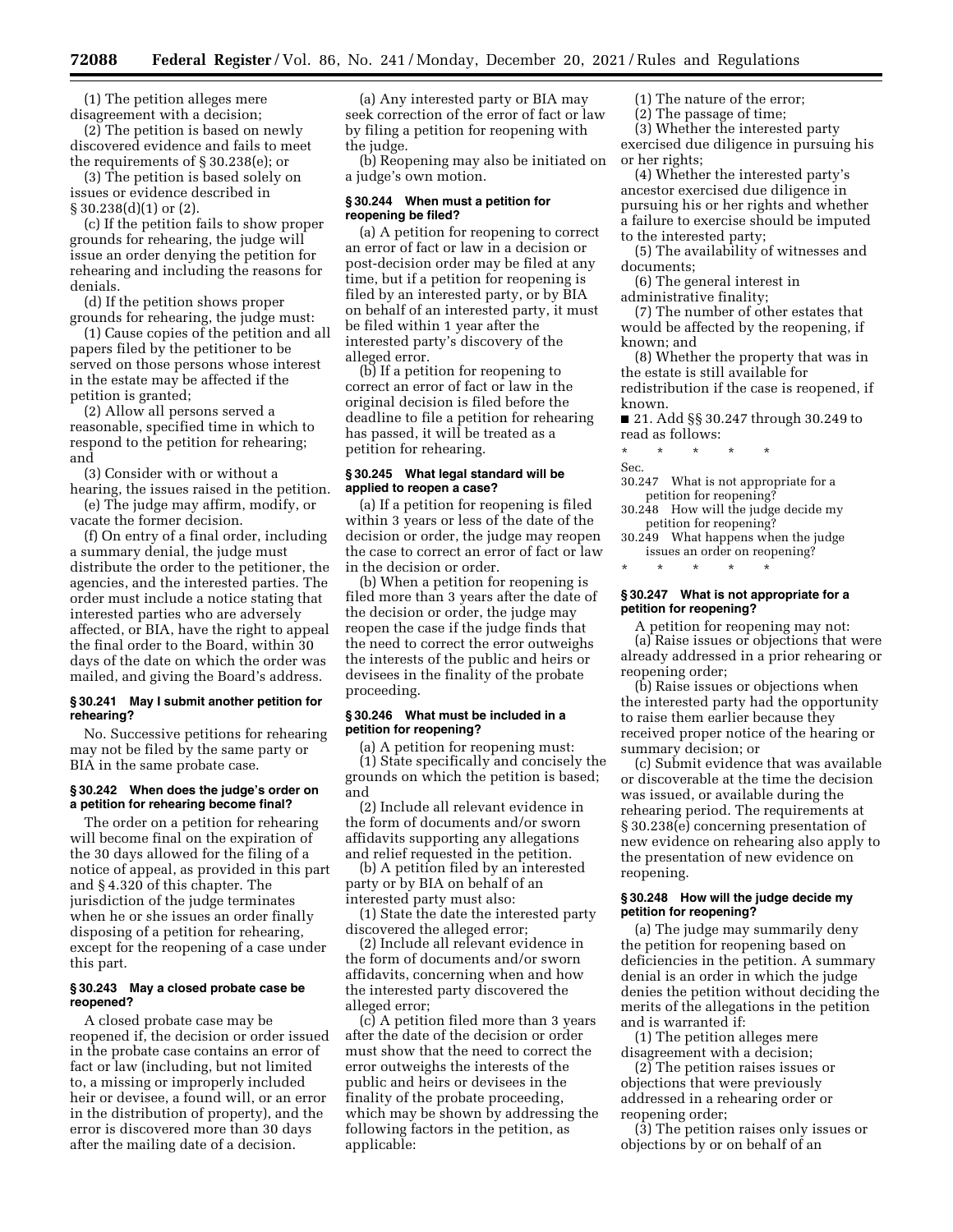interested party for the first time on reopening and that interested party received proper notice of the hearing or summary decision;

(4) The petition is based on newly discovered evidence and fails to meet the requirements of § 30.238(e); or

(5) The petition is based solely on issues or evidence described in § 30.245(c).

(b) If a summary denial is not warranted, the judge will review the merits of the petition to determine if the petition asserts proper grounds for reopening.

(1) If the petition fails to assert proper grounds for reopening, then the judge will issue an order denying the petition for reopening and addressing the merits of the petition.

(2) If the petition asserts proper grounds for reopening, the judge will:

(i) Cause copies of the petition and all papers filed by the petitioner to be served on those persons whose interest in the estate may be affected if the petition is granted;

(ii) Allow all persons served a reasonable, specified time in which to respond to the petition for reopening by filling responses, cross-petitions, or briefs;

(iii) Suspend further distribution of the estate or income during the reopening proceedings, if appropriate, by order to the affected agencies;

(iv) Consider, with or without a hearing, the issues raised in the petition; and

(v) Affirm, modify, or vacate the decision or order.

(c) On entry of a final order, including a summary denial, the judge must distribute the order to the petitioner, the agencies, and the interested parties. The order must include a notice stating that interested parties who are adversely affected, or BIA, have the right to appeal the final order to the Board, within 30 days of the mailing date, and giving the Board's address.

## **§ 30.249 What happens when the judge issues an order on reopening?**

(a) Copies of the judge's order on reopening must be mailed to the petitioner, the affected agencies, and all interested parties.

(b) The judge must submit the record made on a reopening petition to the designated LTRO.

(c) The order on reopening will become final on the expiration of the 30 days allowed for the filing of a notice of appeal, as provided in this part.

## **Subpart K—[Redesignated as Subpart N]**

■ 22. Redesignate subpart K, consisting of §§ 30.250 through 30.254, as subpart N and revise the heading to read as follows:

#### **Subpart N—Miscellaneous**

#### **§§ 30.250 and 30.251 through 30.254 [Redesignated as §§ 30.500 and 30.503 through 30.506]**

■ 23. In newly redesignated subpart N, redesignate §§ 30.250 and 30.251 through 30.254 as §§ 30.500 and 30.503 through 30.506, respectively.

#### **Subpart J—Formal Probate Proceedings**

■ 24. Add new §§ 30.250 through 30.253 to read as follows:

### \* \* \* \* \*

- Sec.
- 30.250 May a correction order be issued to correct typographical and other nonsubstantive errors?
- 30.251 What happens if BIA identifies additional property of a decedent after the probate decision is issued?
- 30.252 What happens if BIA identifies that property was incorrectly included in a decedent's inventory?
- 30.253 What happens if a request for reconsideration of a distribution order is timely made?

\* \* \* \* \*

#### **§ 30.250 May a correction order be issued to correct typographical and other nonsubstantive errors?**

If, after issuance of a decision or other probate order, it appears that the decision or other probate order contains non-substantive errors, the judge may issue a correction order to correct them. Errors are non-substantive if they are merely typographical, clerical, or their correction would not change the distribution of a decedent's property.

(a) A judge may issue a correction order for the purpose of correcting nonsubstantive errors on the judge's own motion. A request for correction order may also be filed by BIA or an interested party at any time.

(b) Copies of the correction order will be sent to BIA and all interested parties.

(c) The correction order is not subject to appeal to the Board.

#### **§ 30.251 What happens if BIA identifies additional property of a decedent after the probate decision is issued?**

If, after issuance of a decision, BIA identifies additional trust or restricted property of a decedent that it had not already identified at the time of the decision, then BIA will submit a petition to OHA for an order directing distribution of the additional property.

(a) OHA will accept the petition at any time after issuance of the decision.

(b) The judge will review the petition to ensure that the petition identifies the additional property and the source of that property (*e.g.,* inheritance or approval of a deed) and includes the following:

(1) A certified inventory describing the additional trust or restricted land, if applicable, or, if the additional property is trust personalty, documents verifying the balance and source of the additional trust personalty, and a statement that the inventory lists only the property to be added;

(2) A copy of the decision, or modification or distribution order and corresponding inventory issued in the probate case from which the property was inherited by the decedent, if applicable;

(3) A statement identifying each newly added share of any allotment that increases the decedent's total share of the ownership interest of the allotment to 5 percent or more;

(4) A copy of BIA's notification to the Tribes with jurisdiction over the interests of the list of the additional interests that represent less than 5 percent of the entire undivided ownership of each parcel (after being added to the decedent's estate) under 25 CFR 15.401(b); and

(5) A certification that all interested parties have been associated to the case and their names and addresses are current.

(c) The judge may, at the judge's discretion, either:

(1) Deny the request for good cause; or

(2) Address the request with or without a hearing.

(d) If the judge does not deny the petition, the judge will issue an order that directs distribution of the additional property. The order may direct that the additional property be distributed in the same manner as property already addressed in the decision, or the order may direct that the additional property be distributed in a different manner than property already addressed in the decision.

(e) The judge must furnish copies of the distribution order to the agency and to all interested parties who share in the estate. The distribution order will notify all heirs or devisees, including any surviving spouse, of the right to seek reconsideration to:

(1) Object to the findings and conclusions of the distribution order;

(2) Renounce their interest(s) in any of the additional property;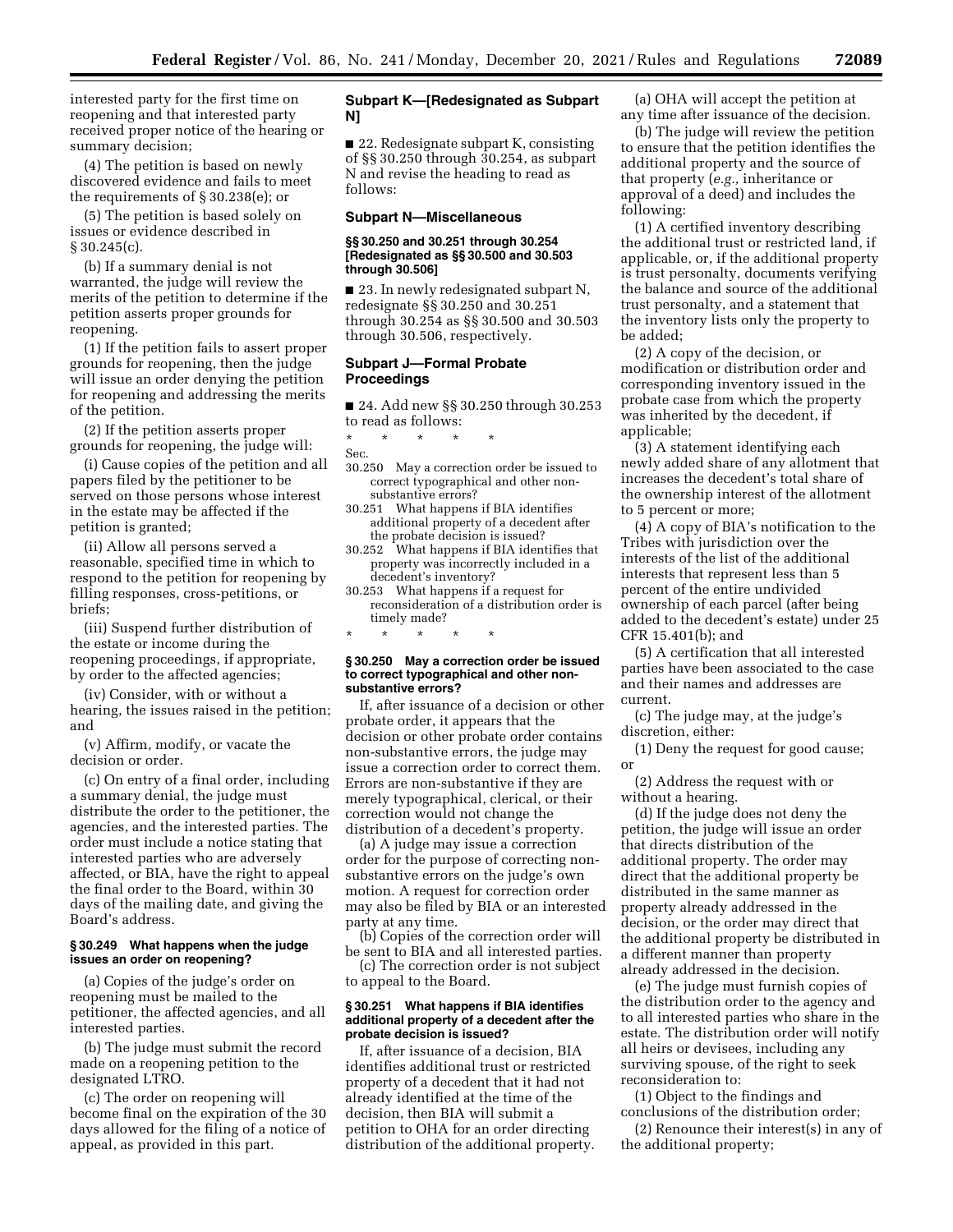(3) Include the additional property in an existing or new consolidation agreement;

(4) Allege an error in BIA's inventory of additional property under § 30.128; or

(5) File a request to purchase the additional property at probate.

(f) The distribution order will also instruct the heirs or devisees that they must notify OHA in writing of their request for reconsideration of the distribution order within 30 days of the mailing of the distribution order, and that their right to seek reconsideration will be waived if they fail to notify OHA in writing by the deadline. For purposes of filing the request for reconsideration, the written submission will be considered to be filed with OHA on the date it is postmarked or faxed to OHA.

(g) If OHA does not receive a timely request for reconsideration, the distribution order will become final on the 45th day after the mailing date. An untimely filed request for reconsideration will not be considered by OHA and will not disturb the finality of the distribution order.

#### **§ 30.252 What happens if BIA identifies that property was incorrectly included in a decedent's inventory?**

If, after issuance of a decision, BIA identifies certain trust or restricted property or an interest therein that was incorrectly included in a decedent's inventory, then BIA will submit a petition to OHA for an order notifying all heirs or devisees of the correction and addressing any changes in distribution of property resulting from the correction.

(a) OHA will accept the petition at any time after issuance of the decision.

(b) The judge will review the petition to ensure that it identifies the property that BIA removed from the estate, explains why the property should not have been included, and includes the following:

(1) A newly issued certified inventory describing the trust or restricted land remaining in decedent's estate, if applicable;

(2) A copy of the decision, or modification or distribution order and corresponding inventory issued in the probate case from which BIA discovered that the property was incorrectly included in the decedent's estate, if applicable;

(3) A statement identifying each property in the decedent's estate that decreased to a total share of the ownership of the allotment to less than 5 percent as a result of the removal of property from the estate; and

(4) A certification that all interested parties have been associated to the case and their names and addresses are current.

(c) The judge may, at the judge's discretion, either:

(1) Deny the request for good cause; or

(2) Address the request with or without a hearing.

(d) If the judge does not deny the petition, the judge will issue an order that addresses any modifications to the distribution of the decedent's property resulting from the correction of the inventory. The order may find that the correction of the inventory does not modify the distribution of any remaining property in the estate.

(e) The judge must furnish copies of the distribution order to the agency and to all interested parties who share in the estate. The distribution order will inform all heirs or devisees, including any surviving spouse, of the right to seek reconsideration to:

(1) Object to the findings and conclusions of the distribution order; or (2) Allege an error in BIA's inventory under § 30.128.

(f) The distribution order will also instruct the heirs or devisees that they must notify OHA in writing of their objection to the distribution order within 30 days of the mailing of the distribution order, and that their right to seek reconsideration will be waived if they fail to notify OHA in writing by the deadline. For purposes of filing the request for reconsideration, the written submission will be considered to be filed with OHA on the date it is postmarked or faxed to OHA.

(g) If OHA does not receive a timely request for reconsideration, the distribution order will become final on the 45th day after the mailing date. An untimely filed request for reconsideration will not be considered by OHA and will not disturb the finality of the distribution order.

#### **§ 30.253 What happens if a request for reconsideration of a distribution order is timely made?**

(a) If an heir, devisee, BIA or Tribe files a timely request for reconsideration, OHA will:

(1) Send to BIA a notice of receipt of a petition for reconsideration as soon as practicable, ordering that the newly added property not be distributed or incorrectly included property not be removed, as applicable, during the pendency of the petition for reconsideration; and

(2) Forward a copy of the petition and any documents filed with the petition to the interested parties and affected agencies.

(b) The agencies must not distribute any portion of the estate while the

petition is pending, unless otherwise directed by the judge.

(c) If proper grounds for reconsideration are not shown, the judge will issue an order denying the petition for reconsideration and including the reasons for the denial.

(d) If proper grounds for reconsideration are shown, the judge must:

(1) Allow all persons served a reasonable, specified time in which to submit answers or legal briefs in response to the petition; and

(2) Consider, with or without a hearing, the issues raised in the petition, including requests to renounce, requests to purchase newly added properties at probate, and requests to include newly added property in an existing or new consolidation agreement.

(e) The judge will not reconsider findings made in the decision; the judge will only reconsider findings made in the distribution order regarding the distribution of the additional property or modification to distribution resulting from the inventory correction, as applicable.

(f) If an interested party raises an inventory dispute in the petition for reconsideration, the judge may order that the distribution order is vacated and remand the BIA's petition to the BIA under § 30.128 to resolve the inventory dispute.

(g) The judge will issue a final order on reconsideration which may affirm, modify, or vacate the distribution order.

(h) On entry of a final order on reconsideration, the judge must distribute the order to the petitioner, the agencies, and the interested parties. The order must include notice stating that interested parties who are adversely affected, or BIA, have the right to appeal the final order to the Board, within 30 days of the date on which the order was mailed, and giving the Board's address.

(i) Neither BIA nor any interested party may file successive petitions for reconsideration.

(j) The order on a petition for reconsideration will become final on the expiration of the 30 days allowed for the filing of a notice of appeal, as provided in this part and § 4.320 of this chapter.

#### **Subpart K—[Reserved]**

■ 25. Add reserved subpart K.

■ 26. Add subpart M to read as follows:

#### **Subpart M—Purchase at Probate**

Sec.<br>30.400 What may be purchased at probate?

- 30.401 Who may purchase at probate?
- 30.402 Does property purchased at probate remain in trust or restricted status?
- 30.403 Is consent required for a purchase at probate?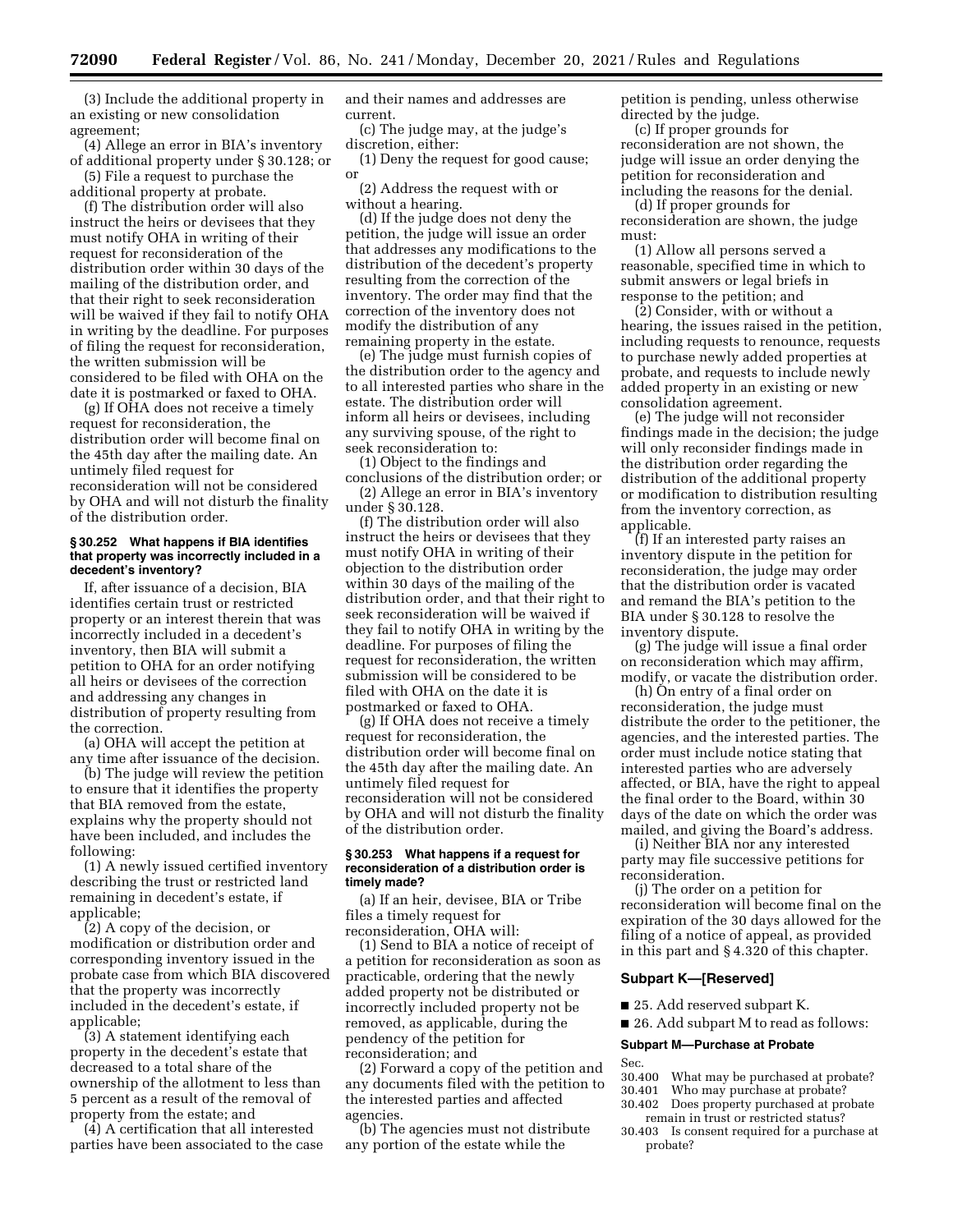30.404 How do I initiate a purchase at probate?

- 30.405 When may I initiate a purchase at probate?
- 30.406 May I withdraw my request to purchase at probate?
- 30.407 How will OHA address requests to purchase at probate?
- 30.408 What will OHA include in the probate decision or reconsideration order when a purchase at probate request is pending?
- 30.409 How will a pending purchase at probate request affect how the decedent's property is distributed?
- 30.410 How will the purchase at probate process continue after the decision or reconsideration order is issued?
- 30.411 How will the interests to be purchased at probate be valued?
- 30.412 What will OHA do when it receives BIA's notification that an appraisal/ valuation has been completed?
- 30.413 Who are potential bidders?
- 30.414 What will be contained in the Order to Submit Bids?
- 30.415 What may I do if I do not agree with the determination of fair market value in the Order to Submit Bids?
- 30.416 How does OHA decide whether a bid is successful?
- 30.417 How does the judge notify the parties whether there was a successful bid?
- 30.418 When must the successful bidder pay for the interest purchased?
- 30.419 What happens after the successful bidder submits payment?
- 30.420 What happens if the successful bidder does not submit payment within 30 days?
- 30.421 When does a purchased interest vest in the purchaser?
- 30.422 What will happen to any lease income received or accrued from purchased land interests before the purchased interest vests in the purchaser?
- 30.423 What may I do if I disagree with the judge's determination to approve or deny a purchase at probate?
- 30.424 When will the order approving or denying the purchase at probate become final?

### **Subpart M—Purchase at Probate**

#### **§ 30.400 What may be purchased at probate?**

(a) The judge may allow an eligible purchaser to purchase at probate all or part of the trust or restricted land in the estate of a person who died on or after June 20, 2006. Any interest in trust or restricted land, including a life estate that is part of the estate (*i.e.,* a life estate owned by the decedent but measured by the life of someone who survives the decedent), may be purchased at probate, except as provided in paragraph (b) of this section.

(b) Purchase of minerals-only real property interests (*i.e.,* an allotment that does not include a surface interest) may be considered for purchase at probate

only if sufficient evidence of the fair market value of the real property interest is submitted. No interest in a minerals-only property may be purchased at probate on the basis of the value of the minerals themselves.

## **§ 30.401 Who may purchase at probate?**

An eligible purchaser at probate is any of the following:

(a) Any devisee or eligible heir who is receiving an interest in the same parcel of land by devise or descent in the probate proceeding;

(b) Any co-owner;

(c) The Indian Tribe with jurisdiction over the parcel containing the interest; or

(d) The Secretary on behalf of the Tribe.

### **§ 30.402 Does property purchased at probate remain in trust or restricted status?**

Yes. The property interests purchased at probate must remain in trust or restricted status.

## **§ 30.403 Is consent required for a purchase at probate?**

(a) Except as provided in paragraphs (b) and (c) of this section, to purchase at probate a decedent's interest in trust or restricted property, the eligible purchaser must have the consent of:

(1) The heir or devisee of the share to be purchased;

(2) Any surviving spouse whose share is to be purchased and who receives a life estate under 25 U.S.C. 2206(a)(2)(A) or  $(D)$ ; or

(3) Any recipient of an interest received under an approved consolidation agreement whose share is to be purchased.

(b) If consent is required from an heir or devisee for a purchase at probate, the consent may be given either:

(1) During a hearing as part of the record; or

(2) In writing to OHA.

(c) An heir or devisee's failure to attend a hearing or respond to an order will not be presumed to constitute consent.

(d) An heir or devisee may withdraw consent at any time before the purchase is final.

(1) To notify OHA, the heir or devisee must state, either on record at the probate hearing, or in writing to OHA, that the heir or devisee is not willing to consent to sell the property under any circumstances and/or is not willing to consider any bids to purchase the property interest.

(2) When OHA receives such notice, it will deny the request to purchase the property interest to which the notice applies.

(e) If you are the Tribe with jurisdiction over the parcel containing the interest, you do not need the consent of those listed under paragraph (a) of this section if the following five conditions are met:

(1) The interest will descend by intestate succession;

(2) The judge determines based on the Department's records that the decedent's interest at the time of death was less than 5 percent of the entire undivided ownership of the parcel of land;

(3) The heir or surviving spouse was not residing on the property at the time of the decedent's death;

(4) The heir or surviving spouse is not a member of your Tribe or eligible to become a member; and

(5) The interest is not included in an approved consolidation agreement.

(f) BIA may purchase an interest in trust or restricted land on behalf of the Tribe with jurisdiction over the parcel containing the interest if BIA obtains consent under paragraph (a) of this section or the conditions in paragraph (c) of this section are met.

## **§ 30.404 How do I initiate a purchase at probate?**

Any eligible purchaser may initiate a purchase at probate by submitting a written request to OHA to purchase at probate.

### **§ 30.405 When may I initiate a purchase at probate?**

(a) To initiate a purchase at probate during the initial probate proceeding, the eligible purchaser must submit the written request before the completion of the first probate hearing.

(b) If a property interest the eligible purchaser would like to purchase has been added to the decedent's estate under § 30.251, the purchaser must submit the written request within 30 days of the mailing of the distribution order issued under § 30.251(d).

### **§ 30.406 May I withdraw my request to purchase at probate?**

At any point before the purchase is complete, a purchaser may withdraw a request to purchase at probate. In order to withdraw a request to purchase, the requester must file with OHA a written statement that the request is withdrawn. The requester is not required to provide reasons or justification for withdrawal of the request.

## **§ 30.407 How will OHA address requests to purchase at probate?**

The judge has discretion to deny a request to purchase at probate in the decision or at any time thereafter. If one or more requests to purchase at probate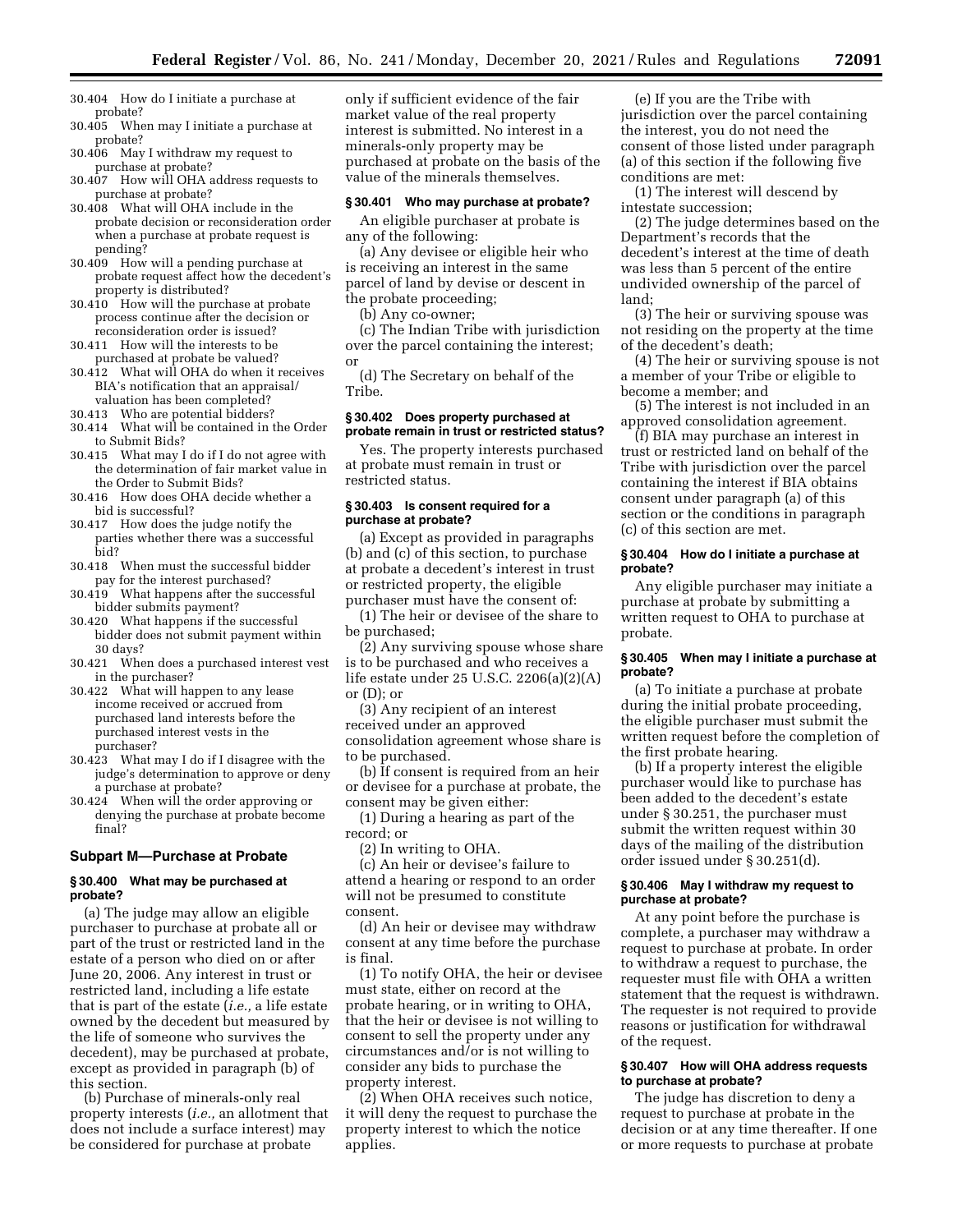are timely filed, OHA will address those requests in the probate decision (or reconsideration order if the request to purchase is for property that has been added to the decedent's estate under § 30.251) and either deny the requests at that time or provide instructions for continuing the purchase at probate process.

### **§ 30.408 What will OHA include in the probate decision or reconsideration order when a purchase at probate request is pending?**

(a) If a purchase at probate request is pending at the time the probate decision (or reconsideration order under § 30.251) is issued, and is not denied in the decision (or reconsideration order), the decision (or reconsideration order) will include the following to address the request:

(1) A list of all requests to purchase at probate that have been submitted;

(2) Notification to the parties as to whether consent of the applicable heirs or devisees is required to approve the requested purchase; and

(3) Direction to BIA to obtain an appraisal or valuation for each interest for which a purchase at probate request has been submitted.

(b) If the purchase of the interest requires consent of the applicable heirs or devisees, the probate decision or reconsideration order will also:

(1) Direct the heirs or devisees to submit written notification within 30 days of the mailing date of the decision or reconsideration order that the heirs or devisees would consider selling the interest to an eligible purchaser during the probate process if a bid is made for fair market value or greater;

(2) Inform the heirs or devisees that OHA may consider failure to provide such written notification as a refusal to consent to sell the property during probate, and may rely on such refusal to deny the request to purchase at probate; and

(3) Direct BIA to postpone seeking an appraisal/valuation of that property until BIA receives future notice from OHA that at least one heir or devisee has filed the written notification that the heir or devisee would consider selling the interest.

### **§ 30.409 How will a pending purchase at probate request affect how the decedent's property is distributed?**

When the decision (or distribution order following a reconsideration order under § 30.251) becomes final, BIA may distribute the estate as stated in the decision or distribution order. The decision or distribution order will identify any property interest that is the subject of a pending request for

purchase at probate, and that the property interest will be conveyed with an encumbrance, which will remain on the property interest until the request is fully addressed. The encumbrance does not affect distribution of trust personalty.

#### **§ 30.410 How will the purchase at probate process continue after the decision or reconsideration order is issued?**

After a decision or reconsideration order is issued:

(a) If consent is required for the purchase of an interest, and an heir or devisee does not submit written notification that he or she would consider selling the interest by the deadline OHA established, the request to purchase the applicable property interest(s) is denied by operation of law. In such cases, OHA will notify the BIA that it may remove the encumbrance remaining on the applicable property interest(s).

(b) If the heirs or devisees submit the written notification that they would consider selling the interest by the deadline OHA established, then OHA will notify BIA that it may obtain an appraisal/valuation of the property.

(c) In any other instances in which a purchase request is denied, BIA may remove any encumbrance remaining on the applicable property interest(s).

## **§ 30.411 How will the interests to be purchased at probate be valued?**

(a) For each parcel for which a request to purchase has been submitted, BIA will obtain appraisal(s) or other fair market valuation(s) in compliance with the Uniform Standards of Professional Appraisal Practice (USPAP) or other approved valuation methods under 25 U.S.C. 2214.

(b) Any appraisal/valuation must be made on the basis of the fair market value of the parcel as of the date of the decedent's death.

(c) No valuation document filed by the BIA, aside from an appraisal, will be used to determine the fair market value of trust land during a purchase at probate unless the document clearly states that it assesses the fair market value of the real property interest or is accompanied by a certification that it does so.

#### **§ 30.412 What will OHA do when it receives BIA's notification that an appraisal/ valuation has been completed?**

When OHA receives BIA's notification that an appraisal/valuation has been completed and BIA files a Petition to Complete Purchase at Probate, OHA will issue an Order to Submit Bids to all potential bidders to

submit bids for property interests with pending purchase at probate requests.

(a) Potential bidders may submit bids even if they have not previously submitted a request to purchase at probate.

(b) OHA will identify the individuals/ entities who are eligible to submit bids for each property interest available for purchase at probate.

#### **§ 30.413 Who are potential bidders?**

(a) The Tribe will be the only potential bidder and no other bids will be accepted if:

(1) The Tribe with jurisdiction over the property submits the only request to purchase within the deadline; and

(2) The requirements of § 30.403(c) (*i.e.,* consent of the heir is not required) are met.

(b) In other situations, potential bidders may include:

(1) Any eligible purchaser who has satisfied the requirements of §§ 30.404 and 30.405;

(2) Eligible heirs;

(3) Eligible devisees;

(4) The Indian Tribe with jurisdiction over the property interest; and

(5) Co-owners who have previously notified BIA in writing that they wish to receive probate notices concerning that allotment.

### **§ 30.414 What will be contained in the Order to Submit Bids?**

For each property for which a request to purchase at probate is pending, the Order to Submit Bids will include:

(a) A finding of the fair market value of the interest to be sold, determined in accord with the appraisal/valuation provided by the BIA under § 30.411;

(b) Information concerning where a copy of the appraisal/valuation may be viewed;

(c) Direction to potential bidders to submit bids to purchase the property that are equal to or greater than the fair market value;

(d) A deadline by which OHA must receive bids from all potential bidders; and

(e) A statement that if no bids are submitted by the deadline, the request to purchase will be denied.

### **§ 30.415 What may I do if I do not agree with the determination of fair market value in the Order to Submit Bids?**

(a) You may object to the determination of fair market value stated in the Order to Submit Bids if:

(1) You are the heir, devisee, or surviving spouse whose interest is to be sold;

(2) You filed a written request to purchase; or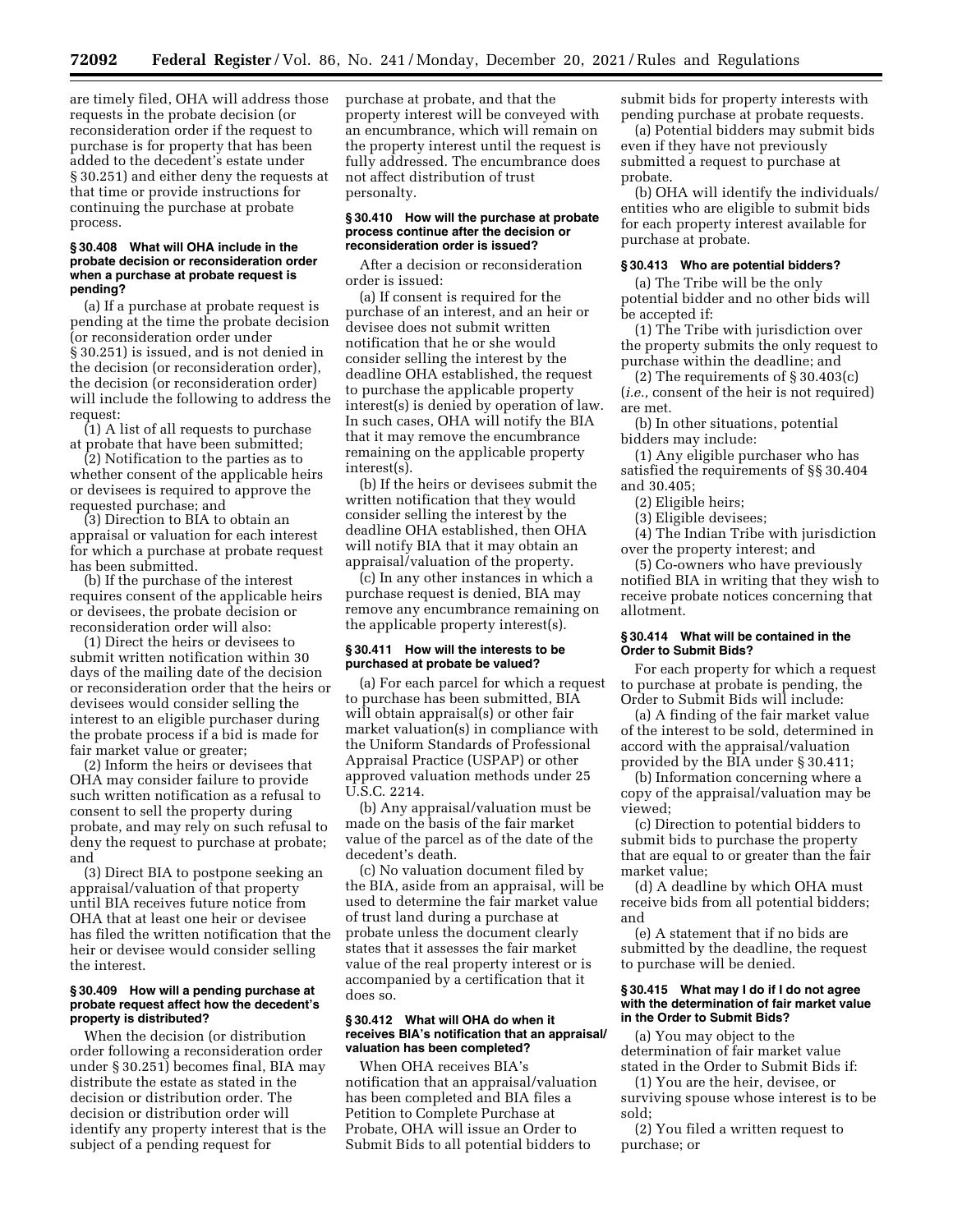(3) Any potential bidder or other party who may be affected by the determination of the fair market value.

(b) To object to the determination of fair market value:

(1) You must file a written objection with OHA no later than 45 days after the mailing date of the Order to Submit Bids.

(2) The objection must:

(i) State the reasons for the objection; and

(ii) Include any supporting documentation showing why the fair market value should be modified.

(3) You must provide copies of the written objection and any supporting documentation to all parties who have an interest in the purchase of the property.

(c) Any party who may be affected by the determination of the fair market value may file a response to the written objection with OHA no later than 45 days after the date the written objection was served on the interested parties. Any document supporting the party's response must be submitted with the response.

(d) The judge will consider any timely submitted written objection and responses, and will determine whether to modify the finding of fair market value, with or without a valuation hearing. OHA will issue a Modified Order to Submit Bids that addresses the objection and responses.

(e) If you were directed to submit a bid, you may preserve your right to submit a bid by filing the written objection instead of a bid.

## **§ 30.416 How does OHA decide whether a bid is successful?**

OHA will decide that a bid is successful if it meets the following requirements.

(a) The bid is equal to or greater than the fair market value of the interest and was timely filed.

(b) In cases in which consent of an heir, devisee, or surviving spouse is required for the purchase, the applicable heir devisee, or surviving spouse accepts a bid.

(1) OHA may hold a hearing for the purpose of determining whether the applicable heir, devisee, or surviving spouse accepts a bid.

(2) If multiple bids are submitted, the applicable heir, devisee, or surviving spouse may choose which bid to accept.

(3) If the applicable heir, devisee, or surviving spouse does not accept any bid for his or her property interest, the request to purchase that property interest at probate will be denied.

#### **§ 30.417 How does the judge notify the parties whether there was a successful bid?**

(a) When a judge determines that a bid is successful, the judge will issue a Notice of Successful Bid to all bidders, OST, the BIA agency that prepared the probate file, and the BIA agency having jurisdiction over the interest sold. The Notice of Successful Bid will include the following information:

(1) The parcel and interest sold; (2) The identity of the successful bidder;

(3) The amount of the successful bid; and

(4) Instructions to the successful bidder to submit payment for the interest.

(b) If no successful bids are received, the judge will issue an order denying the request to purchase the property.

### **§ 30.418 When must the successful bidder pay for the interest purchased?**

The successful bidder must make payment, according to the instructions in the Notice of Successful Bid, of the full amount of the purchase price no later than 30 days after the mailing date of the Notice of Successful Bid.

## **§ 30.419 What happens after the successful bidder submits payment?**

When the judge is notified by BIA that BIA has received payment, the judge will issue an order:

(a) Approving the sale and stating that title must transfer as of the date the order becomes final; and

(b) For the sale of an interest subject to a life estate, directing allocation of the proceeds of the sale and accrued income among the holder of the life estate and the holders of any remainder interests using 25 CFR part 179.

### **§ 30.420 What happens if the successful bidder does not submit payment within 30 days?**

(a) If the successful bidder fails to pay the full amount of the bid within 30 days, the judge will issue an order denying the request to purchase or the bid (whichever is applicable) and the interest in the trust or restricted property will be distributed as determined by the judge in the decision or distribution order.

(b) The time for payment may not be extended.

(c) Any partial payment received will be returned.

### **§ 30.421 When does a purchased interest vest in the purchaser?**

If the request to purchase (or a bid submitted by a potential bidder) is approved, the purchased interest vests in the purchaser on the date OHA's order approving the sale becomes final.

#### **§ 30.422 What will happen to any lease income received or accrued from purchased land interests before the purchased interest vests in the purchaser?**

Any lease income received or accrued from a property interest before the date the purchased interest vests in the purchaser will be paid to the heir(s), devisee(s), or surviving spouse from whom purchase of the interest was made based on the fractional ownership interests in the parcel as determined in the decision or distribution order.

#### **§ 30.423 What may I do if I disagree with the judge's determination to approve or deny a purchase at probate?**

If you are an interested party who is adversely affected by the judge's order to approve or deny a purchase at probate, you may file an appeal to the Board within 30 days after the mailing date of OHA's order approving or denying the purchase at probate.

### **§ 30.424 When will the order approving or denying the purchase at probate become final?**

The order to approve or deny the purchase at probate becomes final at the end of the 30-day appeal period, unless a timely appeal is filed.

### **Subpart N—Miscellaneous**

■ 27. Add §§ 30.501 and 30.502 to read as follows:

#### **§ 30.501 When is joint tenancy presumed?**

A judge will presume that a testator intended to devise interests in joint tenancy when:

(a) A testator devises trust or restricted interests in the same parcel of land to more than one person; and

(b) The will does not contain clear and express language stating that the devisees receive the interests as tenants in common.

#### **§ 30.502 How does a judge resolve conflicts between the anti-lapse provision and the presumption of joint tenancy?**

If the presumption of joint tenancy and anti-lapse provisions conflict, then the judge will give priority to the presumption of joint tenancy and the share of the deceased devisee will descend to the surviving devisees.

■ 28. Revise newly redesignated § 30.506 to read as follows:

## **§ 30.506 When a decedent died intestate without heirs, what law applies to trust or restricted property?**

The law that applies to trust or restricted property when a decedent died intestate without heirs depends upon whether the decedent died before June 20, 2006 or on or after June 20, 2006.